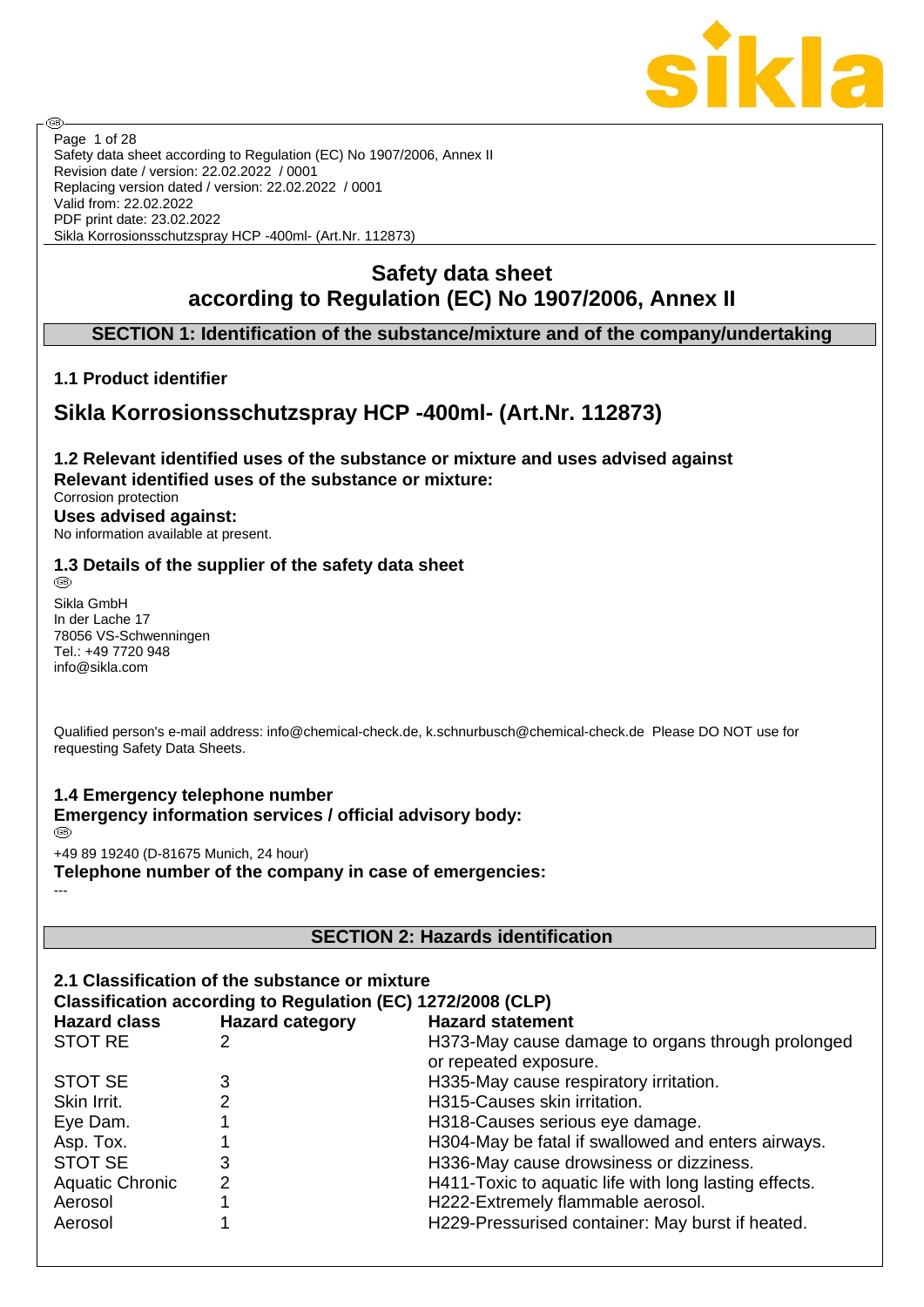

Page 2 of 28

@

Safety data sheet according to Regulation (EC) No 1907/2006, Annex II Revision date / version: 22.02.2022 / 0001 Replacing version dated / version: 22.02.2022 / 0001 Valid from: 22.02.2022 PDF print date: 23.02.2022 Sikla Korrosionsschutzspray HCP -400ml- (Art.Nr. 112873)

## **2.2 Label elements**

## **Labeling according to Regulation (EC) 1272/2008 (CLP)**



Danger

H373-May cause damage to organs through prolonged or repeated exposure. H335-May cause respiratory irritation. H315-Causes skin irritation. H318-Causes serious eye damage. H336-May cause drowsiness or dizziness. H411-Toxic to aquatic life with long lasting effects. H222-Extremely flammable aerosol. H229-Pressurised container: May burst if heated.

P101-If medical advice is needed, have product container or label at hand. P102-Keep out of reach of children. P210-Keep away from heat, hot surfaces, sparks, open flames and other ignition sources. No smoking. P211-Do not spray on an open flame or other ignition source. P251-Do not pierce or burn, even after use. P261-Avoid breathing vapours or spray. P271- Use only outdoors or in a well-ventilated area. P273-Avoid release to the environment. P280-Wear protective gloves / eye protection / face protection.

P305+P351+P338-IF IN EYES: Rinse cautiously with water for several minutes. Remove contact lenses, if present and easy to do. Continue rinsing. P310-Immediately call a POISON CENTER / doctor.

P405-Store locked up. P410+P412-Protect from sunlight. Do not expose to temperatures exceeding 50 °C.

P501-Dispose of contents / container to an approved waste disposal facility.

Without adequate ventilation, formation of explosive mixtures may be possible. Hydrocarbons, C6-C7, n-alkanes, isoalkanes, cyclics, <5% n-hexane Titanium tetrabutanolate Reaction mass of ethylbenzene and xylene

## **2.3 Other hazards**

The mixture does not contain any vPvB substance (vPvB = very persistent, very bioaccumulative) or is not included under XIII of the regulation (EC) 1907/2006 (< 0,1 %).

The mixture does not contain any PBT substance (PBT = persistent, bioaccumulative, toxic) or is not included under XIII of the regulation (EC) 1907/2006 (< 0,1 %).

The mixture does not contain any substance with endocrine disrupting properties (< 0,1 %).

## **SECTION 3: Composition/information on ingredients**

## **3.1 Substances**

#### n.a. **3.2 Mixtures**

| U.L MIALUI VJ                                                   |                                                |
|-----------------------------------------------------------------|------------------------------------------------|
| Dimethyl ether                                                  | Substance for which an EU exposure limit value |
|                                                                 | applies.                                       |
| <b>Registration number (REACH)</b>                              | 01-2119472128-37-XXXX                          |
| Index                                                           | 603-019-00-8                                   |
| EINECS, ELINCS, NLP, REACH-IT List-No.                          | 204-065-8                                      |
| <b>CAS</b>                                                      | $115 - 10 - 6$                                 |
| content %                                                       | $25 - 50$                                      |
| Classification according to Regulation (EC) 1272/2008 (CLP), M- | Flam. Gas 1A, H220                             |
| factors                                                         |                                                |
|                                                                 |                                                |
| Hydrocarbons, C6-C7, n-alkanes, isoalkanes, cyclics, <5% n-     |                                                |
| hexane                                                          |                                                |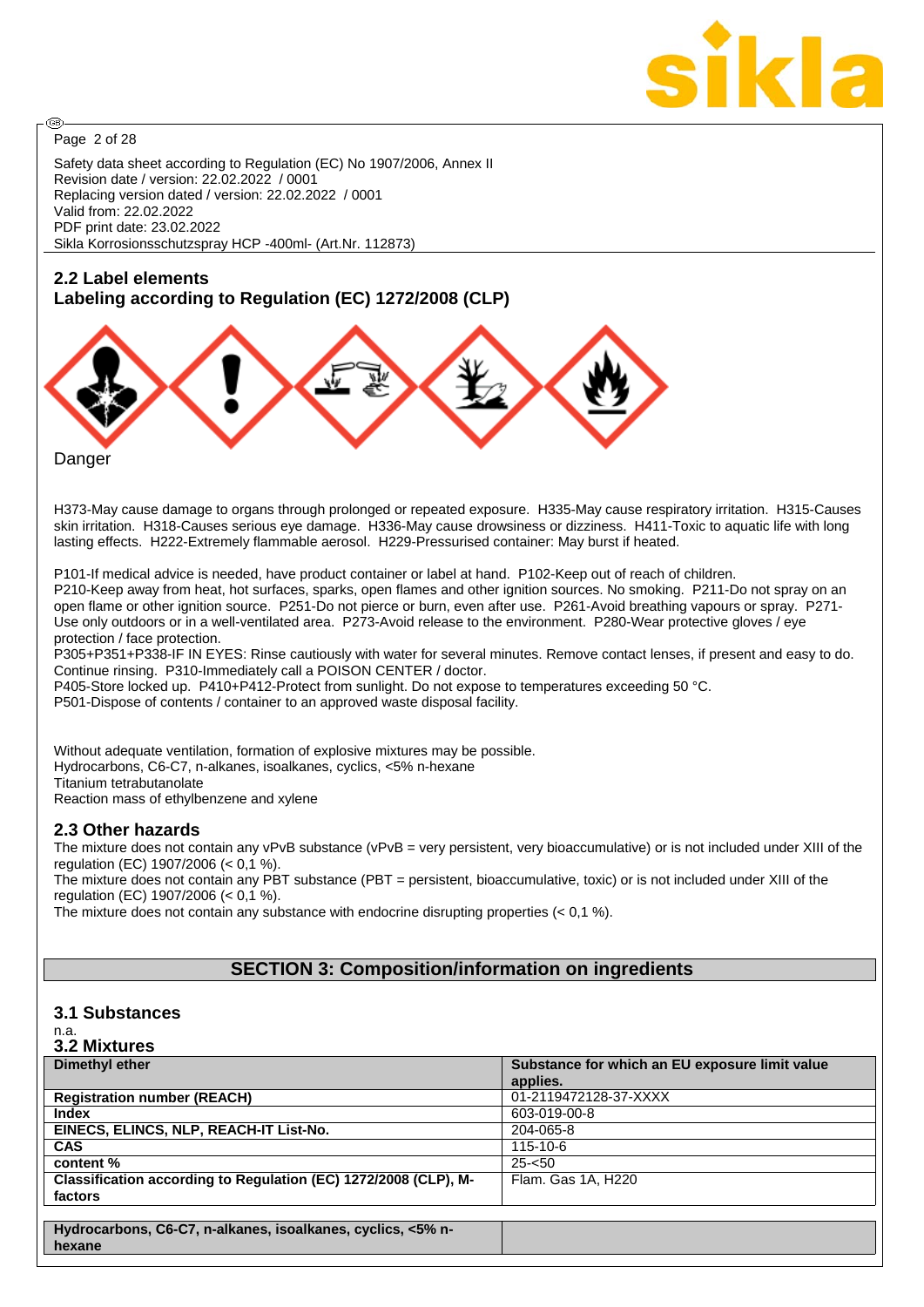

| ®                                                                     |                                                |
|-----------------------------------------------------------------------|------------------------------------------------|
| Page 3 of 28                                                          |                                                |
| Safety data sheet according to Regulation (EC) No 1907/2006, Annex II |                                                |
| Revision date / version: 22.02.2022 / 0001                            |                                                |
| Replacing version dated / version: 22.02.2022 / 0001                  |                                                |
| Valid from: 22.02.2022                                                |                                                |
| PDF print date: 23.02.2022                                            |                                                |
| Sikla Korrosionsschutzspray HCP -400ml- (Art.Nr. 112873)              |                                                |
|                                                                       |                                                |
| <b>Registration number (REACH)</b>                                    | 01-2119475514-35-XXXX                          |
| Index                                                                 | $---$                                          |
| EINECS, ELINCS, NLP, REACH-IT List-No.                                | 921-024-6                                      |
| <b>CAS</b>                                                            | $\overline{a}$                                 |
| content %                                                             | $10 - 20$                                      |
| Classification according to Regulation (EC) 1272/2008 (CLP), M-       | Flam. Liq. 2, H225                             |
| factors                                                               | Skin Irrit. 2, H315                            |
|                                                                       | STOT SE 3, H336                                |
|                                                                       | Asp. Tox. 1, H304                              |
|                                                                       | Aquatic Chronic 2, H411                        |
| <b>Titanium tetrabutanolate</b>                                       |                                                |
| <b>Registration number (REACH)</b>                                    | 01-2119967423-33-XXXX                          |
| <b>Index</b>                                                          | $---$                                          |
| EINECS, ELINCS, NLP, REACH-IT List-No.                                | 227-006-8                                      |
| <b>CAS</b>                                                            | 5593-70-4                                      |
| content %                                                             | $10 - 20$                                      |
| Classification according to Regulation (EC) 1272/2008 (CLP), M-       | Flam. Liq. 3, H226                             |
| factors                                                               | Skin Irrit. 2, H315                            |
|                                                                       | Eye Dam. 1, H318                               |
|                                                                       | STOT SE 3, H335                                |
|                                                                       | STOT SE 3, H336                                |
|                                                                       |                                                |
|                                                                       |                                                |
| Reaction mass of ethylbenzene and xylene                              | Substance for which an EU exposure limit value |
|                                                                       | applies.                                       |
| <b>Registration number (REACH)</b>                                    | 01-2119488216-32-XXXX                          |
| <b>Index</b>                                                          | $\overline{a}$                                 |
| EINECS, ELINCS, NLP, REACH-IT List-No.                                | 905-588-0                                      |
| CAS                                                                   | $\overline{a}$                                 |
| content %                                                             | $10 - 20$                                      |
| Classification according to Regulation (EC) 1272/2008 (CLP), M-       | Flam. Liq. 3, H226                             |
| factors                                                               | Acute Tox. 4, H312                             |
|                                                                       | Acute Tox. 4, H332                             |
|                                                                       | Skin Irrit. 2, H315                            |
|                                                                       | Eye Irrit. 2, H319                             |
|                                                                       | <b>STOT SE 3, H335</b>                         |
|                                                                       | STOT RE 2, H373 (organs of hearing)            |
|                                                                       | Asp. Tox. 1, H304                              |
| Zinc powder - zinc dust (stabilized)                                  |                                                |
| <b>Registration number (REACH)</b>                                    | $\overline{a}$                                 |
| <b>Index</b>                                                          | 030-001-01-9                                   |
| EINECS, ELINCS, NLP, REACH-IT List-No.                                | 231-175-3                                      |
| <b>CAS</b>                                                            | 7440-66-6                                      |
| content %                                                             | $5 - 15$                                       |
| Classification according to Regulation (EC) 1272/2008 (CLP), M-       | Aquatic Acute 1, H400 (M=1)                    |
| factors                                                               | Aquatic Chronic 1, H410 (M=1)                  |
|                                                                       |                                                |
| <b>Xylene</b>                                                         | Substance for which an EU exposure limit value |
|                                                                       | applies.                                       |
| <b>Registration number (REACH)</b>                                    | 01-2119488216-32-XXXX                          |
| <b>Index</b>                                                          | 601-022-00-9                                   |
| EINECS, ELINCS, NLP, REACH-IT List-No.                                | 215-535-7                                      |
| <b>CAS</b><br>content %                                               | 1330-20-7<br>$1 - 5$                           |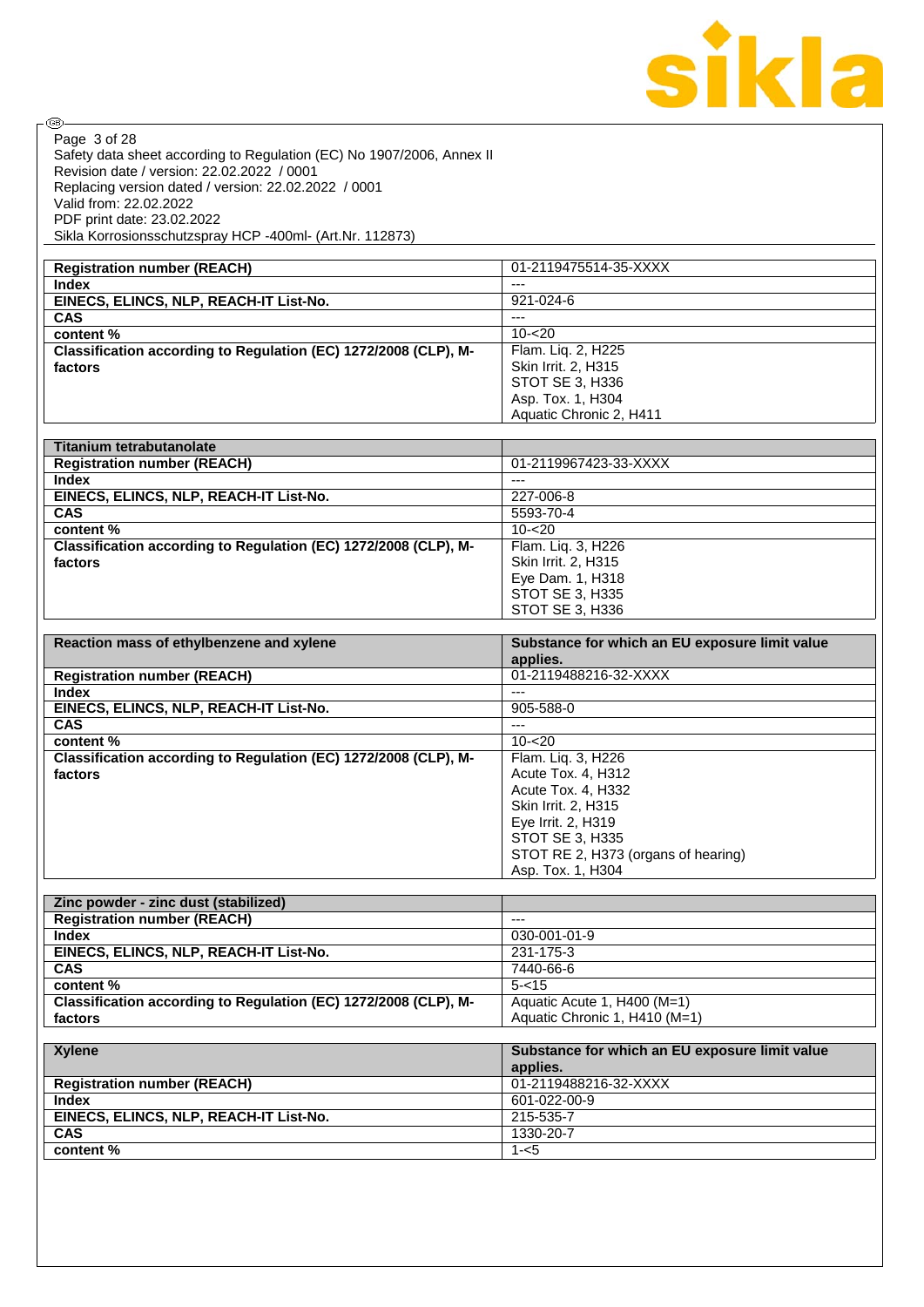

Safety data sheet according to Regulation (EC) No 1907/2006, Annex II Revision date / version: 22.02.2022 / 0001 Replacing version dated / version: 22.02.2022 / 0001 Valid from: 22.02.2022 PDF print date: 23.02.2022 Sikla Korrosionsschutzspray HCP -400ml- (Art.Nr. 112873) Page 4 of 28

**Classification according to Regulation (EC) 1272/2008 (CLP), Mfactors**

| Flam. Lig. 3, H226      |
|-------------------------|
| Acute Tox. 4, H312      |
| Acute Tox. 4, H332      |
| Skin Irrit. 2, H315     |
| Eye Irrit. 2, H319      |
| STOT SE 3, H335         |
| <b>STOT RE 2, H373</b>  |
| Asp. Tox. 1, H304       |
| Aquatic Chronic 3, H412 |
|                         |

| Ethylbenzene                                                    | Substance for which an EU exposure limit value |
|-----------------------------------------------------------------|------------------------------------------------|
|                                                                 | applies.                                       |
| <b>Registration number (REACH)</b>                              | $---$                                          |
| Index                                                           | 601-023-00-4                                   |
| EINECS, ELINCS, NLP, REACH-IT List-No.                          | 202-849-4                                      |
| <b>CAS</b>                                                      | $100 - 41 - 4$                                 |
| content %                                                       | $0.5 - 2.5$                                    |
| Classification according to Regulation (EC) 1272/2008 (CLP), M- | Flam. Lig. 2, H225                             |
| factors                                                         | Acute Tox. 4, H332                             |
|                                                                 | STOT RE 2, H373 (organs of hearing)            |
|                                                                 | Asp. Tox. 1, H304                              |

For the text of the H-phrases and classification codes (GHS/CLP), see Section 16.

The substances named in this section are given with their actual, appropriate classification! For substances that are listed in appendix VI, table 3.1 of the regulation (EC) no. 1272/2008 (CLP regulation) this means that all notes that may be given here for the named classification have been taken into account.

## **SECTION 4: First aid measures**

## **4.1 Description of first aid measures**

First-aiders should ensure they are protected!

Never pour anything into the mouth of an unconscious person!

#### **Inhalation**

**ි** 

Remove person from danger area.

Supply person with fresh air and consult doctor according to symptoms.

If the person is unconscious, place in a stable side position and consult a doctor.

#### **Skin contact**

Remove polluted, soaked clothing immediately, wash thoroughly with plenty of water and soap, in case of irritation of the skin (flare), consult a doctor.

#### **Eye contact**

Remove contact lenses.

Wash thoroughly for several minutes using copious water - call doctor immediately, have Data Sheet available.

Protect uninjured eye.

Follow-up examination by an ophthalmologist.

#### **Ingestion**

Typically no exposure pathway. Rinse the mouth thoroughly with water.

Do not induce vomiting - give copious water to drink. Consult doctor immediately.

In case of vomiting, keep head low so that the stomach content does not reach the lungs.

#### **4.2 Most important symptoms and effects, both acute and delayed**

If applicable delayed symptoms and effects can be found in section 11 and the absorption route in section 4.1. In certain cases, the symptoms of poisoning may only appear after an extended period / after several hours. The following may occur: eyes, reddened watering eyes Irritation of the eyes Irritation of the respiratory tract **Coughing** Headaches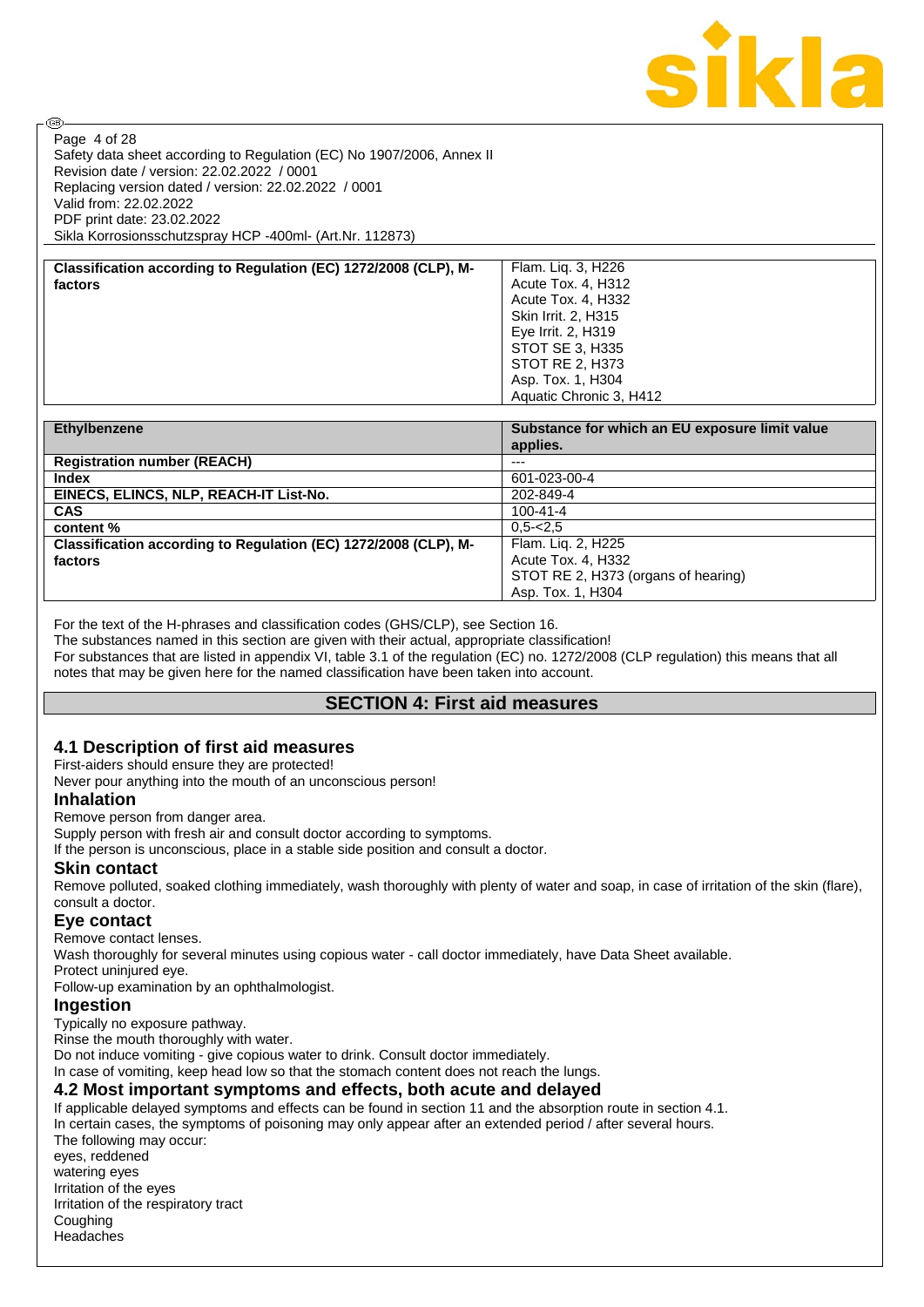

**ි** 

Safety data sheet according to Regulation (EC) No 1907/2006, Annex II Revision date / version: 22.02.2022 / 0001 Replacing version dated / version: 22.02.2022 / 0001 Valid from: 22.02.2022 PDF print date: 23.02.2022 Sikla Korrosionsschutzspray HCP -400ml- (Art.Nr. 112873) Page 5 of 28

**Dizziness** 

mental confusion reddening of the skin drying of the skin. Dermatitis (skin inflammation) Ingestion: **Nausea** Vomiting Danger of aspiration. Oedema of the lungs Chemical pneumonitis (condition similar to pneumonia)

## **4.3 Indication of any immediate medical attention and special treatment needed**

Symptomatic treatment.

## **SECTION 5: Firefighting measures**

## **5.1 Extinguishing media**

**Suitable extinguishing media**

Water jet spray/foam/CO2/dry extinguisher

**Unsuitable extinguishing media**

High volume water jet

#### **5.2 Special hazards arising from the substance or mixture**

In case of fire the following can develop:

## **5.3 Advice for firefighters**

For personal protective equipment see Section 8. In case of fire and/or explosion do not breathe fumes.

Protective respirator with independent air supply.

According to size of fire

Full protection, if necessary.

Cool container at risk with water.

Dispose of contaminated extinction water according to official regulations.

#### **SECTION 6: Accidental release measures**

#### **6.1 Personal precautions, protective equipment and emergency procedures 6.1.1 For non-emergency personnel**

In case of spillage or accidental release, wear personal protective equipment as specified in section 8 to prevent contamination. Ensure sufficient ventilation, remove sources of ignition.

Avoid dust formation with solid or powder products.

Leave the danger zone if possible, use existing emergency plans if necessary.

Keep unprotected persons away.

Avoid contact with eyes or skin.

If applicable, caution - risk of slipping.

**6.1.2 For emergency responders**

See section 8 for suitable protective equipment and material specifications.

#### **6.2 Environmental precautions**

Prevent penetration into drains, cellars, working pits or other places in which accumulation could be hazardous.

Prevent surface and ground-water infiltration, as well as ground penetration.

If accidental entry into drainage system occurs, inform responsible authorities.

## **6.3 Methods and material for containment and cleaning up**

If spray or gas escapes, ensure ample fresh air is available.

Active substance:

Soak up with absorbent material (e.g. universal binding agent, sand, diatomaceous earth) and dispose of according to Section 13. Fill the absorbed material into lockable containers.

#### **6.4 Reference to other sections**

For personal protective equipment see Section 8 and for disposal instructions see Section 13.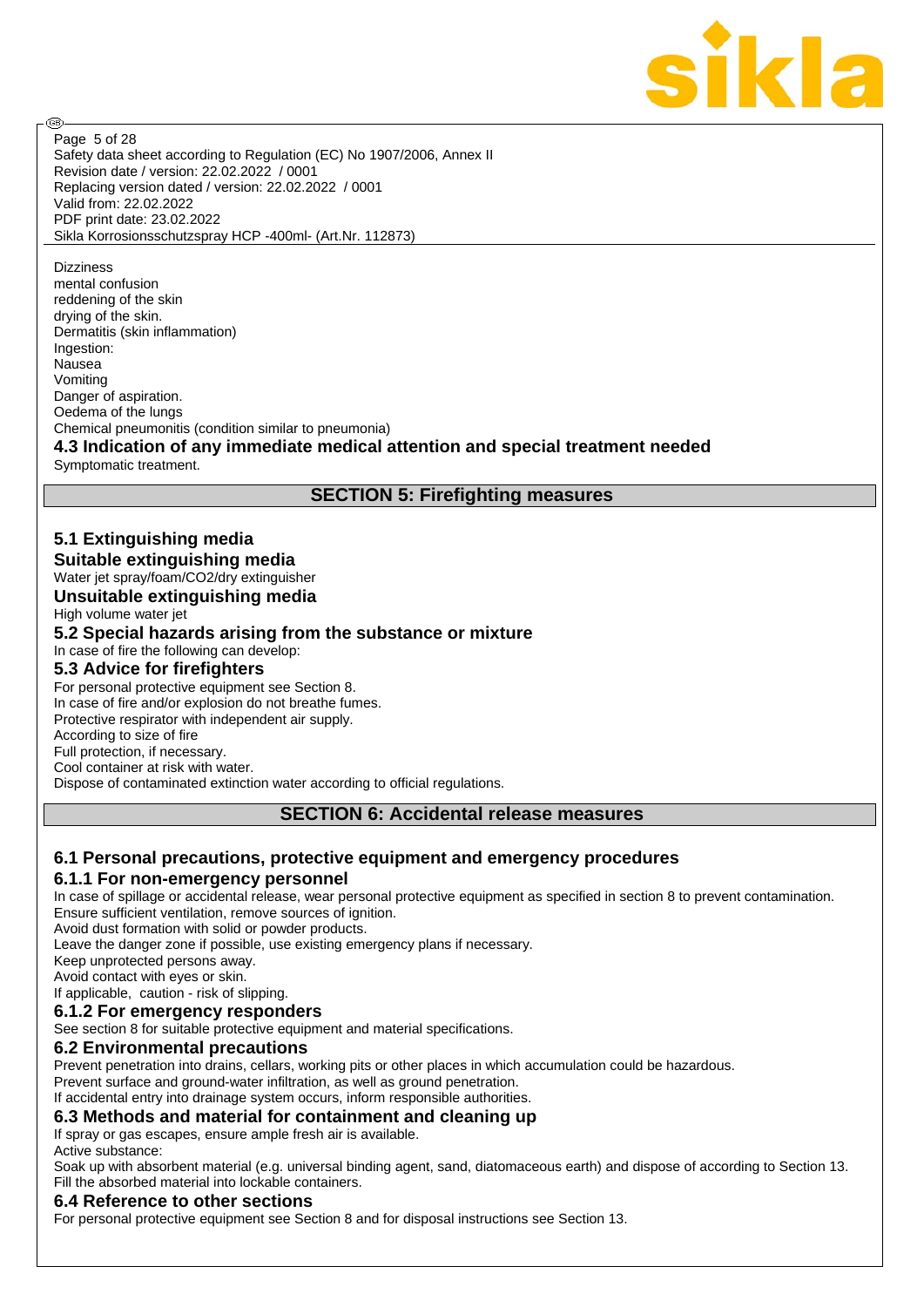

Page 6 of 28

**ි** 

Safety data sheet according to Regulation (EC) No 1907/2006, Annex II Revision date / version: 22.02.2022 / 0001 Replacing version dated / version: 22.02.2022 / 0001 Valid from: 22.02.2022 PDF print date: 23.02.2022 Sikla Korrosionsschutzspray HCP -400ml- (Art.Nr. 112873)

## **SECTION 7: Handling and storage**

In addition to information given in this section, relevant information can also be found in section 8 and 6.1.

## **7.1 Precautions for safe handling**

## **7.1.1 General recommendations**

Ensure good ventilation.

Avoid inhalation of the vapours.

Avoid contact with eyes or skin.

Keep away from sources of ignition - Do not smoke.

Take measures against electrostatic charging, if appropriate.

Do not use on hot surfaces.

Eating, drinking, smoking, as well as food-storage, is prohibited in work-room.

Observe directions on label and instructions for use.

Use working methods according to operating instructions.

#### **7.1.2 Notes on general hygiene measures at the workplace**

General hygiene measures for the handling of chemicals are applicable.

Wash hands before breaks and at end of work.

Keep away from food, drink and animal feedingstuffs.

Remove contaminated clothing and protective equipment before entering areas in which food is consumed.

#### **7.2 Conditions for safe storage, including any incompatibilities**

Keep out of access to unauthorised individuals.

Not to be stored in gangways or stair wells.

Store product closed and only in original packing.

Observe special regulations for aerosols!

Observe special storage conditions.

Do not store with flammable or self-igniting materials.

Keep protected from direct sunlight and temperatures over 50°C.

Store in a well-ventilated place.

Store cool.

## **7.3 Specific end use(s)**

No information available at present.

## **SECTION 8: Exposure controls/personal protection**

#### **8.1 Control parameters**

Workplace exposure limit (WEL) of the total hydrocarbon solvent content of the mixture (RCP method according to EH40): 600 mg/m3

| ⊛<br>Dimethyl ether<br><b>Chemical Name</b>                                                                                                     |                                                                                                                                                    |     | Content %:25-<br>< 50     |
|-------------------------------------------------------------------------------------------------------------------------------------------------|----------------------------------------------------------------------------------------------------------------------------------------------------|-----|---------------------------|
| WEL-TWA: 400 ppm (766 mg/m3) (WEL), 1000<br>ppm (1920 mg/m3) (EU)                                                                               | WEL-STEL: 500 ppm (958 mg/m3) (WEL)                                                                                                                | --- |                           |
| Monitoring procedures:                                                                                                                          | Compur - KITA-123 S (549 129)<br>$\sim$                                                                                                            |     |                           |
| <b>BMGV: ---</b>                                                                                                                                | Other information:                                                                                                                                 |     |                           |
| ⊛<br><b>Chemical Name</b>                                                                                                                       | Hydrocarbons, C6-C7, n-alkanes, isoalkanes, cyclics, <5% n-hexane                                                                                  |     | Content $%:10-$<br>$<$ 20 |
| WEL-TWA:<br>600 mg/m3                                                                                                                           | WEL-STEL:<br>$---$                                                                                                                                 | --- |                           |
| Monitoring procedures:                                                                                                                          | Compur - KITA-187 S (551 174)                                                                                                                      |     |                           |
| BMGV:<br>$---$                                                                                                                                  | Other information: (OEL acc. to RCP-<br>method, paragraphs 84-87, EH40)                                                                            |     |                           |
| ∣®<br><b>Chemical Name</b>                                                                                                                      | Reaction mass of ethylbenzene and xylene                                                                                                           |     | Content %:10-<br>$<$ 20   |
| WEL-TWA: 220 mg/m3 (50 ppm) (WEL), 50 ppm<br>(221 mg/m3) (EU) (Xylene), 100 ppm<br>(441mg/m3) (WEL), 100 ppm (442 mg/m3) (EU)<br>(Ethylbenzene) | WEL-STEL: 100 ppm (441 mg/m3 (WEL), 100<br>ppm (442 mg/m3) (EU) (Xylene), 125 ppm (552<br>mg/m3) (WEL), 200 ppm (884 mg/m3) (EU)<br>(Ethylbenzene) | --- |                           |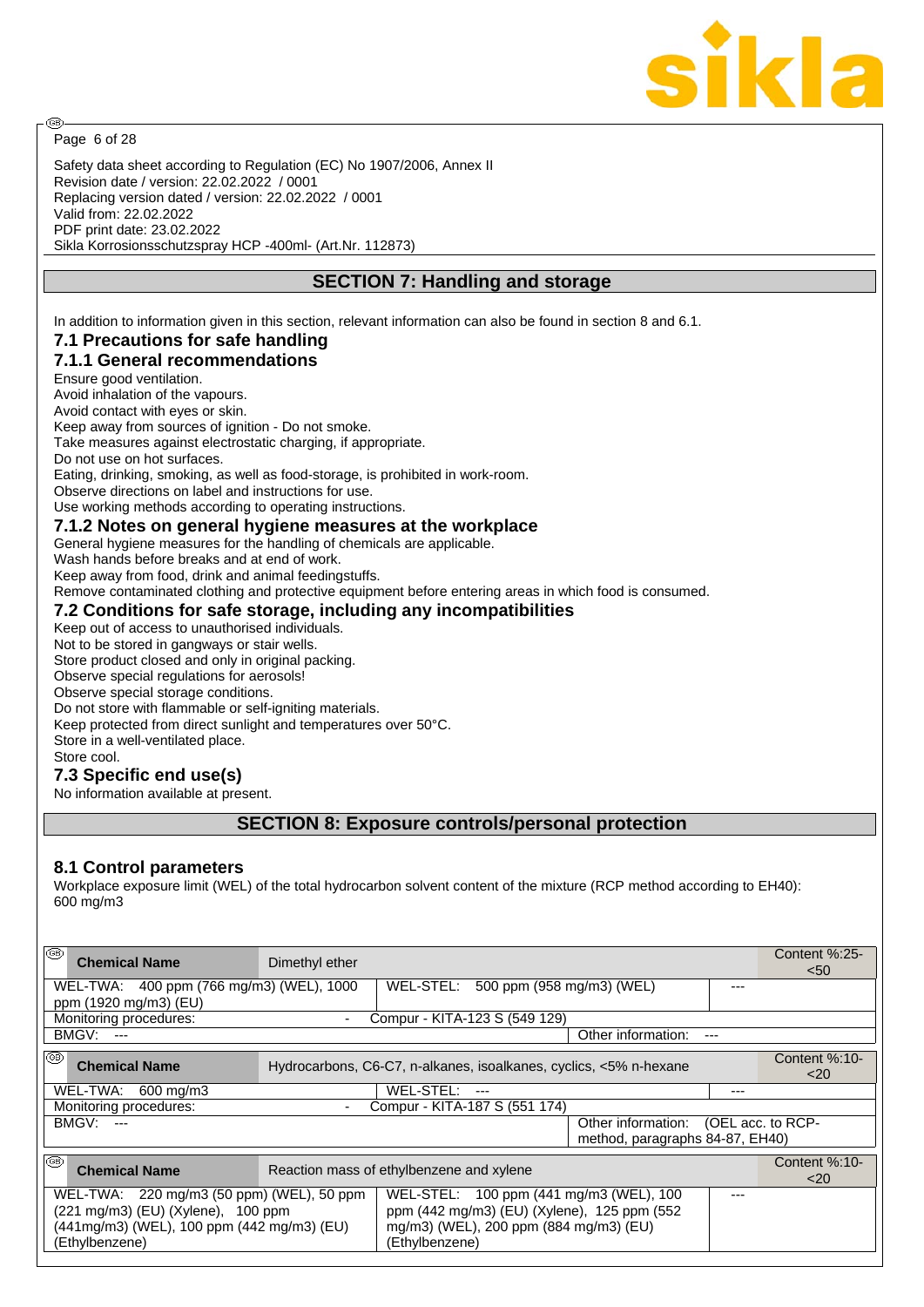

⊛ Page 7 of 28Safety data sheet according to Regulation (EC) No 1907/2006, Annex II Revision date / version: 22.02.2022 / 0001 Replacing version dated / version: 22.02.2022 / 0001 Valid from: 22.02.2022 PDF print date: 23.02.2022 Sikla Korrosionsschutzspray HCP -400ml- (Art.Nr. 112873)

| Monitoring procedures:                                                  | ÷,                            | INSHT MTA/MA-030/A92 (Determination of aromatic hydrocarbons (benzene,<br>toluene, ethylbenzene, p-xylene, 1,2,4-trimethylbenzene) in air - Charcoal tube<br>method / Gas chromatography) - 1992 - EU project BC/CEN/ENTR/000/2002-16<br>card 47-1 (2004)<br>OSHA 1002 (Xylenes (o-, m-, p-isomers) Ethylbenzene) - 1999<br>INSHT MTA/MA-030/A92 (Determination of aromatic hydrocarbons (benzene,<br>toluene, ethylbenzene, p-xylene, 1,2,4-trimethylbenzene) in air - Charcoal tube<br>method / Gas chromatography) - 1992 - EU project BC/CEN/ENTR/000/2002-16<br>card 54-1 (2004)<br>OSHA 1020 (Trimethylbenzene (mixed isomers)) - 2016<br>OSHA PV2091 (Trimethylbenzenes) - 1987<br>Draeger - Hydrocarbons 0,1%/c (81 03 571) |                                          |           |                |
|-------------------------------------------------------------------------|-------------------------------|-------------------------------------------------------------------------------------------------------------------------------------------------------------------------------------------------------------------------------------------------------------------------------------------------------------------------------------------------------------------------------------------------------------------------------------------------------------------------------------------------------------------------------------------------------------------------------------------------------------------------------------------------------------------------------------------------------------------------------------|------------------------------------------|-----------|----------------|
|                                                                         |                               | Draeger - Hydrocarbons 2/a (81 03 581)                                                                                                                                                                                                                                                                                                                                                                                                                                                                                                                                                                                                                                                                                              |                                          |           |                |
| BMGV: 650 mmol methyl hippuric acid/mol creatinine in urine, post shift |                               |                                                                                                                                                                                                                                                                                                                                                                                                                                                                                                                                                                                                                                                                                                                                     | Other information: Sk (WEL) (Xylene), Sk |           |                |
| (Xylene, o-, m-, p- or mixed isomers) (BMGV) (Xylene)                   |                               |                                                                                                                                                                                                                                                                                                                                                                                                                                                                                                                                                                                                                                                                                                                                     | (WEL) (Ethylbenzene)                     |           |                |
| ☜<br><b>Chemical Name</b>                                               | Xylene                        |                                                                                                                                                                                                                                                                                                                                                                                                                                                                                                                                                                                                                                                                                                                                     |                                          |           | Content %:1-<5 |
| WEL-TWA: 220 mg/m3 (50 ppm) (WEL), 50 ppm                               |                               | WEL-STEL: 100 ppm (441 mg/m3 (WEL), 100                                                                                                                                                                                                                                                                                                                                                                                                                                                                                                                                                                                                                                                                                             |                                          | ---       |                |
| (221 mg/m3) (EU)<br>Monitoring procedures:                              |                               | ppm (442 mg/m3) (EU)<br>Draeger - Xylene 10/a (67 33 161)                                                                                                                                                                                                                                                                                                                                                                                                                                                                                                                                                                                                                                                                           |                                          |           |                |
|                                                                         |                               |                                                                                                                                                                                                                                                                                                                                                                                                                                                                                                                                                                                                                                                                                                                                     |                                          |           |                |
|                                                                         | ÷,                            | Compur - KITA-143 SA (550 325)                                                                                                                                                                                                                                                                                                                                                                                                                                                                                                                                                                                                                                                                                                      |                                          |           |                |
|                                                                         |                               | Compur - KITA-143 SB (505 998)                                                                                                                                                                                                                                                                                                                                                                                                                                                                                                                                                                                                                                                                                                      |                                          |           |                |
|                                                                         |                               | INSHT MTA/MA-030/A92 (Determination of aromatic hydrocarbons (benzene,                                                                                                                                                                                                                                                                                                                                                                                                                                                                                                                                                                                                                                                              |                                          |           |                |
|                                                                         |                               | toluene, ethylbenzene, p-xylene, 1,2,4-trimethylbenzene) in air - Charcoal tube                                                                                                                                                                                                                                                                                                                                                                                                                                                                                                                                                                                                                                                     |                                          |           |                |
|                                                                         |                               | method / Gas chromatography) - 1992 - EU project BC/CEN/ENTR/000/2002-16                                                                                                                                                                                                                                                                                                                                                                                                                                                                                                                                                                                                                                                            |                                          |           |                |
|                                                                         |                               | card 47-1 (2004)                                                                                                                                                                                                                                                                                                                                                                                                                                                                                                                                                                                                                                                                                                                    |                                          |           |                |
|                                                                         |                               | NIOSH 1501 (HYDROCARBONS, AROMATIC) - 2003                                                                                                                                                                                                                                                                                                                                                                                                                                                                                                                                                                                                                                                                                          |                                          |           |                |
|                                                                         |                               | NIOSH 2549 (VOLATILE ORGANIC COMPOUNDS (SCREENING)) - 1996                                                                                                                                                                                                                                                                                                                                                                                                                                                                                                                                                                                                                                                                          |                                          |           |                |
|                                                                         |                               | OSHA 1002 (Xylenes (o-, m-, p-isomers) Ethylbenzene) - 1999                                                                                                                                                                                                                                                                                                                                                                                                                                                                                                                                                                                                                                                                         |                                          |           |                |
| BMGV: 650 mmol methyl hippuric acid/mol creatinine in urine, post shift |                               |                                                                                                                                                                                                                                                                                                                                                                                                                                                                                                                                                                                                                                                                                                                                     | Other information: Sk (WEL)              |           |                |
| (Xylene, o-, m-, p- or mixed isomers) (BMGV)                            |                               |                                                                                                                                                                                                                                                                                                                                                                                                                                                                                                                                                                                                                                                                                                                                     |                                          |           |                |
|                                                                         |                               |                                                                                                                                                                                                                                                                                                                                                                                                                                                                                                                                                                                                                                                                                                                                     |                                          |           |                |
| ®<br><b>Chemical Name</b>                                               | Ethylbenzene                  |                                                                                                                                                                                                                                                                                                                                                                                                                                                                                                                                                                                                                                                                                                                                     |                                          |           | Content %:0,5- |
| WEL-TWA: 441 mg/m3 (100 ppm) (WEL), 442                                 |                               | WEL-STEL: 552 mg/m3 (125 ppm) (WEL), 884                                                                                                                                                                                                                                                                                                                                                                                                                                                                                                                                                                                                                                                                                            |                                          | ---       | 2,5            |
| mg/m3 (100 ppm) (EU)                                                    |                               | mg/m3 (200 ppm) (EU)                                                                                                                                                                                                                                                                                                                                                                                                                                                                                                                                                                                                                                                                                                                |                                          |           |                |
| Monitoring procedures:                                                  |                               | Draeger - Ethyl Benzene 30/a (67 28 381)                                                                                                                                                                                                                                                                                                                                                                                                                                                                                                                                                                                                                                                                                            |                                          |           |                |
|                                                                         |                               | Compur - KITA-179 S (549 228)                                                                                                                                                                                                                                                                                                                                                                                                                                                                                                                                                                                                                                                                                                       |                                          |           |                |
|                                                                         |                               | INSHT MTA/MA-030/A92 (Determination of aromatic hydrocarbons (benzene,                                                                                                                                                                                                                                                                                                                                                                                                                                                                                                                                                                                                                                                              |                                          |           |                |
|                                                                         |                               | toluene, ethylbenzene, p-xylene, 1,2,4-trimethylbenzene) in air - Charcoal tube                                                                                                                                                                                                                                                                                                                                                                                                                                                                                                                                                                                                                                                     |                                          |           |                |
|                                                                         |                               | method / Gas chromatography) - 1992 - EU project BC/CEN/ENTR/000/2002-16                                                                                                                                                                                                                                                                                                                                                                                                                                                                                                                                                                                                                                                            |                                          |           |                |
|                                                                         |                               | card 3-1 (2004)                                                                                                                                                                                                                                                                                                                                                                                                                                                                                                                                                                                                                                                                                                                     |                                          |           |                |
|                                                                         |                               | NIOSH 1501 (HYDROCARBONS, AROMATIC) - 2003                                                                                                                                                                                                                                                                                                                                                                                                                                                                                                                                                                                                                                                                                          |                                          |           |                |
| BMGV:<br>$\qquad \qquad - -$                                            |                               |                                                                                                                                                                                                                                                                                                                                                                                                                                                                                                                                                                                                                                                                                                                                     | Other information:                       | Sk (WEL)  |                |
|                                                                         |                               |                                                                                                                                                                                                                                                                                                                                                                                                                                                                                                                                                                                                                                                                                                                                     |                                          |           |                |
| ⊛<br><b>Chemical Name</b>                                               | Aluminium powder (stabilised) |                                                                                                                                                                                                                                                                                                                                                                                                                                                                                                                                                                                                                                                                                                                                     |                                          |           | Content %:     |
| 10 mg/m3 (total inh. dust), 4 mg/m3<br>WEL-TWA:                         |                               | WEL-STEL:<br>$  -$                                                                                                                                                                                                                                                                                                                                                                                                                                                                                                                                                                                                                                                                                                                  |                                          | ---       |                |
| (resp. dust)                                                            |                               |                                                                                                                                                                                                                                                                                                                                                                                                                                                                                                                                                                                                                                                                                                                                     |                                          |           |                |
| Monitoring procedures:                                                  |                               | $---$                                                                                                                                                                                                                                                                                                                                                                                                                                                                                                                                                                                                                                                                                                                               |                                          |           |                |
| <b>BMGV: ---</b>                                                        |                               |                                                                                                                                                                                                                                                                                                                                                                                                                                                                                                                                                                                                                                                                                                                                     | Other information:                       |           |                |
| ை<br><b>Chemical Name</b>                                               | Butan-1-ol                    |                                                                                                                                                                                                                                                                                                                                                                                                                                                                                                                                                                                                                                                                                                                                     |                                          |           | Content %:     |
| WEL-TWA:<br>$-$                                                         |                               | WEL-STEL: 50 ppm (154 mg/m3)                                                                                                                                                                                                                                                                                                                                                                                                                                                                                                                                                                                                                                                                                                        |                                          | ---       |                |
| Monitoring procedures:                                                  |                               | Draeger - Alcohol 25/a n-Butanol (81 01 631)                                                                                                                                                                                                                                                                                                                                                                                                                                                                                                                                                                                                                                                                                        |                                          |           |                |
|                                                                         |                               | Compur - KITA-190 U(C) (548 873)                                                                                                                                                                                                                                                                                                                                                                                                                                                                                                                                                                                                                                                                                                    |                                          |           |                |
|                                                                         | ٠                             | NIOSH 1400 (ALCOHOLS I) - 1994                                                                                                                                                                                                                                                                                                                                                                                                                                                                                                                                                                                                                                                                                                      |                                          |           |                |
|                                                                         |                               | NIOSH 1401 (ALCOHOLS II) - 1994                                                                                                                                                                                                                                                                                                                                                                                                                                                                                                                                                                                                                                                                                                     |                                          |           |                |
|                                                                         |                               | NIOSH 1405 (ALCOHOLS COMBINED) - 2003                                                                                                                                                                                                                                                                                                                                                                                                                                                                                                                                                                                                                                                                                               |                                          |           |                |
|                                                                         | $\overline{a}$                | NIOSH 2549 (VOLATILE ORGANIC COMPOUNDS (SCREENING)) - 1996                                                                                                                                                                                                                                                                                                                                                                                                                                                                                                                                                                                                                                                                          |                                          |           |                |
|                                                                         |                               | Draeger - Alcohol 100/a (CH 29 701)                                                                                                                                                                                                                                                                                                                                                                                                                                                                                                                                                                                                                                                                                                 |                                          |           |                |
| BMGV:<br>---                                                            |                               |                                                                                                                                                                                                                                                                                                                                                                                                                                                                                                                                                                                                                                                                                                                                     | Other information:                       | <b>Sk</b> |                |
|                                                                         |                               |                                                                                                                                                                                                                                                                                                                                                                                                                                                                                                                                                                                                                                                                                                                                     |                                          |           |                |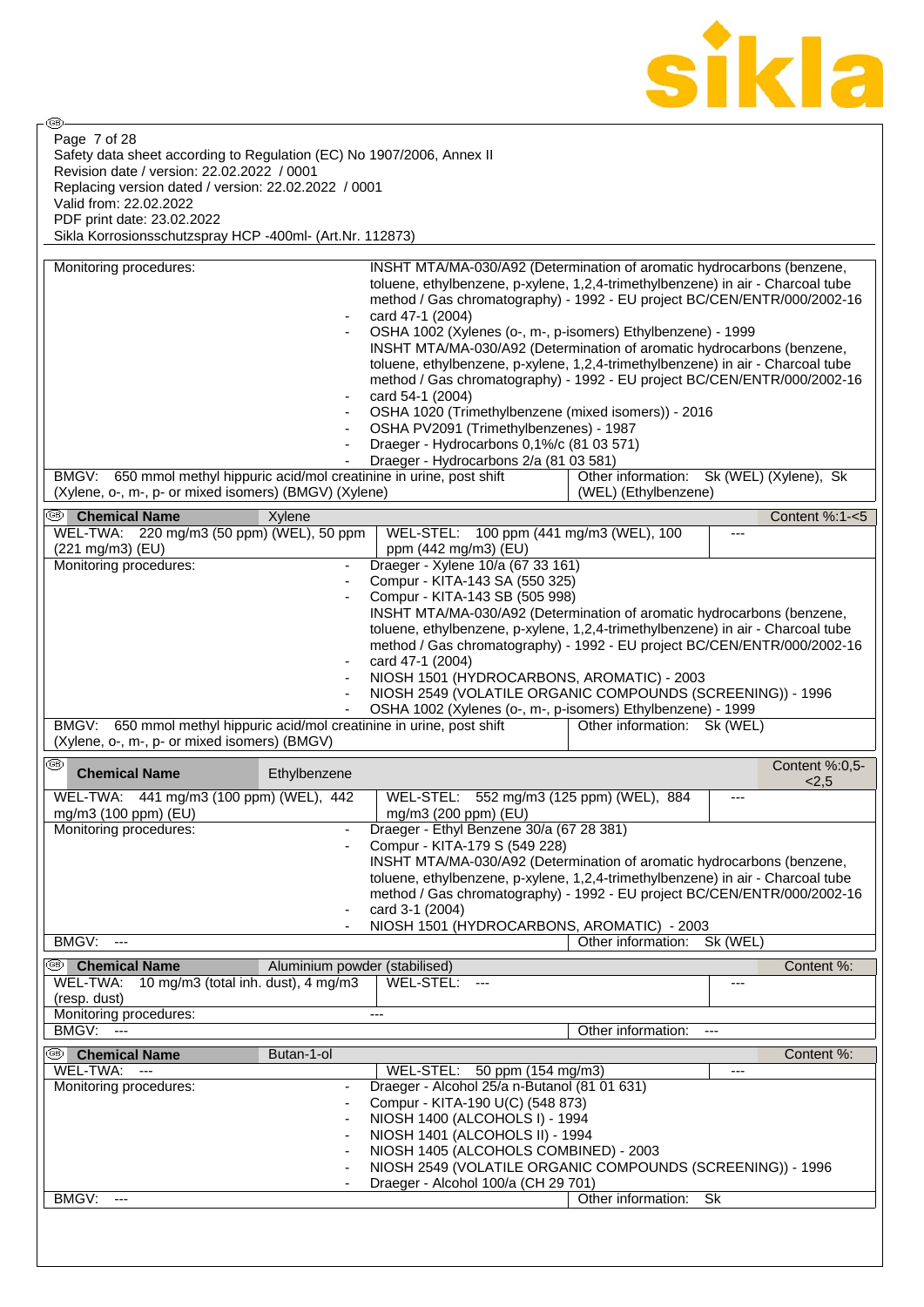

Safety data sheet according to Regulation (EC) No 1907/2006, Annex II Revision date / version: 22.02.2022 / 0001 Replacing version dated / version: 22.02.2022 / 0001 Valid from: 22.02.2022 PDF print date: 23.02.2022 Sikla Korrosionsschutzspray HCP -400ml- (Art.Nr. 112873) Page 8 of 28

| Dimethyl ether      |                                                                |                                |                  |       |             |             |
|---------------------|----------------------------------------------------------------|--------------------------------|------------------|-------|-------------|-------------|
| Area of application | <b>Exposure route /</b><br><b>Environmental</b><br>compartment | <b>Effect on health</b>        | <b>Descripto</b> | Value | <b>Unit</b> | <b>Note</b> |
|                     | Environment - freshwater                                       |                                | <b>PNEC</b>      | 0,155 | mg/l        |             |
|                     | Environment - sediment,<br>freshwater                          |                                | <b>PNEC</b>      | 0,681 | mg/kg       |             |
|                     | Environment - soil                                             |                                | <b>PNEC</b>      | 0,045 | mg/kg       |             |
|                     | Environment - sewage<br>treatment plant                        |                                | <b>PNEC</b>      | 160   | mg/l        |             |
|                     | Environment - marine                                           |                                | <b>PNEC</b>      | 0,016 | mg/l        |             |
|                     | Environment - water,<br>sporadic (intermittent)<br>release     |                                | <b>PNEC</b>      | 1,549 | mg/l        |             |
|                     | Environment - sediment,<br>marine                              |                                | <b>PNEC</b>      | 0,069 | mg/kg       |             |
| Consumer            | Human - inhalation                                             | Long term, systemic<br>effects | <b>DNEL</b>      | 471   | mg/m3       |             |
| Workers / employees | Human - inhalation                                             | Long term, systemic<br>effects | <b>DNEL</b>      | 1894  | mg/m3       |             |

|                     | Hydrocarbons, C6-C7, n-alkanes, isoalkanes, cyclics, <5% n-hexane |                         |                  |       |        |             |
|---------------------|-------------------------------------------------------------------|-------------------------|------------------|-------|--------|-------------|
| Area of application | <b>Exposure route /</b>                                           | <b>Effect on health</b> | <b>Descripto</b> | Value | Unit   | <b>Note</b> |
|                     | Environmental                                                     |                         |                  |       |        |             |
|                     | compartment                                                       |                         |                  |       |        |             |
| Consumer            | Human - dermal                                                    | Long term, systemic     | <b>DNEL</b>      | 699   | mg/kg  |             |
|                     |                                                                   | effects                 |                  |       | bw/day |             |
| Consumer            | Human - inhalation                                                | Long term, systemic     | <b>DNEL</b>      | 608   | mg/m3  |             |
|                     |                                                                   | effects                 |                  |       |        |             |
| Consumer            | Human - oral                                                      | Long term, systemic     | <b>DNEL</b>      | 699   | mg/kg  |             |
|                     |                                                                   | effects                 |                  |       | bw/day |             |
| Workers / employees | Human - dermal                                                    | Long term, systemic     | <b>DNEL</b>      | 773   | mg/kg  |             |
|                     |                                                                   | effects                 |                  |       | bw/dav |             |
| Workers / employees | Human - dermal                                                    | Long term, systemic     | <b>DNEL</b>      | 300   | mg/kg  |             |
|                     |                                                                   | effects                 |                  |       | bw/dav |             |
| Workers / employees | Human - inhalation                                                | Long term, systemic     | <b>DNEL</b>      | 2035  | mg/m3  |             |
|                     |                                                                   | effects                 |                  |       |        |             |

| Titanium tetrabutanolate |                                                  |                                |                  |        |             |             |
|--------------------------|--------------------------------------------------|--------------------------------|------------------|--------|-------------|-------------|
| Area of application      | <b>Exposure route /</b>                          | <b>Effect on health</b>        | <b>Descripto</b> | Value  | <b>Unit</b> | <b>Note</b> |
|                          | Environmental                                    |                                |                  |        |             |             |
|                          | compartment                                      |                                |                  |        |             |             |
|                          | Environment - freshwater                         |                                | <b>PNEC</b>      | 0.08   | mg/l        |             |
|                          | Environment - marine                             |                                | <b>PNEC</b>      | 0.008  | mg/l        |             |
|                          | Environment - sediment,<br>freshwater            |                                | <b>PNEC</b>      | 0.0687 | mg/kg       |             |
|                          | Environment - sediment,<br>marine                |                                | <b>PNEC</b>      | 0.0069 | mg/kg       |             |
|                          | Environment - sewage<br>treatment plant          |                                | <b>PNEC</b>      | 65     | mg/l        |             |
|                          | Environment - sporadic<br>(intermittent) release |                                | <b>PNEC</b>      | 2,25   | mg/l        |             |
|                          | Environment - soil                               |                                | <b>PNEC</b>      | 0,0168 | mg/kg       |             |
| Consumer                 | Human - oral                                     | Long term, systemic<br>effects | <b>DNEL</b>      | 3,75   | mg/kg       |             |
| Consumer                 | Human - dermal                                   | Long term, systemic<br>effects | <b>DNEL</b>      | 37,5   | mg/kg       |             |
| Consumer                 | Human - inhalation                               | Long term, systemic<br>effects | <b>DNEL</b>      | 38     | mg/m3       |             |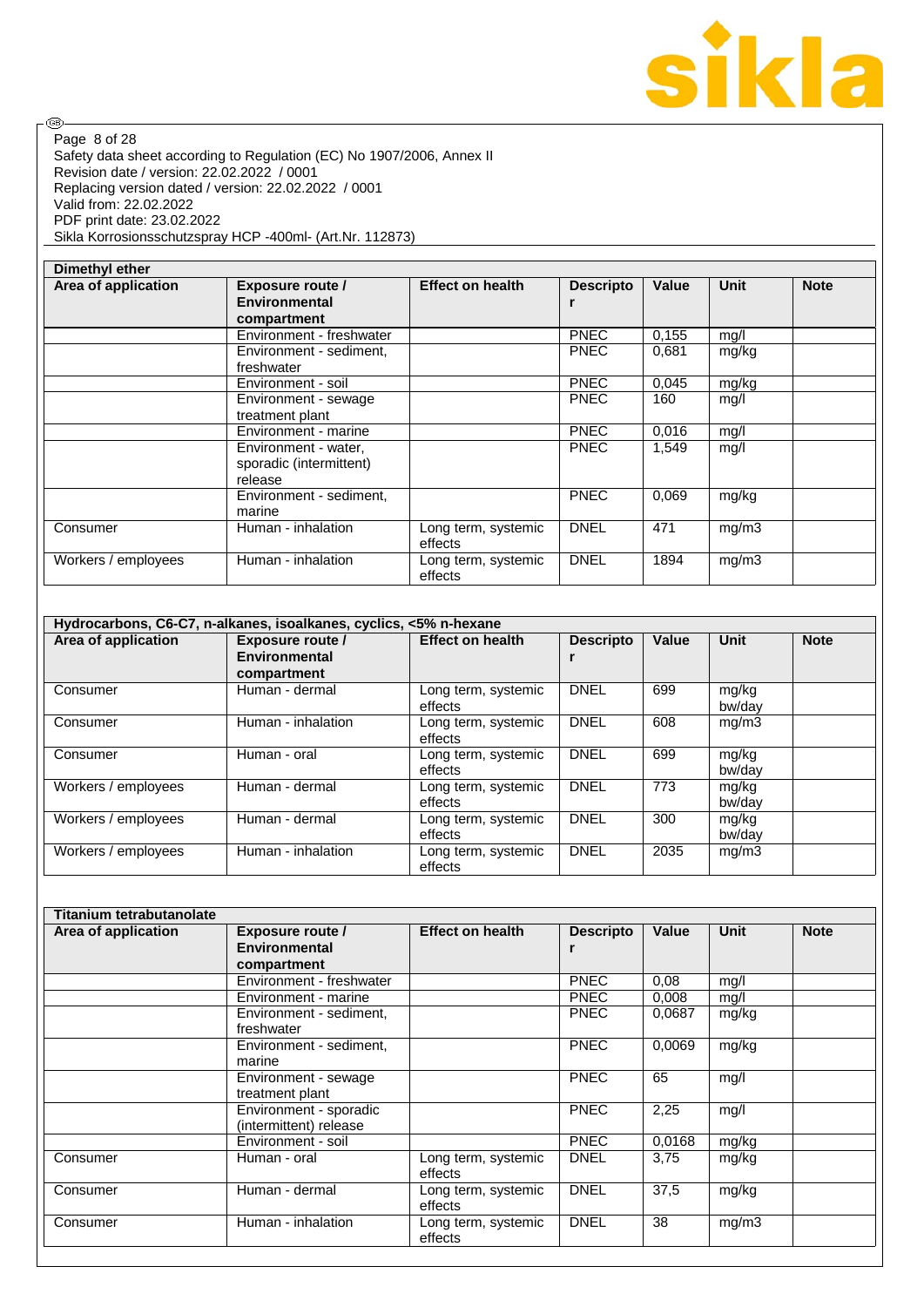

Safety data sheet according to Regulation (EC) No 1907/2006, Annex II Revision date / version: 22.02.2022 / 0001 Replacing version dated / version: 22.02.2022 / 0001 Valid from: 22.02.2022 PDF print date: 23.02.2022 Sikla Korrosionsschutzspray HCP -400ml- (Art.Nr. 112873) Page 9 of 28

| Workers / employees                      | Human - inhalation                                             | Long term, systemic<br>effects  | <b>DNEL</b>           | 127              | mg/m3             |             |
|------------------------------------------|----------------------------------------------------------------|---------------------------------|-----------------------|------------------|-------------------|-------------|
|                                          |                                                                |                                 |                       |                  |                   |             |
| Reaction mass of ethylbenzene and xylene |                                                                |                                 |                       |                  |                   |             |
| Area of application                      | <b>Exposure route /</b><br><b>Environmental</b><br>compartment | <b>Effect on health</b>         | <b>Descripto</b><br>r | Value            | <b>Unit</b>       | <b>Note</b> |
|                                          | Environment - freshwater                                       |                                 | <b>PNEC</b>           | 0,327            | $mg/\overline{I}$ |             |
|                                          | Environment - marine                                           |                                 | PNEC                  | 0,327            | mg/l              |             |
|                                          | Environment - sewage<br>treatment plant                        |                                 | PNEC                  | 6,58             | mg/l              |             |
|                                          | Environment - sediment,<br>freshwater                          |                                 | PNEC                  | 12,46            | mg/kg dw          |             |
|                                          | Environment - sediment,<br>marine                              |                                 | <b>PNEC</b>           | 12,46            | mg/kg dw          |             |
|                                          | Environment - soil                                             |                                 | <b>PNEC</b>           | 2,31             | mg/kg dw          |             |
| Consumer                                 | Human - oral                                                   | Long term, systemic<br>effects  | <b>DNEL</b>           | 12,5             | mg/kg<br>bw/d     |             |
| Consumer                                 | Human - inhalation                                             | Long term, systemic<br>effects  | <b>DNEL</b>           | 65,3             | mg/m3             |             |
| Consumer                                 | Human - inhalation                                             | Short term, systemic<br>effects | <b>DNEL</b>           | 260              | mg/m3             |             |
| Consumer                                 | Human - inhalation                                             | Long term, local<br>effects     | <b>DNEL</b>           | 65,3             | mg/m3             |             |
| Consumer                                 | Human - inhalation                                             | Short term, local<br>effects    | <b>DNEL</b>           | 260              | mg/m3             |             |
| Workers / employees                      | Human - inhalation                                             | Long term, systemic<br>effects  | <b>DNEL</b>           | $\overline{221}$ | mg/m3             |             |
| Workers / employees                      | Human - inhalation                                             | Long term, local<br>effects     | <b>DNEL</b>           | 221              | mg/m3             |             |
| Workers / employees                      | Human - inhalation                                             | Short term, systemic<br>effects | <b>DNEL</b>           | 442              | mg/m3             |             |
| Workers / employees                      | Human - dermal                                                 | Long term, systemic<br>effects  | <b>DNEL</b>           | 212              | mg/kg<br>bw/d     |             |

| Zinc powder - zinc dust (stabilized) |                                       |                                |                  |       |               |             |
|--------------------------------------|---------------------------------------|--------------------------------|------------------|-------|---------------|-------------|
| Area of application                  | <b>Exposure route /</b>               | <b>Effect on health</b>        | <b>Descripto</b> | Value | <b>Unit</b>   | <b>Note</b> |
|                                      | Environmental                         |                                | r                |       |               |             |
|                                      | compartment                           |                                |                  |       |               |             |
|                                      | Environment - freshwater              |                                | <b>PNEC</b>      | 20,6  | µg/l          |             |
|                                      | Environment - marine                  |                                | <b>PNEC</b>      | 6,1   | µg/l          |             |
|                                      | Environment - sewage                  |                                | <b>PNEC</b>      | 52    | µg/l          |             |
|                                      | treatment plant                       |                                |                  |       |               |             |
|                                      | Environment - sediment,<br>freshwater |                                | <b>PNEC</b>      | 117,8 | mg/kg dw      |             |
|                                      | Environment - sediment,<br>marine     |                                | <b>PNEC</b>      | 56,5  | mg/kg         |             |
|                                      | Environment - soil                    |                                | <b>PNEC</b>      | 35,6  | mg/kg         |             |
| Consumer                             | Human - oral                          | Long term, systemic<br>effects | <b>DNEL</b>      | 0,83  | mg/kg<br>bw/d |             |
| Consumer                             | Human - dermal                        | Long term, systemic<br>effects | <b>DNEL</b>      | 83    | mg/kg         |             |
| Consumer                             | Human - inhalation                    | Long term, systemic<br>effects | <b>DNEL</b>      | 2,5   | mg/m3         |             |
| Workers / employees                  | Human - inhalation                    | Long term, systemic<br>effects | <b>DNEL</b>      | 5     | mg/m3         |             |
| Workers / employees                  | Human - dermal                        | Long term, systemic<br>effects | <b>DNEL</b>      | 83    | mg/kg         |             |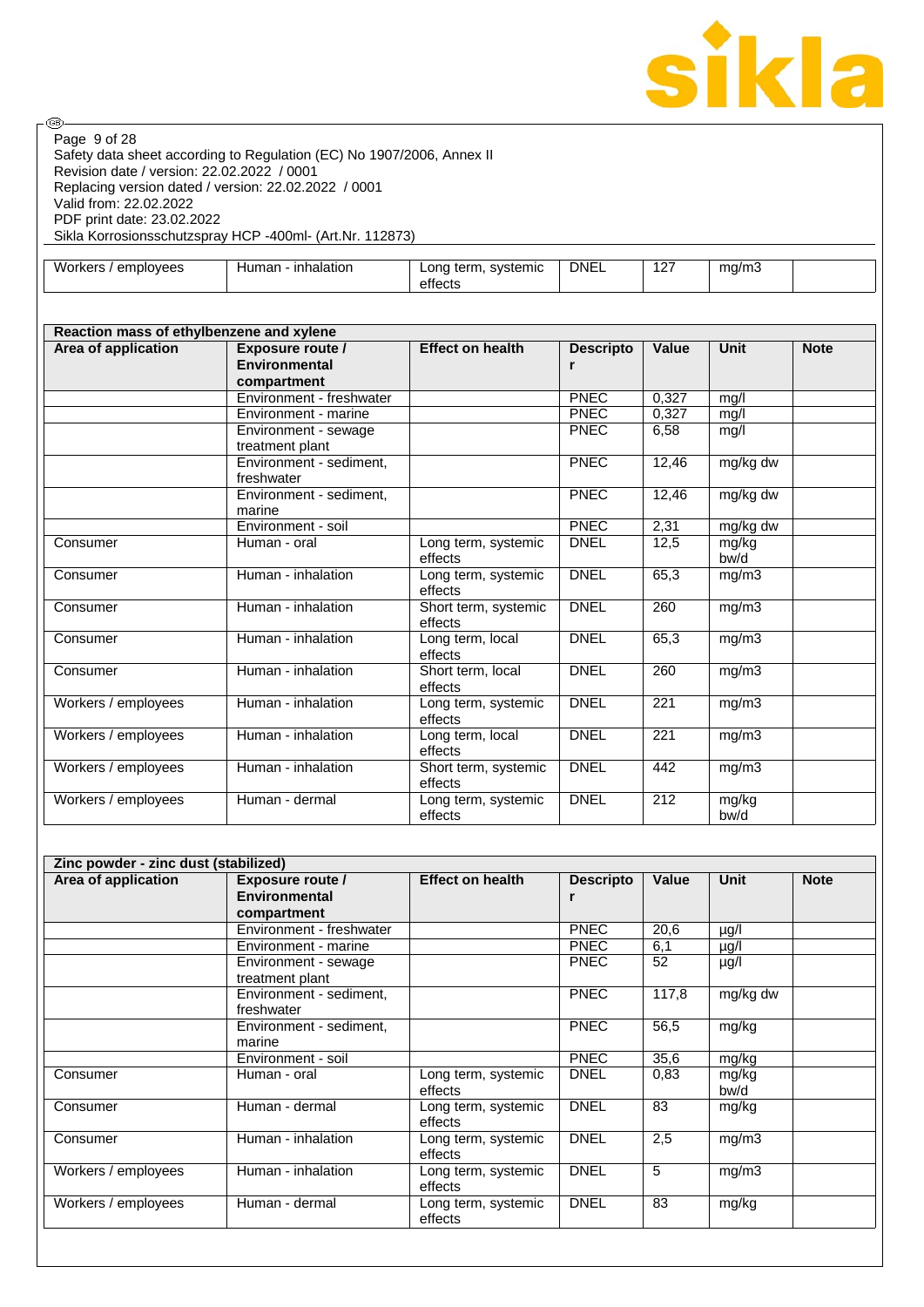

Safety data sheet according to Regulation (EC) No 1907/2006, Annex II Revision date / version: 22.02.2022 / 0001 Replacing version dated / version: 22.02.2022 / 0001 Valid from: 22.02.2022 PDF print date: 23.02.2022 Sikla Korrosionsschutzspray HCP -400ml- (Art.Nr. 112873) Page 10 of 28

| <b>Xylene</b>       |                                                                |                                 |                       |              |                 |             |
|---------------------|----------------------------------------------------------------|---------------------------------|-----------------------|--------------|-----------------|-------------|
| Area of application | <b>Exposure route /</b><br><b>Environmental</b><br>compartment | <b>Effect on health</b>         | <b>Descripto</b><br>r | <b>Value</b> | Unit            | <b>Note</b> |
|                     | Environment - periodic                                         |                                 | <b>PNEC</b>           | 0.327        | mg/l            |             |
|                     | release                                                        |                                 |                       |              |                 |             |
|                     | Environment - sewage                                           |                                 | <b>PNEC</b>           | 6,58         | mg/l            |             |
|                     | treatment plant                                                |                                 |                       |              |                 |             |
|                     | Environment - freshwater                                       |                                 | <b>PNEC</b>           | 0,327        | mg/l            |             |
|                     | Environment - marine                                           |                                 | <b>PNEC</b>           | 0.327        | mg/l            |             |
|                     | Environment - sediment,<br>freshwater                          |                                 | <b>PNEC</b>           | 12,46        | mg/kg dw        |             |
|                     | Environment - sediment,<br>marine                              |                                 | PNEC                  | 12,46        | mg/kg dw        |             |
|                     | Environment - soil                                             |                                 | <b>PNEC</b>           | 2,31         | mg/kg dw        |             |
| Consumer            | Human - inhalation                                             | Short term, local<br>effects    | <b>DNEL</b>           | 174          | mg/m3           |             |
| Consumer            | Human - inhalation                                             | Short term, systemic<br>effects | <b>DNEL</b>           | 174          | mg/m3           |             |
| Consumer            | Human - inhalation                                             | Long term, systemic<br>effects  | <b>DNEL</b>           | 14,8         | mg/m3           |             |
| Consumer            | Human - dermal                                                 | Long term, systemic<br>effects  | <b>DNEL</b>           | 108          | mg/kg<br>bw/day |             |
| Consumer            | Human - oral                                                   | Long term, systemic<br>effects  | <b>DNEL</b>           | 1,6          | mg/kg<br>bw/day |             |
| Workers / employees | Human - inhalation                                             | Short term, local<br>effects    | <b>DNEL</b>           | 289          | mg/m3           |             |
| Workers / employees | Human - inhalation                                             | Short term, systemic<br>effects | <b>DNEL</b>           | 289          | mg/m3           |             |
| Workers / employees | Human - inhalation                                             | Long term, systemic<br>effects  | <b>DNEL</b>           | 77           | mg/m3           |             |
| Workers / employees | Human - dermal                                                 | Long term, systemic<br>effects  | <b>DNEL</b>           | 180          | mg/kg<br>bw/day |             |

| Ethylbenzene        |                                                                |                                |                  |                  |                 |             |
|---------------------|----------------------------------------------------------------|--------------------------------|------------------|------------------|-----------------|-------------|
| Area of application | <b>Exposure route /</b><br><b>Environmental</b><br>compartment | <b>Effect on health</b>        | <b>Descripto</b> | <b>Value</b>     | <b>Unit</b>     | <b>Note</b> |
|                     | Environment - freshwater                                       |                                | <b>PNEC</b>      | 0,1              | mg/l            |             |
|                     | Environment - marine                                           |                                | <b>PNEC</b>      | 0,01             | mg/l            |             |
|                     | Environment - sewage<br>treatment plant                        |                                | <b>PNEC</b>      | 9,6              | mg/l            |             |
|                     | Environment - sediment,<br>freshwater                          |                                | <b>PNEC</b>      | 13,7             | mg/kg dw        |             |
|                     | Environment - sediment,<br>marine                              |                                | <b>PNEC</b>      | 1,37             | mg/kg dw        |             |
|                     | Environment - soil                                             |                                | <b>PNEC</b>      | 2,68             | mg/kg dw        |             |
|                     | Environment - oral (animal<br>feed)                            |                                | <b>PNEC</b>      | 20               | mg/kg           |             |
| Consumer            | Human - oral                                                   | Long term, systemic<br>effects | <b>DNEL</b>      | $\overline{1,6}$ | mg/kg<br>bw/day |             |
| Consumer            | Human - inhalation                                             | Long term, systemic<br>effects | <b>DNEL</b>      | 15               | mg/m3           |             |
| Workers / employees | Human - inhalation                                             | Long term, systemic<br>effects | <b>DNEL</b>      | 77               | mg/m3           |             |
| Workers / employees | Human - dermal                                                 | Long term, systemic<br>effects | <b>DNEL</b>      | 180              | mg/kg<br>bw/d   |             |
| Workers / employees | Human - inhalation                                             | Short term, local<br>effects   | <b>DNEL</b>      | 293              | mg/m3           |             |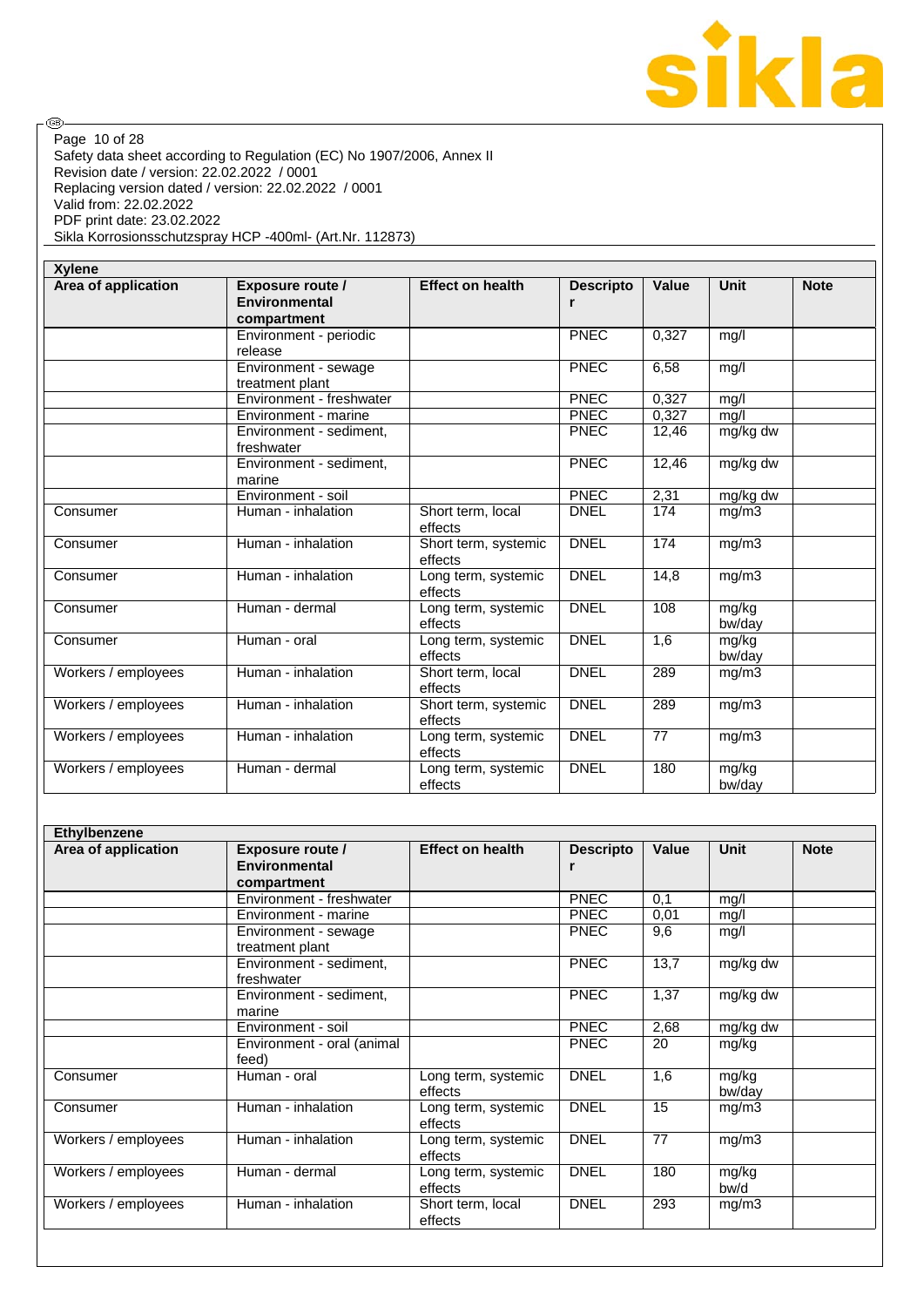

Safety data sheet according to Regulation (EC) No 1907/2006, Annex II Revision date / version: 22.02.2022 / 0001 Replacing version dated / version: 22.02.2022 / 0001 Valid from: 22.02.2022 PDF print date: 23.02.2022 Sikla Korrosionsschutzspray HCP -400ml- (Art.Nr. 112873) Page 11 of 28

**ි** 

| Aluminium powder (stabilised)                                          |                                         |                                |                  |        |       |             |
|------------------------------------------------------------------------|-----------------------------------------|--------------------------------|------------------|--------|-------|-------------|
| Area of application<br><b>Exposure route /</b><br><b>Environmental</b> |                                         | <b>Effect on health</b>        | <b>Descripto</b> | Value  | Unit  | <b>Note</b> |
|                                                                        | compartment                             |                                |                  |        |       |             |
|                                                                        | Environment - freshwater                |                                | <b>PNEC</b>      | 0.0749 | mg/l  |             |
|                                                                        | Environment - sewage<br>treatment plant |                                | <b>PNEC</b>      | 20     | mq/l  |             |
| Consumer                                                               | Human - oral                            | Long term, systemic<br>effects | <b>DNEL</b>      | 3,95   | mg/kg |             |
| Workers / employees                                                    | Human - inhalation                      | Long term, local<br>effects    | <b>DNEL</b>      | 3.72   | mg/m3 |             |
| Workers / employees                                                    | Human - inhalation                      | Long term, systemic<br>effects | <b>DNEL</b>      | 3.72   | mg/m3 |             |

| <b>Butan-1-ol</b>   |                                                            |                                |                  |              |       |             |
|---------------------|------------------------------------------------------------|--------------------------------|------------------|--------------|-------|-------------|
| Area of application | <b>Exposure route /</b>                                    | <b>Effect on health</b>        | <b>Descripto</b> | <b>Value</b> | Unit  | <b>Note</b> |
|                     | <b>Environmental</b>                                       |                                | r                |              |       |             |
|                     | compartment                                                |                                |                  |              |       |             |
|                     | Environment - freshwater                                   |                                | <b>PNEC</b>      | 0,082        | mq/l  |             |
|                     | Environment - marine                                       |                                | <b>PNEC</b>      | 0.0082       | mg/l  |             |
|                     | Environment - sewage<br>treatment plant                    |                                | <b>PNEC</b>      | 2476         | mg/l  |             |
|                     | Environment - sediment,<br>freshwater                      |                                | <b>PNEC</b>      | 0,178        | mg/kg |             |
|                     | Environment - sediment,<br>marine                          |                                | <b>PNEC</b>      | 0,0178       | mg/l  |             |
|                     | Environment - soil                                         |                                | <b>PNEC</b>      | 0,015        | mg/kg |             |
|                     | Environment - water,<br>sporadic (intermittent)<br>release |                                | <b>PNEC</b>      | 2,25         | mg/kg |             |
| Consumer            | Human - inhalation                                         | Long term, local<br>effects    | <b>DNEL</b>      | 55           | mg/m3 |             |
| Workers / employees | Human - oral                                               | Long term, systemic<br>effects | <b>DNEL</b>      | 3,125        | mg/kg |             |
| Workers / employees | Human - inhalation                                         | Long term, systemic<br>effects | <b>DNEL</b>      | 310          | mg/m3 |             |

 WEL-TWA = Workplace Exposure Limit - Long-term exposure limit (8-hour TWA (= time weighted average) reference period) EH40. AGW = "Arbeitsplatzgrenzwert" (workplace limit value, Germany).

(8) = Inhalable fraction (Directive 2017/164/EU, Directive 2004/37/CE). (9) = Respirable fraction (Directive 2017/164/EU, Directive 2004/37/CE). (11) = Inhalable fraction (Directive 2004/37/CE). (12) = Inhalable fraction. Respirable fraction in those Member States that implement, on the date of the entry into force of this Directive, a biomonitoring system with a biological limit value not exceeding 0,002 mg Cd/g creatinine in urine (Directive 2004/37/CE). | WEL-STEL = Workplace Exposure Limit - Short-term exposure limit (15 minute reference period).

(8) = Inhalable fraction (2017/164/EU, 2017/2398/EU). (9) = Respirable fraction (2017/164/EU, 2017/2398/EU). (10) = Short-term exposure limit value in relation to a reference period of 1 minute (2017/164/EU). | BMGV = Biological monitoring guidance value EH40. BGW = "Biologischer Grenzwert" (biological limit value, Germany) | Other information: Sen = Capable of causing occupational asthma. Sk = Can be absorbed through skin. Carc = Capable of causing cancer and/or heritable genetic damage.

\*\* = The exposure limit for this substance is repealed through the TRGS 900 (Germany) of January 2006 with the goal of revision. (13) = The substance can cause sensitisation of the skin and of the respiratory tract (Directive 2004/37/CE), (14) = The substance can cause sensitisation of the skin (Directive 2004/37/CE).

## **8.2 Exposure controls 8.2.1 Appropriate engineering controls**

Ensure good ventilation. This can be achieved by local suction or general air extraction.

If this is insufficient to maintain the concentration under the WEL or AGW values, suitable breathing protection should be worn. Applies only if maximum permissible exposure values are listed here.

Suitable assessment methods for reviewing the effectiveness of protection measures adopted include metrological and nonmetrological investigative techniques.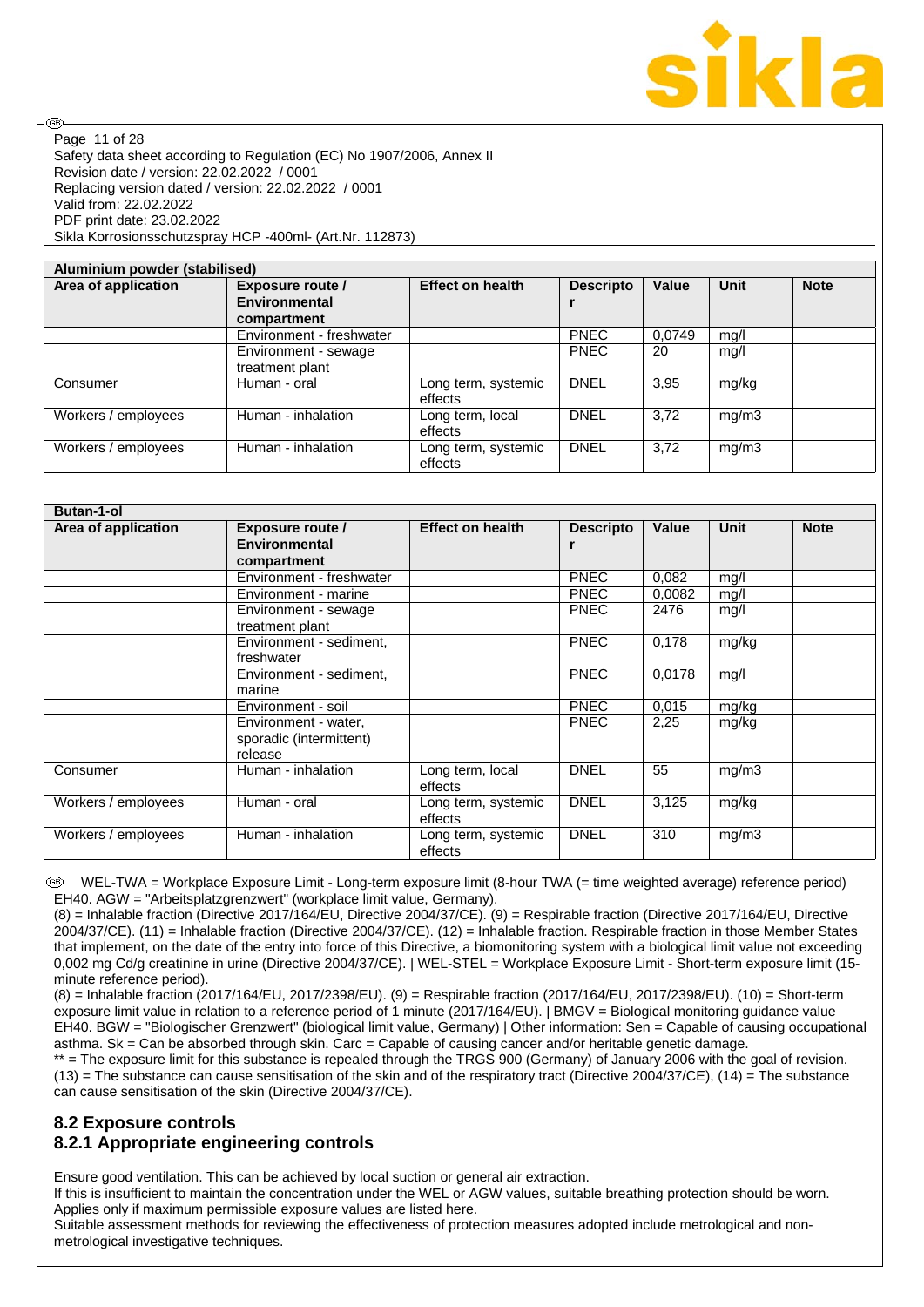

Safety data sheet according to Regulation (EC) No 1907/2006, Annex II Revision date / version: 22.02.2022 / 0001 Replacing version dated / version: 22.02.2022 / 0001 Valid from: 22.02.2022 PDF print date: 23.02.2022 Sikla Korrosionsschutzspray HCP -400ml- (Art.Nr. 112873) Page 12 of 28

These are specified by e.g. EN 14042.

**ි** 

EN 14042 "Workplace atmospheres. Guide for the application and use of procedures for the assessment of exposure to chemical and biological agents".

#### **8.2.2 Individual protection measures, such as personal protective equipment**

General hygiene measures for the handling of chemicals are applicable.

Wash hands before breaks and at end of work.

Keep away from food, drink and animal feedingstuffs.

Remove contaminated clothing and protective equipment before entering areas in which food is consumed.

Eye/face protection: Tight fitting protective goggles with side protection (EN 166).

Skin protection - Hand protection: Chemical resistant protective gloves (EN ISO 374). If applicable Protective nitrile gloves (EN ISO 374). Minimum layer thickness in mm:  $= 0.4$ Permeation time (penetration time) in minutes:  $>= 30$ Protective Viton® / fluoroelastomer gloves (EN ISO 374). Minimum layer thickness in mm:  $= 0.4$ Permeation time (penetration time) in minutes:  $= 480$ The breakthrough times determined in accordance with EN 16523-1 were not obtained under practical conditions. The recommended maximum wearing time is 50% of breakthrough time. Protective hand cream recommended.

Skin protection - Other: Protective working garments (e.g. safety shoes EN ISO 20345, long-sleeved protective working garments).

Respiratory protection: If OES or MEL is exceeded. Filter A2 P2 (EN 14387), code colour brown, white Observe wearing time limitations for respiratory protection equipment.

Thermal hazards: Not applicable

Additional information on hand protection - No tests have been performed.

In the case of mixtures, the selection has been made according to the knowledge available and the information about the contents. Selection of materials derived from glove manufacturer's indications.

Final selection of glove material must be made taking the breakthrough times, permeation rates and degradation into account. Selection of a suitable glove depends not only on the material but also on other quality characteristics and varies from manufacturer to manufacturer.

In the case of mixtures, the resistance of glove materials cannot be predicted and must therefore be tested before use. The exact breakthrough time of the glove material can be requested from the protective glove manufacturer and must be observed.

## **8.2.3 Environmental exposure controls**

No information available at present.

## **SECTION 9: Physical and chemical properties**

# **9.1 Information on basic physical and chemical properties**

Physical state: <br>Colour: Colour: Aerosol. Active substance: liquid.<br>Silver Silver Colour: Silver Solour: Silver Silver Silver Silver Silver Silver Silver Silver Silver Odour: Characteristic Melting point/freezing point: There is no information available on this parameter. Boiling point or initial boiling point and boiling range: There is no information available on this parameter.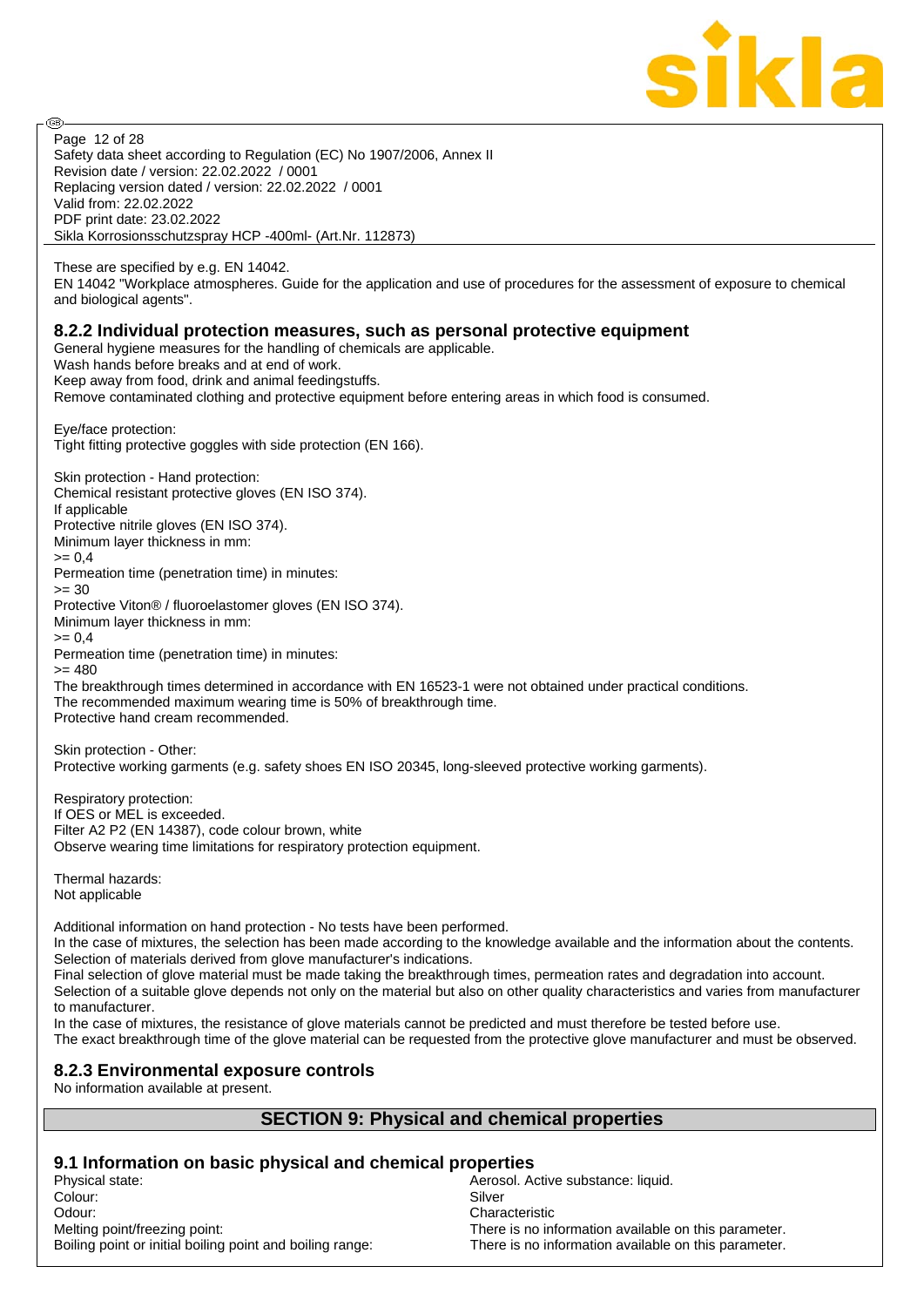

Safety data sheet according to Regulation (EC) No 1907/2006, Annex II Revision date / version: 22.02.2022 / 0001 Replacing version dated / version: 22.02.2022 / 0001 Valid from: 22.02.2022 PDF print date: 23.02.2022 Sikla Korrosionsschutzspray HCP -400ml- (Art.Nr. 112873) Page 13 of 28

Flammability:<br>
Lower explosion limit:<br>
Lower explosion limit:<br>  $\frac{1}{2}$  Does not apply to aerosols.

**ි** 

Auto-ignition temperature: Does not apply to aerosols. pH: Mixture is non-soluble (in water). Kinematic viscosity:  $\Box$  Does not apply to aerosols. Solubility:<br>
Partition coefficient n-octanol/water (log value):<br>
Does not apply to mixtures. Partition coefficient n-octanol/water (log value): Density and/or relative density:  $\sim 0.84$  g/ml Density and/or relative density: 1 g/ml (Active substance ) Relative vapour density:  $\overline{ }$   $\overline{ }$   $\overline{ }$   $\overline{ }$   $\overline{ }$   $\overline{ }$   $\overline{ }$   $\overline{ }$   $\overline{ }$   $\overline{ }$   $\overline{ }$   $\overline{ }$   $\overline{ }$   $\overline{ }$   $\overline{ }$   $\overline{ }$   $\overline{ }$   $\overline{ }$   $\overline{ }$   $\overline{ }$   $\overline{ }$   $\overline{ }$   $\overline{ }$   $\overline{ }$   $\overline{$ Particle characteristics:  $\qquad \qquad$  Does not apply to aerosols.

# **9.2 Other information**

Oxidising liquids: No

There is no information available on this parameter. Upper explosion limit: Upper explosion limit: There is no information available on this parameter. Flash point: Flash point:  $-41 °C$  (The flash-point of the mixture was not tested, but complies with the ingredient with the lowest value. ) Decomposition temperature: There is no information available on this parameter. Vapour pressure: There is no information available on this parameter.

Explosives: When using: development of explosive vapour/air mixture possible.

## **SECTION 10: Stability and reactivity**

#### **10.1 Reactivity**

The product has not been tested.

#### **10.2 Chemical stability**

Stable with proper storage and handling.

#### **10.3 Possibility of hazardous reactions**

No dangerous reactions are known.

#### **10.4 Conditions to avoid**

Heating, open flame, ignition sources

## Pressure increase will result in danger of bursting.

**10.5 Incompatible materials** Avoid contact with strong alkalis.

Avoid contact with strong oxidizing agents. Avoid contact with strong acids.

## **10.6 Hazardous decomposition products**

No decomposition when used as directed.

## **SECTION 11: Toxicological information**

#### **11.1. Information on hazard classes as defined in Regulation (EC) No 1272/2008**

| Possibly more information on nealth effects, see Section 2.1 (classification). |                 |       |         |          |                    |                  |  |  |
|--------------------------------------------------------------------------------|-----------------|-------|---------|----------|--------------------|------------------|--|--|
| Sikla Korrosionsschutzspray HCP -400ml- (Art.Nr. 112873)                       |                 |       |         |          |                    |                  |  |  |
| <b>Toxicity / effect</b>                                                       | <b>Endpoint</b> | Value | Unit    | Organism | <b>Test method</b> | <b>Notes</b>     |  |  |
| Acute toxicity, by oral route:                                                 |                 |       |         |          |                    | n.d.a.           |  |  |
| Acute toxicity, by dermal                                                      | <b>ATE</b>      | >2000 | mg/kg   |          |                    | calculated value |  |  |
| route:                                                                         |                 |       |         |          |                    |                  |  |  |
| Acute toxicity, by inhalation:                                                 | <b>ATE</b>      | >20   | mg/l/4h |          |                    | calculated       |  |  |
|                                                                                |                 |       |         |          |                    | value, Vapours   |  |  |
| Acute toxicity, by inhalation:                                                 | <b>ATE</b>      | >5    | mg/l/4h |          |                    | calculated       |  |  |
|                                                                                |                 |       |         |          |                    | value, Aerosol   |  |  |
| Skin corrosion/irritation:                                                     |                 |       |         |          |                    | n.d.a.           |  |  |
| Serious eve                                                                    |                 |       |         |          |                    | n.d.a.           |  |  |
| damage/irritation:                                                             |                 |       |         |          |                    |                  |  |  |
| Respiratory or skin                                                            |                 |       |         |          |                    | n.d.a.           |  |  |
| sensitisation:                                                                 |                 |       |         |          |                    |                  |  |  |
| Germ cell mutagenicity:                                                        |                 |       |         |          |                    | n.d.a.           |  |  |

Possibly more information on health effects, see Section 2.1 (classification).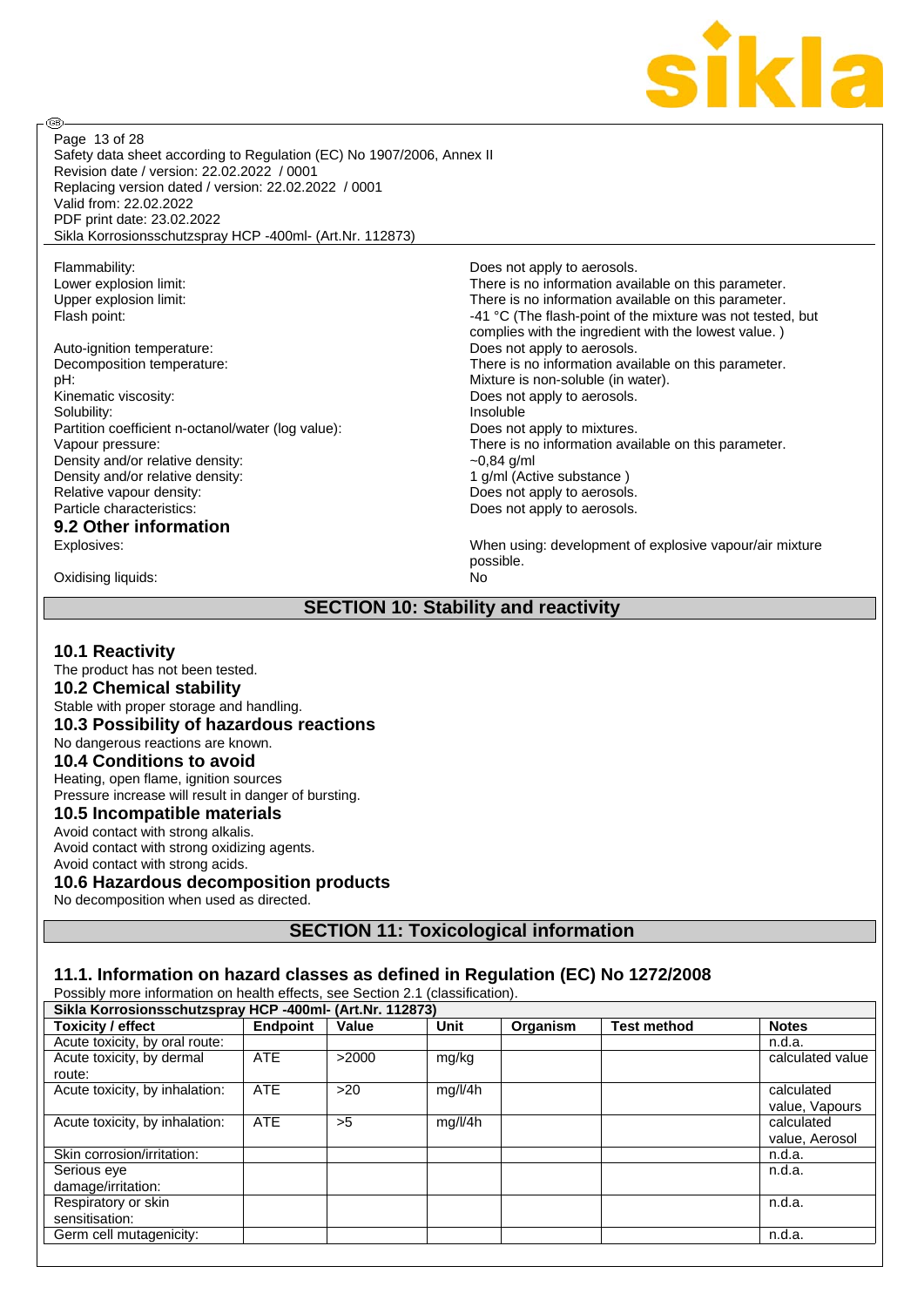

| @).                                                                                    |                 |       |             |          |                                     |                                 |
|----------------------------------------------------------------------------------------|-----------------|-------|-------------|----------|-------------------------------------|---------------------------------|
| Page 14 of 28<br>Safety data sheet according to Regulation (EC) No 1907/2006, Annex II |                 |       |             |          |                                     |                                 |
| Revision date / version: 22.02.2022 / 0001                                             |                 |       |             |          |                                     |                                 |
| Replacing version dated / version: 22.02.2022 / 0001                                   |                 |       |             |          |                                     |                                 |
| Valid from: 22.02.2022                                                                 |                 |       |             |          |                                     |                                 |
| PDF print date: 23.02.2022                                                             |                 |       |             |          |                                     |                                 |
| Sikla Korrosionsschutzspray HCP -400ml- (Art.Nr. 112873)                               |                 |       |             |          |                                     |                                 |
|                                                                                        |                 |       |             |          |                                     |                                 |
| Carcinogenicity:<br>Reproductive toxicity:                                             |                 |       |             |          |                                     | n.d.a.<br>n.d.a.                |
| Specific target organ toxicity -                                                       |                 |       |             |          |                                     | n.d.a.                          |
| single exposure (STOT-SE):                                                             |                 |       |             |          |                                     |                                 |
| Specific target organ toxicity -                                                       |                 |       |             |          |                                     | n.d.a.                          |
| repeated exposure (STOT-                                                               |                 |       |             |          |                                     |                                 |
| RE):                                                                                   |                 |       |             |          |                                     | n.d.a.                          |
| Aspiration hazard:<br>Symptoms:                                                        |                 |       |             |          |                                     | n.d.a.                          |
|                                                                                        |                 |       |             |          |                                     |                                 |
| <b>Dimethyl ether</b>                                                                  |                 |       |             |          |                                     |                                 |
| <b>Toxicity / effect</b>                                                               | <b>Endpoint</b> | Value | <b>Unit</b> | Organism | <b>Test method</b>                  | <b>Notes</b>                    |
| Acute toxicity, by inhalation:                                                         | <b>LC50</b>     | 164   | mg/l/4h     | Rat      |                                     |                                 |
| Skin corrosion/irritation:                                                             |                 |       |             |          |                                     | Not irritant                    |
| Serious eye                                                                            |                 |       |             |          |                                     | Not irritant                    |
| damage/irritation:<br>Respiratory or skin                                              |                 |       |             |          |                                     | No (skin                        |
| sensitisation:                                                                         |                 |       |             |          |                                     | contact)                        |
| Germ cell mutagenicity:                                                                |                 |       |             |          | OECD 471 (Bacterial                 | Negative                        |
|                                                                                        |                 |       |             |          | <b>Reverse Mutation</b>             |                                 |
|                                                                                        |                 |       |             |          | Test)                               |                                 |
| Germ cell mutagenicity:                                                                |                 |       |             |          | OECD 473 (In Vitro<br>Mammalian     | Negative                        |
|                                                                                        |                 |       |             |          | Chromosome                          |                                 |
|                                                                                        |                 |       |             |          | <b>Aberration Test)</b>             |                                 |
| Germ cell mutagenicity:                                                                |                 |       |             |          | OECD 477 (Genetic                   | Negative                        |
|                                                                                        |                 |       |             |          | Toxicology - Sex-                   |                                 |
|                                                                                        |                 |       |             |          | <b>Linked Recessive</b>             |                                 |
|                                                                                        |                 |       |             |          | Lethal Test in<br>Drosophilia       |                                 |
|                                                                                        |                 |       |             |          | melanogaster)                       |                                 |
| Carcinogenicity:                                                                       | <b>NOAEC</b>    | 47000 | mg/m3       | Rat      | <b>OECD 453</b>                     | Negative                        |
|                                                                                        |                 |       |             |          | (Combined Chronic                   |                                 |
|                                                                                        |                 |       |             |          | Toxicity/Carcinogenicit             |                                 |
|                                                                                        |                 |       |             |          | y Studies)                          |                                 |
| Reproductive toxicity:                                                                 | <b>NOAEL</b>    | 5000  | ppm         | Rat      | OECD 414 (Prenatal<br>Developmental |                                 |
|                                                                                        |                 |       |             |          | <b>Toxicity Study)</b>              |                                 |
| Specific target organ toxicity -                                                       | <b>NOAEC</b>    | 47106 | mg/kg       | Rat      | OECD 452 (Chronic                   | Negative(2 a)                   |
| repeated exposure (STOT-                                                               |                 |       |             |          | <b>Toxicity Studies)</b>            |                                 |
| $RE)$ :                                                                                |                 |       |             |          |                                     |                                 |
| Aspiration hazard:                                                                     |                 |       |             |          |                                     | <b>No</b>                       |
| Symptoms:                                                                              |                 |       |             |          |                                     | unconsciousnes<br>s, headaches, |
|                                                                                        |                 |       |             |          |                                     | mucous                          |
|                                                                                        |                 |       |             |          |                                     | membrane                        |
|                                                                                        |                 |       |             |          |                                     | irritation,                     |
|                                                                                        |                 |       |             |          |                                     | dizziness,                      |
|                                                                                        |                 |       |             |          |                                     | nausea and                      |
|                                                                                        |                 |       |             |          |                                     | vomiting.,<br>frostbite,        |
|                                                                                        |                 |       |             |          |                                     | gastrointestinal                |
|                                                                                        |                 |       |             |          |                                     | disturbances,                   |
|                                                                                        |                 |       |             |          |                                     | respiratory                     |
|                                                                                        |                 |       |             |          |                                     | distress,                       |
|                                                                                        |                 |       |             |          |                                     | circulatory<br>collapse         |
|                                                                                        |                 |       |             |          |                                     |                                 |
| Hydrocarbons, C6-C7, n-alkanes, isoalkanes, cyclics, <5% n-hexane                      |                 |       |             |          |                                     |                                 |
| <b>Toxicity / effect</b>                                                               | Endpoint        | Value | Unit        | Organism | <b>Test method</b>                  | <b>Notes</b>                    |
| Acute toxicity, by oral route:                                                         | LD50            | >5000 | mg/kg       | Rat      | OECD 401 (Acute<br>Oral Toxicity)   |                                 |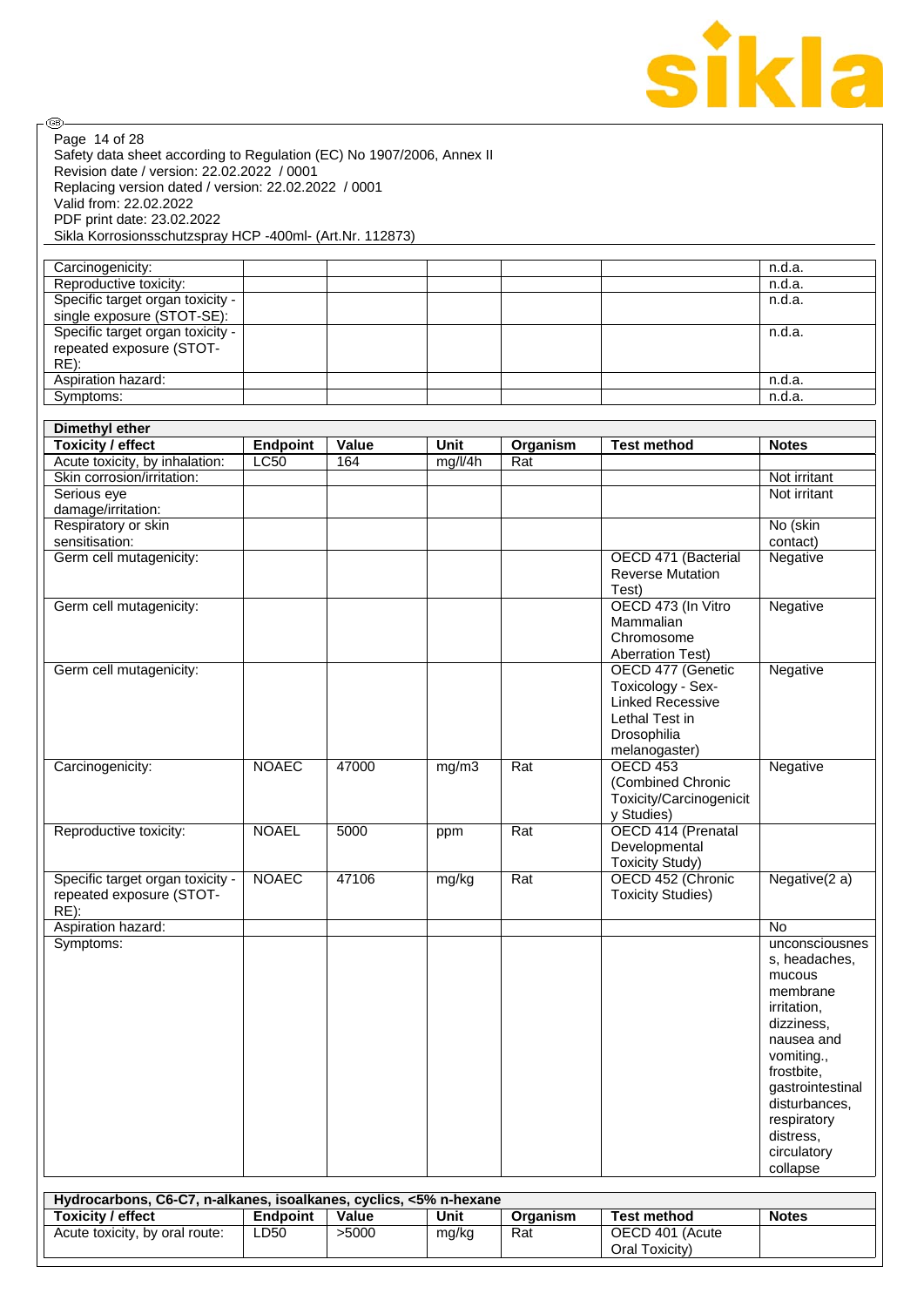

| ை                                                                     |                 |       |         |                  |                              |                   |
|-----------------------------------------------------------------------|-----------------|-------|---------|------------------|------------------------------|-------------------|
| Page 15 of 28                                                         |                 |       |         |                  |                              |                   |
| Safety data sheet according to Regulation (EC) No 1907/2006, Annex II |                 |       |         |                  |                              |                   |
| Revision date / version: 22.02.2022 / 0001                            |                 |       |         |                  |                              |                   |
| Replacing version dated / version: 22.02.2022 / 0001                  |                 |       |         |                  |                              |                   |
| Valid from: 22.02.2022                                                |                 |       |         |                  |                              |                   |
| PDF print date: 23.02.2022                                            |                 |       |         |                  |                              |                   |
| Sikla Korrosionsschutzspray HCP -400ml- (Art.Nr. 112873)              |                 |       |         |                  |                              |                   |
|                                                                       |                 |       |         |                  |                              |                   |
| Acute toxicity, by dermal                                             | LD50            | >2000 | mg/kg   | Rat              | OECD 402 (Acute              |                   |
| route:                                                                |                 |       |         |                  | Dermal Toxicity)             |                   |
| Acute toxicity, by inhalation:                                        | <b>LC50</b>     | >20   | mg/l/4h | Rat              | OECD 403 (Acute              |                   |
|                                                                       |                 |       |         | Rabbit           | Inhalation Toxicity)         | Skin Irrit. 2     |
| Skin corrosion/irritation:                                            |                 |       |         |                  | OECD 404 (Acute<br>Dermal    |                   |
|                                                                       |                 |       |         |                  | Irritation/Corrosion)        |                   |
| Serious eye                                                           |                 |       |         | Rabbit           | OECD 405 (Acute              | Mild irritant     |
| damage/irritation:                                                    |                 |       |         |                  | Eve                          | (Analogous        |
|                                                                       |                 |       |         |                  | Irritation/Corrosion)        | conclusion)       |
| Respiratory or skin                                                   |                 |       |         | Guinea pig       | OECD 406 (Skin               | No (skin          |
| sensitisation:                                                        |                 |       |         |                  | Sensitisation)               | contact)          |
| Carcinogenicity:                                                      |                 |       |         |                  |                              | Negative          |
| Reproductive toxicity:                                                |                 |       |         |                  | OECD 414 (Prenatal           | Analogous         |
|                                                                       |                 |       |         |                  | Developmental                | conclusion,       |
|                                                                       |                 |       |         |                  | <b>Toxicity Study)</b>       | Negative          |
| Specific target organ toxicity -                                      |                 |       |         |                  |                              | STOT SE 3,        |
| single exposure (STOT-SE):                                            |                 |       |         |                  |                              | H336              |
| Specific target organ toxicity -                                      |                 |       |         |                  |                              | Negative          |
| repeated exposure (STOT-                                              |                 |       |         |                  |                              |                   |
| $RE)$ :                                                               |                 |       |         |                  |                              |                   |
| Aspiration hazard:                                                    |                 |       |         |                  |                              | Yes               |
| Symptoms:                                                             |                 |       |         |                  |                              | drowsiness,       |
|                                                                       |                 |       |         |                  |                              | unconsciousnes    |
|                                                                       |                 |       |         |                  |                              | s,                |
|                                                                       |                 |       |         |                  |                              | heart/circulatory |
|                                                                       |                 |       |         |                  |                              | disorders,        |
|                                                                       |                 |       |         |                  |                              | headaches,        |
|                                                                       |                 |       |         |                  |                              | cramps,           |
|                                                                       |                 |       |         |                  |                              | drowsiness,       |
|                                                                       |                 |       |         |                  |                              | mucous            |
|                                                                       |                 |       |         |                  |                              | membrane          |
|                                                                       |                 |       |         |                  |                              | irritation,       |
|                                                                       |                 |       |         |                  |                              | dizziness,        |
|                                                                       |                 |       |         |                  |                              | nausea and        |
|                                                                       |                 |       |         |                  |                              | vomiting.         |
| Specific target organ toxicity -                                      |                 |       |         |                  |                              | Not irritant      |
| single exposure (STOT-SE),                                            |                 |       |         |                  |                              | (respiratory      |
| inhalative:                                                           |                 |       |         |                  |                              | tract).           |
|                                                                       |                 |       |         |                  |                              |                   |
| Titanium tetrabutanolate                                              |                 |       |         |                  |                              |                   |
| <b>Toxicity / effect</b>                                              | <b>Endpoint</b> | Value | Unit    | Organism         | <b>Test method</b>           | <b>Notes</b>      |
| Acute toxicity, by oral route:                                        | LD50            | >2000 | mg/kg   | Rat              | OECD 423 (Acute              | Analogous         |
|                                                                       |                 |       |         |                  | <b>Oral Toxicity - Acute</b> | conclusion        |
| Acute toxicity, by dermal                                             |                 | 5300  |         | Rabbit           | <b>Toxic Class Method)</b>   |                   |
|                                                                       | LD50            |       | mg/kg   |                  |                              |                   |
| route:<br>Acute toxicity, by inhalation:                              | <b>LC50</b>     | 20100 |         | $\overline{Rat}$ |                              |                   |
| Skin corrosion/irritation:                                            |                 |       | mg/l    |                  |                              | Skin Irrit. 2     |
| Serious eye                                                           |                 |       |         |                  |                              | Eye Dam. 1        |
| damage/irritation:                                                    |                 |       |         |                  |                              |                   |
| Germ cell mutagenicity:                                               |                 |       |         |                  | OECD 471 (Bacterial          | Negative          |
|                                                                       |                 |       |         |                  |                              |                   |

| Serious eve             |  |                         | Eve Dam. |
|-------------------------|--|-------------------------|----------|
| damage/irritation:      |  |                         |          |
| Germ cell mutagenicity: |  | OECD 471 (Bacterial     | Negative |
|                         |  | <b>Reverse Mutation</b> |          |
|                         |  | Test)                   |          |
| Germ cell mutagenicity: |  | OECD 476 (In Vitro      | Negative |
|                         |  | Mammalian Cell Gene     |          |
|                         |  | <b>Mutation Test)</b>   |          |
| Germ cell mutagenicity: |  | OECD 473 (In Vitro      | Negative |
|                         |  | Mammalian               |          |
|                         |  | Chromosome              |          |
|                         |  | <b>Aberration Test)</b> |          |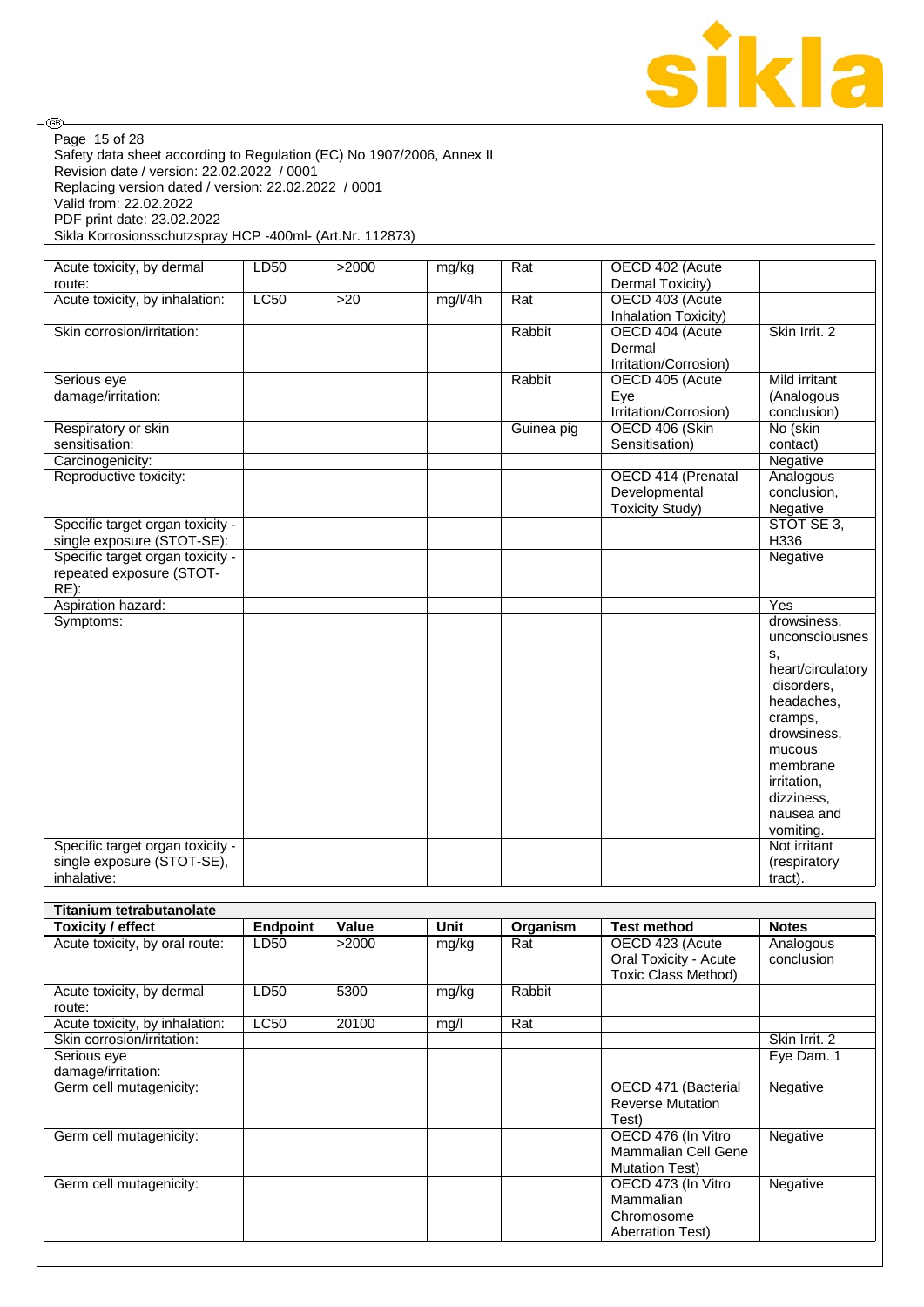

| (GB)                                                                                                                                                                     |                 |           |              |          |                                                              |                                                                                                     |
|--------------------------------------------------------------------------------------------------------------------------------------------------------------------------|-----------------|-----------|--------------|----------|--------------------------------------------------------------|-----------------------------------------------------------------------------------------------------|
| Page 16 of 28<br>Safety data sheet according to Regulation (EC) No 1907/2006, Annex II<br>Revision date / version: 22.02.2022 / 0001                                     |                 |           |              |          |                                                              |                                                                                                     |
| Replacing version dated / version: 22.02.2022 / 0001<br>Valid from: 22.02.2022<br>PDF print date: 23.02.2022<br>Sikla Korrosionsschutzspray HCP -400ml- (Art.Nr. 112873) |                 |           |              |          |                                                              |                                                                                                     |
| Specific target organ toxicity -                                                                                                                                         |                 |           |              |          |                                                              | Irritation of the                                                                                   |
| single exposure (STOT-SE):<br>Symptoms:                                                                                                                                  |                 |           |              |          |                                                              | respiratory tract<br>headaches,                                                                     |
|                                                                                                                                                                          |                 |           |              |          |                                                              | dizziness,<br>coughing, eyes,<br>reddened,<br>stomach pain                                          |
| Specific target organ toxicity -<br>repeated exposure (STOT-<br>RE), oral:                                                                                               | <b>NOAEL</b>    | 125       | mg/kg        | Rat      |                                                              |                                                                                                     |
| Specific target organ toxicity -<br>repeated exposure (STOT-<br>RE), inhalat.:                                                                                           | <b>NOAEL</b>    | 1520      | mg/kg        | Rat      |                                                              | Vapours                                                                                             |
| Reaction mass of ethylbenzene and xylene                                                                                                                                 |                 |           |              |          |                                                              |                                                                                                     |
| <b>Toxicity / effect</b>                                                                                                                                                 | Endpoint        | Value     | <b>Unit</b>  | Organism | <b>Test method</b>                                           | <b>Notes</b>                                                                                        |
| Acute toxicity, by oral route:                                                                                                                                           | LD50            | 3523-4000 | mg/kg        | Rat      | Regulation (EC)<br>440/2008 B.1 (ACUTE<br>ORAL TOXICITY)     |                                                                                                     |
| Respiratory or skin<br>sensitisation:                                                                                                                                    |                 |           |              | Mouse    | OECD 429 (Skin<br>Sensitisation - Local<br>Lymph Node Assay) | No (skin<br>contact)                                                                                |
| Symptoms:                                                                                                                                                                |                 |           |              |          |                                                              | drowsiness,<br>headaches,<br>fatigue,<br>dizziness,<br>unconsciousnes<br>s, nausea and<br>vomiting. |
| Specific target organ toxicity -<br>single exposure (STOT-SE),<br>inhalative:                                                                                            |                 |           |              |          |                                                              | Irritation of the<br>respiratory<br>tract, STOT SE<br>3, H335                                       |
| Zinc powder - zinc dust (stabilized)                                                                                                                                     |                 |           |              |          |                                                              |                                                                                                     |
| <b>Toxicity / effect</b>                                                                                                                                                 | <b>Endpoint</b> | Value     | Unit         | Organism | <b>Test method</b>                                           | <b>Notes</b>                                                                                        |
| Acute toxicity, by oral route:                                                                                                                                           | LD50            | >2000     | mg/kg        | Rat      |                                                              |                                                                                                     |
| Acute toxicity, by inhalation:                                                                                                                                           | <b>LC50</b>     | >5410     | mg/m3/4<br>h | Rat      |                                                              |                                                                                                     |
| Acute toxicity, by inhalation:                                                                                                                                           | LC50            | 5,41      | mg/l/4h      | Rat      |                                                              | Dusts or mist                                                                                       |
| Symptoms:                                                                                                                                                                |                 |           |              |          |                                                              | respiratory<br>distress, chest<br>pain (thorax                                                      |
|                                                                                                                                                                          |                 |           |              |          |                                                              | pain), fever,<br>joint pain,<br>heart/circulatory                                                   |
|                                                                                                                                                                          |                 |           |              |          |                                                              | disorders,<br>coughing,                                                                             |
|                                                                                                                                                                          |                 |           |              |          |                                                              | metal fume<br>fever, muscle<br>pains, mucous                                                        |
|                                                                                                                                                                          |                 |           |              |          |                                                              | membrane<br>irritation, chills,                                                                     |
|                                                                                                                                                                          |                 |           |              |          |                                                              | nausea and<br>vomiting.                                                                             |
|                                                                                                                                                                          |                 |           |              |          |                                                              |                                                                                                     |

| <b>Xvlene</b>                  |                 |       |       |          |                    |                                                   |
|--------------------------------|-----------------|-------|-------|----------|--------------------|---------------------------------------------------|
| <b>Toxicity / effect</b>       | <b>Endpoint</b> | Value | Unit  | Organism | <b>Test method</b> | <b>Notes</b>                                      |
| Acute toxicity, by oral route: | LD50            | 3523  | mg/kg | Rat      |                    | Does not<br>conform with<br>EU<br>classification. |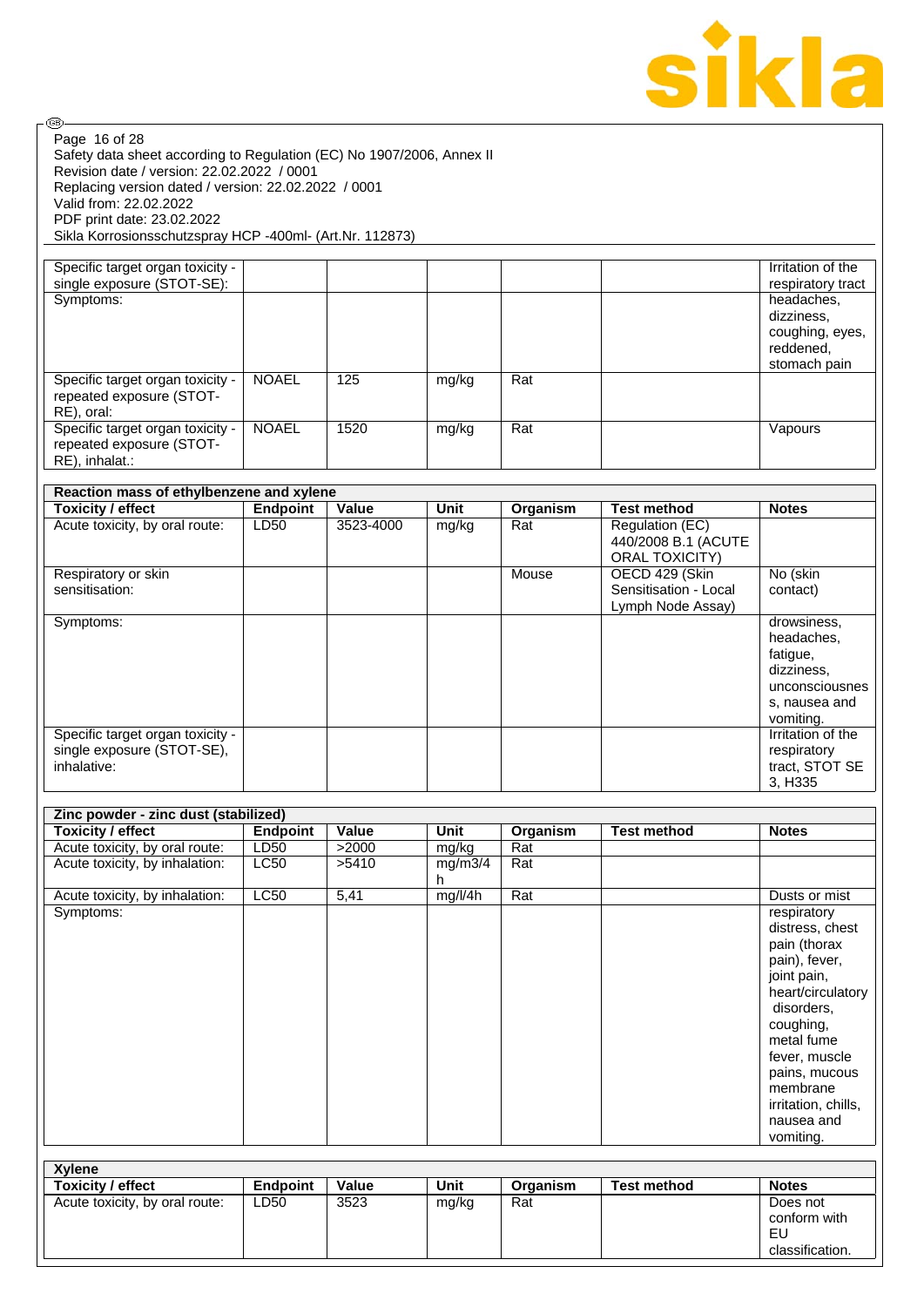

| Page 17 of 28<br>Safety data sheet according to Regulation (EC) No 1907/2006, Annex II |                 |       |         |          |                         |                                |
|----------------------------------------------------------------------------------------|-----------------|-------|---------|----------|-------------------------|--------------------------------|
| Revision date / version: 22.02.2022 / 0001                                             |                 |       |         |          |                         |                                |
| Replacing version dated / version: 22.02.2022 / 0001                                   |                 |       |         |          |                         |                                |
| Valid from: 22.02.2022                                                                 |                 |       |         |          |                         |                                |
| PDF print date: 23.02.2022                                                             |                 |       |         |          |                         |                                |
| Sikla Korrosionsschutzspray HCP -400ml- (Art.Nr. 112873)                               |                 |       |         |          |                         |                                |
|                                                                                        |                 |       |         |          |                         |                                |
| Acute toxicity, by dermal<br>route:                                                    | LD50            | 12126 | mg/kg   | Rabbit   |                         | Does not<br>conform with       |
|                                                                                        |                 |       |         |          |                         | EU                             |
|                                                                                        |                 |       |         |          |                         | classification.                |
| Acute toxicity, by inhalation:                                                         | LC50            | 27    | mg/l/4h | Rat      |                         | Vapours, Does                  |
|                                                                                        |                 |       |         |          |                         | not conform                    |
|                                                                                        |                 |       |         |          |                         | with EU                        |
|                                                                                        |                 |       |         |          |                         | classification.                |
| Skin corrosion/irritation:                                                             |                 |       |         | Rabbit   | (Draize-Test)           | Irritant                       |
| Serious eye                                                                            |                 |       |         | Rabbit   |                         | Irritant                       |
| damage/irritation:                                                                     |                 |       |         |          |                         |                                |
| Respiratory or skin                                                                    |                 |       |         |          | (Patch-Test)            | Negative                       |
| sensitisation:                                                                         |                 |       |         |          |                         |                                |
| Germ cell mutagenicity:                                                                |                 |       |         |          | OECD 471 (Bacterial     | Negative                       |
|                                                                                        |                 |       |         |          | <b>Reverse Mutation</b> |                                |
|                                                                                        |                 |       |         |          | Test)                   |                                |
| Aspiration hazard:                                                                     |                 |       |         |          |                         | Yes                            |
| Symptoms:                                                                              |                 |       |         |          |                         | breathing                      |
|                                                                                        |                 |       |         |          |                         | difficulties,                  |
|                                                                                        |                 |       |         |          |                         | drying of the                  |
|                                                                                        |                 |       |         |          |                         | skin.,                         |
|                                                                                        |                 |       |         |          |                         | drowsiness,                    |
|                                                                                        |                 |       |         |          |                         | unconsciousnes                 |
|                                                                                        |                 |       |         |          |                         | s, burning of<br>the membranes |
|                                                                                        |                 |       |         |          |                         | of the nose and                |
|                                                                                        |                 |       |         |          |                         | throat,                        |
|                                                                                        |                 |       |         |          |                         | vomiting, skin                 |
|                                                                                        |                 |       |         |          |                         | afflictions,                   |
|                                                                                        |                 |       |         |          |                         | heart/circulatory              |
|                                                                                        |                 |       |         |          |                         | disorders,                     |
|                                                                                        |                 |       |         |          |                         | coughing,                      |
|                                                                                        |                 |       |         |          |                         | headaches,                     |
|                                                                                        |                 |       |         |          |                         | drowsiness,                    |
|                                                                                        |                 |       |         |          |                         | dizziness,                     |
|                                                                                        |                 |       |         |          |                         | nausea                         |
| Specific target organ toxicity -                                                       |                 |       |         |          |                         | Irritation of the              |
| single exposure (STOT-SE),                                                             |                 |       |         |          |                         | respiratory tract              |
| inhalative:                                                                            |                 |       |         |          |                         |                                |
|                                                                                        |                 |       |         |          |                         |                                |
| <b>Ethylbenzene</b>                                                                    |                 |       |         |          |                         |                                |
| <b>Toxicity / effect</b>                                                               | <b>Endpoint</b> | Value | Unit    | Organism | <b>Test method</b>      | <b>Notes</b>                   |

| Toxicity / effect              | <b>Endpoint</b> | Value       | Unit    | Organism    | <b>Test method</b> | <b>Notes</b>      |
|--------------------------------|-----------------|-------------|---------|-------------|--------------------|-------------------|
| Acute toxicity, by oral route: | LD50            | 3500        | mg/kg   | Rat         |                    |                   |
| Acute toxicity, by dermal      | LD50            | 15354-17800 | mg/kg   | Rabbit      |                    |                   |
| route:                         |                 |             |         |             |                    |                   |
| Acute toxicity, by inhalation: | <b>LC50</b>     | 17,2-17,8   | mg/l/4h | Rat         |                    | Vapours           |
| Skin corrosion/irritation:     |                 |             |         | Rabbit      |                    | Mild irritant     |
| Respiratory or skin            |                 |             |         | Human being | (Patch-Test)       | Not sensitizising |
| sensitisation:                 |                 |             |         |             |                    |                   |
| Aspiration hazard:             |                 |             |         |             |                    | Yes               |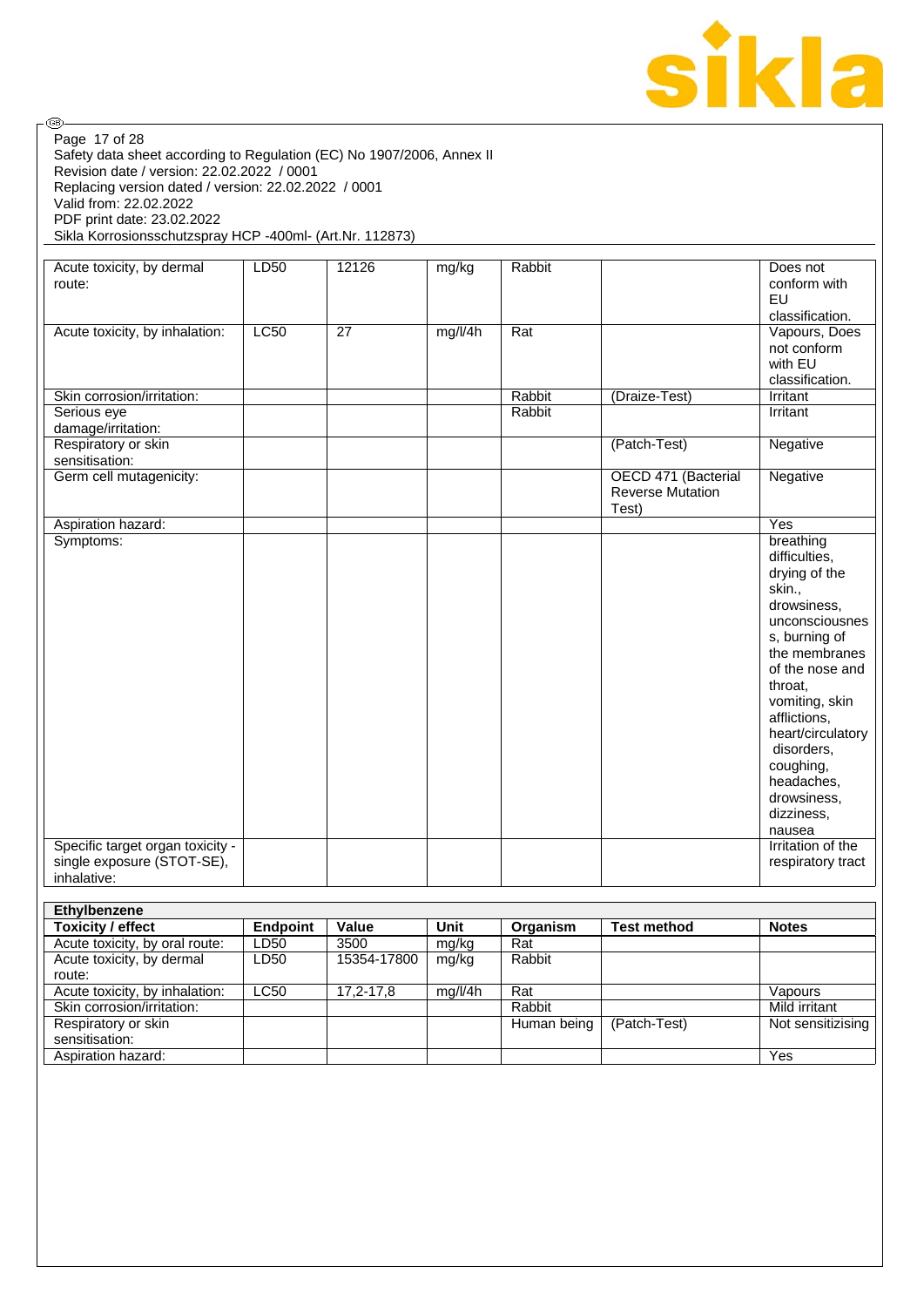

Safety data sheet according to Regulation (EC) No 1907/2006, Annex II Revision date / version: 22.02.2022 / 0001 Replacing version dated / version: 22.02.2022 / 0001 Valid from: 22.02.2022 PDF print date: 23.02.2022 Sikla Korrosionsschutzspray HCP -400ml- (Art.Nr. 112873) Page 18 of 28

| Symptoms: |  | ataxia,           |
|-----------|--|-------------------|
|           |  | respiratory       |
|           |  | distress,         |
|           |  | abdominal         |
|           |  |                   |
|           |  | pain,             |
|           |  | drowsiness,       |
|           |  | unconsciousnes    |
|           |  | S,                |
|           |  | heart/circulatory |
|           |  | disorders,        |
|           |  | coughing,         |
|           |  | headaches,        |
|           |  | cramps,           |
|           |  | fatigue,          |
|           |  | intoxication,     |
|           |  | drowsiness,       |
|           |  |                   |
|           |  | mucous            |
|           |  | membrane          |
|           |  | irritation,       |
|           |  | shock,            |
|           |  | dizziness,        |
|           |  | nausea and        |
|           |  | vomiting.         |

| Aluminium powder (stabilised)  |             |       |         |          |                    |              |
|--------------------------------|-------------|-------|---------|----------|--------------------|--------------|
| <b>Toxicity / effect</b>       | Endpoint    | Value | Unit    | Organism | <b>Test method</b> | <b>Notes</b> |
| Acute toxicity, by oral route: | LD50        | 15900 | mg/kg   | Rat      | OECD 401 (Acute    | Analogous    |
|                                |             |       |         |          | Oral Toxicity)     | conclusion   |
| Acute toxicity, by inhalation: | <b>LC50</b> | >5    | mg/l/4h | Rat      |                    | Dust, Mist   |
| Skin corrosion/irritation:     |             |       |         |          |                    | Not irritant |
| Serious eye                    |             |       |         |          |                    | Not irritant |
| damage/irritation:             |             |       |         |          |                    |              |
| Respiratory or skin            |             |       |         |          |                    | No (skin     |
| sensitisation:                 |             |       |         |          |                    | contact)     |
| Symptoms:                      |             |       |         |          |                    | mucous       |
|                                |             |       |         |          |                    | membrane     |
|                                |             |       |         |          |                    | irritation   |

| <b>Notes</b>    |
|-----------------|
| Does not        |
| conform with    |
| EU              |
| classification. |
|                 |
|                 |
|                 |
| Skin Irrit, 2   |
| Eye Dam. 1      |
|                 |
|                 |
| No (skin        |
| contact)        |
|                 |
| References,     |
| Negative        |
|                 |
| Negative        |
|                 |
|                 |
|                 |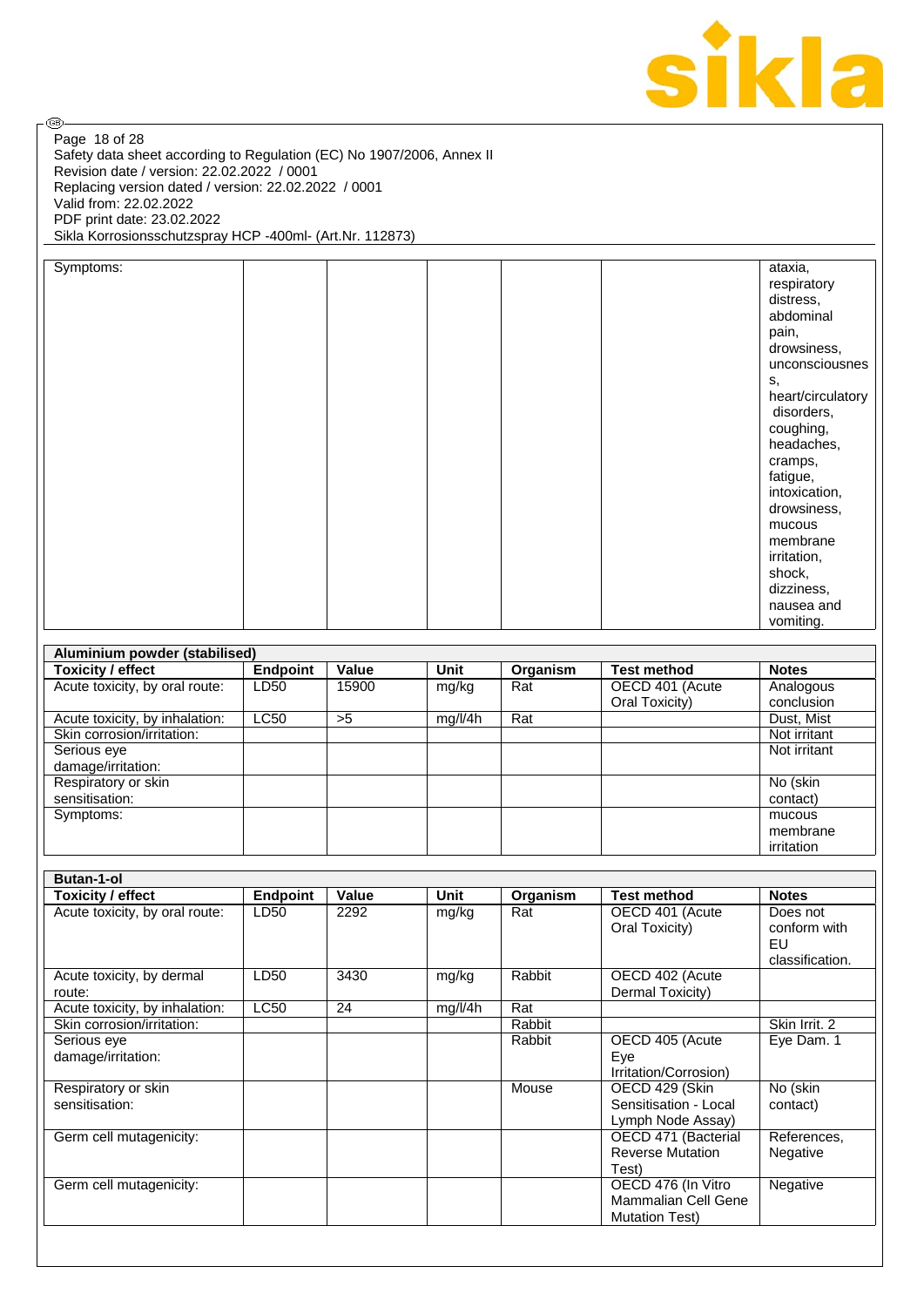

Safety data sheet according to Regulation (EC) No 1907/2006, Annex II Revision date / version: 22.02.2022 / 0001 Replacing version dated / version: 22.02.2022 / 0001 Valid from: 22.02.2022 PDF print date: 23.02.2022 Sikla Korrosionsschutzspray HCP -400ml- (Art.Nr. 112873) Page 19 of 28

| Symptoms:                                                                  |             |     |               |     | respiratory<br>distress,<br>drowsiness,<br>unconsciousnes<br>s, drop in blood<br>pressure,<br>heart/circulatory<br>disorders,<br>coughing,<br>headaches,<br>intoxication,<br>drowsiness,<br>mucous<br>membrane<br>irritation,<br>dizziness,<br>nausea and<br>vomiting. |
|----------------------------------------------------------------------------|-------------|-----|---------------|-----|------------------------------------------------------------------------------------------------------------------------------------------------------------------------------------------------------------------------------------------------------------------------|
| Specific target organ toxicity -<br>repeated exposure (STOT-<br>RE), oral: | <b>NOEL</b> | 125 | mg/kg<br>bw/d | Rat |                                                                                                                                                                                                                                                                        |

## **11.2. Information on other hazards**

| Sikla Korrosionsschutzspray HCP -400ml- (Art.Nr. 112873) |          |       |      |          |                    |                 |  |  |
|----------------------------------------------------------|----------|-------|------|----------|--------------------|-----------------|--|--|
| <b>Toxicity / effect</b>                                 | Endpoint | Value | Unit | Organism | <b>Test method</b> | <b>Notes</b>    |  |  |
| Endocrine disrupting                                     |          |       |      |          |                    | Does not apply  |  |  |
| properties:                                              |          |       |      |          |                    | to mixtures.    |  |  |
| Other information:                                       |          |       |      |          |                    | No other        |  |  |
|                                                          |          |       |      |          |                    | relevant        |  |  |
|                                                          |          |       |      |          |                    | information     |  |  |
|                                                          |          |       |      |          |                    | available on    |  |  |
|                                                          |          |       |      |          |                    | adverse effects |  |  |
|                                                          |          |       |      |          |                    | on health.      |  |  |

## **SECTION 12: Ecological information**

Possibly more information on environmental effects, see Section 2.1 (classification).

| Sikla Korrosionsschutzspray HCP -400ml- (Art.Nr. 112873) |          |      |       |             |          |                    |                |
|----------------------------------------------------------|----------|------|-------|-------------|----------|--------------------|----------------|
| Toxicity / effect                                        | Endpoint | Time | Value | <b>Unit</b> | Organism | <b>Test method</b> | <b>Notes</b>   |
| 12.1. Toxicity to fish:                                  |          |      |       |             |          |                    | n.d.a.         |
| 12.1. Toxicity to                                        |          |      |       |             |          |                    | n.d.a.         |
| daphnia:                                                 |          |      |       |             |          |                    |                |
| 12.1. Toxicity to algae:                                 |          |      |       |             |          |                    | n.d.a.         |
| 12.2. Persistence and                                    |          |      |       |             |          |                    | n.d.a.         |
| degradability:                                           |          |      |       |             |          |                    |                |
| 12.3. Bioaccumulative                                    |          |      |       |             |          |                    | n.d.a.         |
| potential:                                               |          |      |       |             |          |                    |                |
| 12.4. Mobility in soil:                                  |          |      |       |             |          |                    | n.d.a.         |
| 12.5. Results of PBT                                     |          |      |       |             |          |                    | n.d.a.         |
| and vPvB assessment                                      |          |      |       |             |          |                    |                |
| 12.6. Endocrine                                          |          |      |       |             |          |                    | Does not apply |
| disrupting properties:                                   |          |      |       |             |          |                    | to mixtures.   |
| 12.7. Other adverse                                      |          |      |       |             |          |                    | No information |
| effects:                                                 |          |      |       |             |          |                    | available on   |
|                                                          |          |      |       |             |          |                    | other adverse  |
|                                                          |          |      |       |             |          |                    | effects on the |
|                                                          |          |      |       |             |          |                    | environment.   |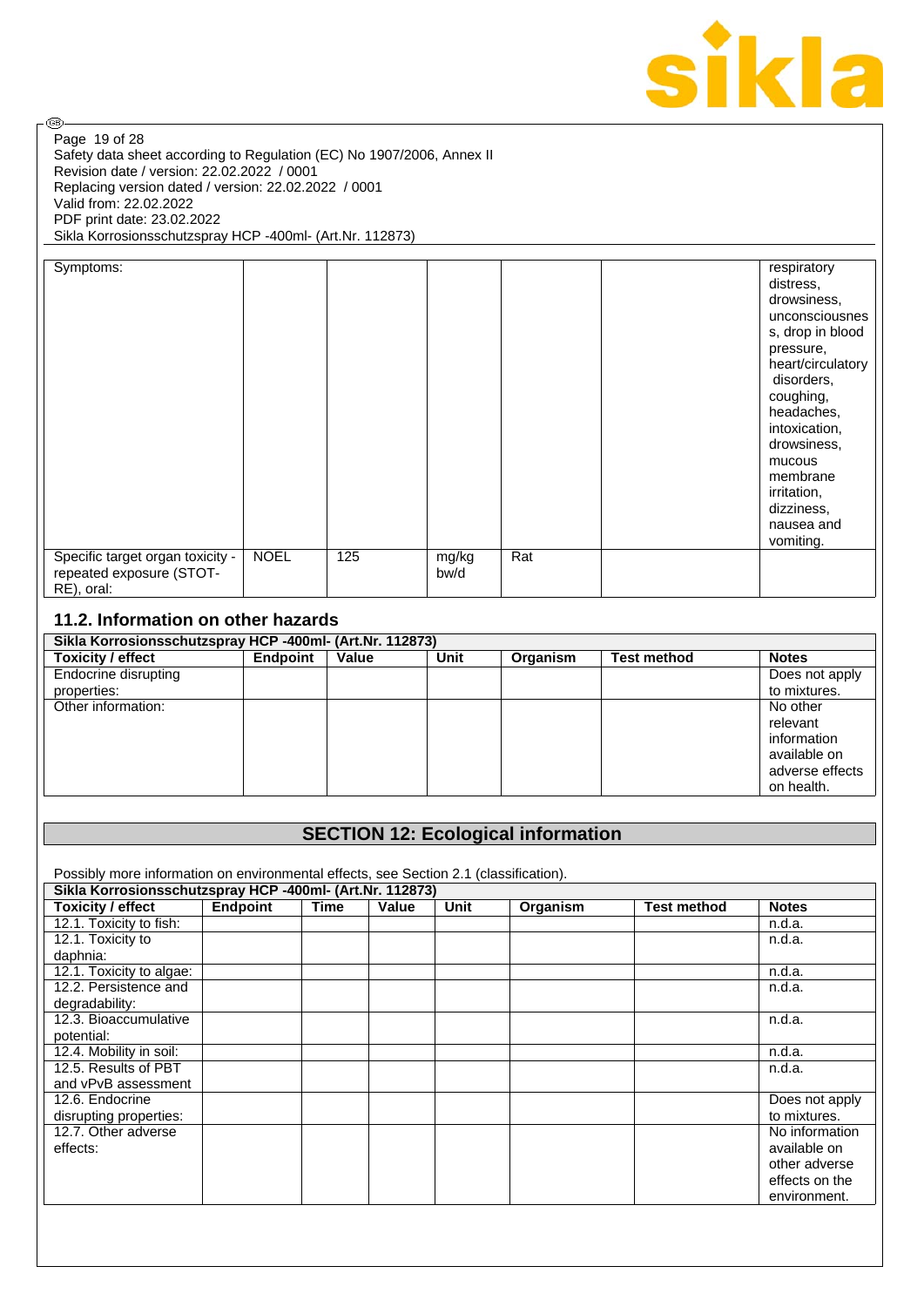

Safety data sheet according to Regulation (EC) No 1907/2006, Annex II Revision date / version: 22.02.2022 / 0001 Replacing version dated / version: 22.02.2022 / 0001 Valid from: 22.02.2022 PDF print date: 23.02.2022 Sikla Korrosionsschutzspray HCP -400ml- (Art.Nr. 112873) Page 20 of 28

| Other information: |            |   |  | DOC-<br>elimination<br>degree(complex<br>ing organic<br>substance)>=<br>80%/28d: No |
|--------------------|------------|---|--|-------------------------------------------------------------------------------------|
| Other information: | <b>AOX</b> | % |  | According to<br>the recipe,<br>contains no<br>AOX.                                  |

| <b>Dimethyl ether</b>                       |                 |             |         |               |                       |                                                                                    |                                                                                                                                             |
|---------------------------------------------|-----------------|-------------|---------|---------------|-----------------------|------------------------------------------------------------------------------------|---------------------------------------------------------------------------------------------------------------------------------------------|
| <b>Toxicity / effect</b>                    | Endpoint        | <b>Time</b> | Value   | <b>Unit</b>   | Organism              | <b>Test method</b>                                                                 | <b>Notes</b>                                                                                                                                |
| 12.1. Toxicity to fish:                     | LC <sub>0</sub> | 96h         | 2695    | mg/l          | Pimephales            |                                                                                    |                                                                                                                                             |
|                                             |                 |             |         |               | promelas              |                                                                                    |                                                                                                                                             |
| 12.1. Toxicity to fish:                     | LC50            | 96h         | 3082    | mg/l          | Salmo gairdneri       |                                                                                    |                                                                                                                                             |
| 12.1. Toxicity to fish:                     | LC50            | 96h         | >4,1    | mg/l          | Poecilia reticulata   |                                                                                    |                                                                                                                                             |
| 12.1. Toxicity to<br>daphnia:               | EC50            | 48h         | >4,4    | mg/l          | Daphnia magna         |                                                                                    |                                                                                                                                             |
| 12.1. Toxicity to algae:                    | EC50            | 96h         | 154,9   | mg/l          | Chlorella vulgaris    |                                                                                    |                                                                                                                                             |
| 12.2. Persistence and<br>degradability:     |                 | 28d         | 5       | $\frac{0}{0}$ |                       | <b>OECD 301 D</b><br>(Ready<br>Biodegradability -<br><b>Closed Bottle</b><br>Test) | Not readily<br>biodegradable                                                                                                                |
| 12.3. Bioaccumulative<br>potential:         | Log Pow         |             | $-0,07$ |               |                       |                                                                                    | Bioaccumulatio<br>n is unlikely<br>$(LogPow < 1)$ .<br>25°C (pH 7)                                                                          |
| 12.4. Mobility in soil:                     | H (Henry)       |             | 518,6   | Pa*m3/m<br>0l |                       |                                                                                    | No adsorption<br>in soil.                                                                                                                   |
| 12.5. Results of PBT<br>and vPvB assessment |                 |             |         |               |                       |                                                                                    | No PBT<br>substance, No<br>vPvB<br>substance                                                                                                |
| Toxicity to bacteria:                       | EC10            |             | >1600   | mg/l          | Pseudomonas<br>putida |                                                                                    |                                                                                                                                             |
| Other information:                          |                 |             |         |               |                       |                                                                                    | Does not<br>contain any<br>organically<br>bound<br>halogens which<br>can contribute<br>to the AOX<br>value in waste<br>water.DIN EN<br>1485 |
| Water solubility:                           |                 |             | 45,60   | mg/l          |                       |                                                                                    | $25^{\circ}$ C                                                                                                                              |

| Hydrocarbons, C6-C7, n-alkanes, isoalkanes, cyclics, <5% n-hexane |                 |      |       |      |               |                    |               |  |  |
|-------------------------------------------------------------------|-----------------|------|-------|------|---------------|--------------------|---------------|--|--|
| <b>Toxicity / effect</b>                                          | <b>Endpoint</b> | Time | Value | Unit | Organism      | <b>Test method</b> | <b>Notes</b>  |  |  |
| 12.3. Bioaccumulative                                             |                 |      |       |      |               |                    | Concentration |  |  |
| potential:                                                        |                 |      |       |      |               |                    | in organisms  |  |  |
|                                                                   |                 |      |       |      |               |                    | possible.     |  |  |
| 12.1. Toxicity to                                                 | NOEC/NOEL       | 21d  | 0.17  | mg/l | Daphnia magna |                    |               |  |  |
| daphnia:                                                          |                 |      |       |      |               |                    |               |  |  |
| 12.1. Toxicity to                                                 | LOEC/LOEL       | 21d  | 0.32  | mq/l | Daphnia magna |                    |               |  |  |
| daphnia:                                                          |                 |      |       |      |               |                    |               |  |  |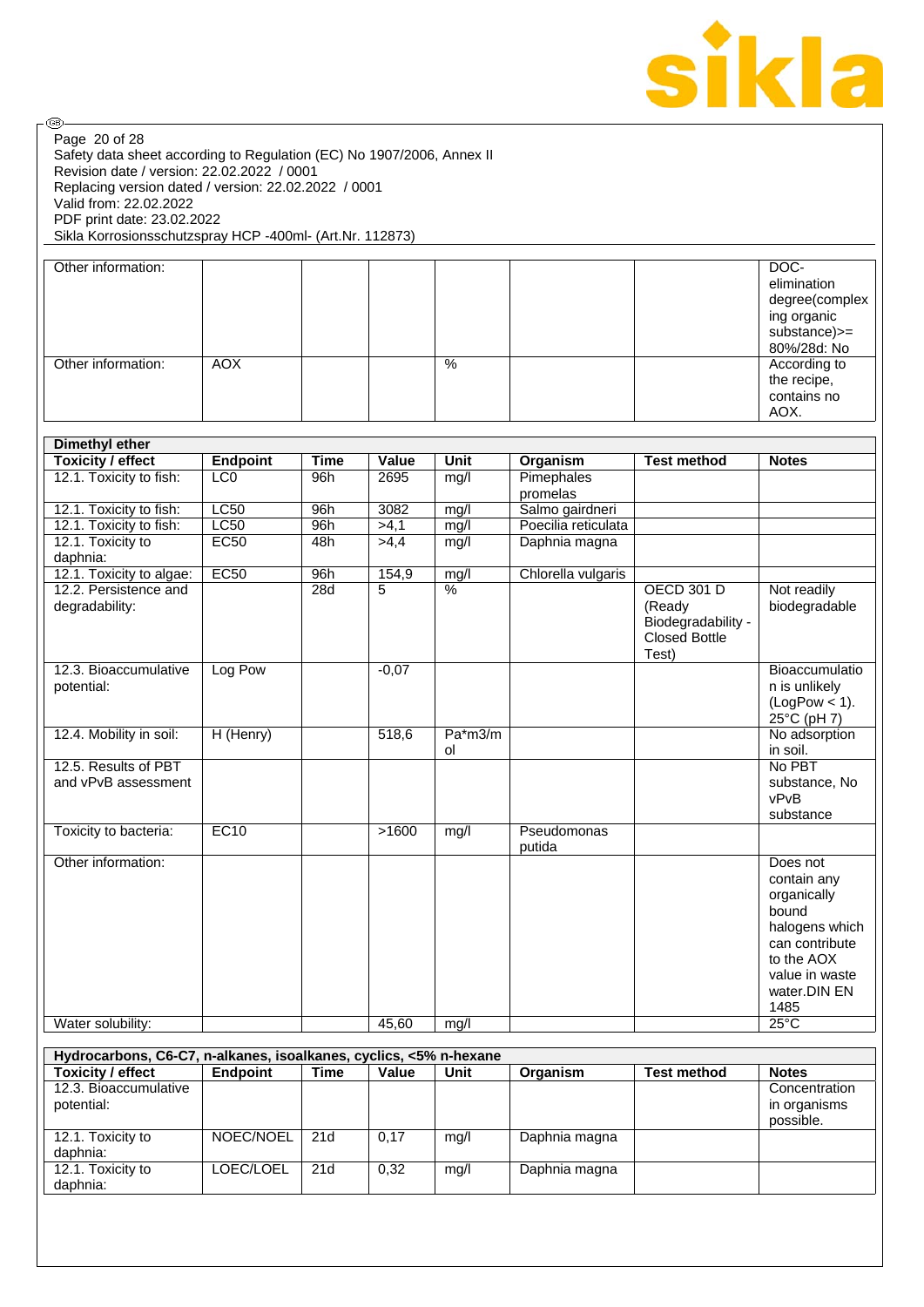

Safety data sheet according to Regulation (EC) No 1907/2006, Annex II Revision date / version: 22.02.2022 / 0001 Replacing version dated / version: 22.02.2022 / 0001 Valid from: 22.02.2022 PDF print date: 23.02.2022 Sikla Korrosionsschutzspray HCP -400ml- (Art.Nr. 112873) Page 21 of 28

| 12.2. Persistence and<br>degradability: |              | 28d | 98          | $\frac{0}{0}$   |                                     | <b>OECD 301 F</b><br>(Ready<br>Biodegradability -<br>Manometric<br>Respirometry<br>Test) |                                                               |
|-----------------------------------------|--------------|-----|-------------|-----------------|-------------------------------------|------------------------------------------------------------------------------------------|---------------------------------------------------------------|
| 12.1. Toxicity to fish:                 | NOEC/NOEL    | 28d | 2,045       | mg/l            | Oncorhynchus<br>mykiss              |                                                                                          |                                                               |
| 12.1. Toxicity to fish:                 | <b>NOELR</b> | 28d | 2,04        | mg/l            | Salmo gairdneri                     |                                                                                          |                                                               |
| 12.1. Toxicity to fish:                 | <b>LC50</b>  | 96h | 11,4        | mg/l            | Oncorhynchus<br>mykiss              | OECD <sub>203</sub><br>(Fish, Acute<br><b>Toxicity Test)</b>                             |                                                               |
| 12.1. Toxicity to fish:                 | <b>LL50</b>  | 96h | 11,4        | mg/l            | Salmo gairdneri                     | <b>OECD 203</b><br>(Fish, Acute<br><b>Toxicity Test)</b>                                 |                                                               |
| 12.1. Toxicity to<br>daphnia:           | <b>EC50</b>  | 48h | 3           | mg/I            | Daphnia magna                       | <b>OECD 202</b><br>(Daphnia sp.<br>Acute<br>Immobilisation<br>Test)                      |                                                               |
| 12.1. Toxicity to<br>daphnia:           | <b>NOELR</b> | 48h | 2,1         | mg/l            | Daphnia magna                       |                                                                                          |                                                               |
| 12.1. Toxicity to algae:                | EC50         | 72h | 30          | mg/l            | Pseudokirchnerie<br>lla subcapitata | OECD <sub>201</sub><br>(Alga, Growth<br>Inhibition Test)                                 |                                                               |
| 12.2. Persistence and<br>degradability: |              | 28d | 81          | $\overline{\%}$ | activated sludge                    | <b>OECD 301 F</b><br>(Ready<br>Biodegradability -<br>Manometric<br>Respirometry<br>Test) | Readily<br>biodegradable,<br>Analogous<br>conclusion          |
| 12.3. Bioaccumulative<br>potential:     | <b>BCF</b>   |     | 242-253     |                 |                                     |                                                                                          |                                                               |
| 12.4. Mobility in soil:                 |              |     |             |                 |                                     |                                                                                          | Adsorption in<br>ground.,<br>Product is<br>slightly volatile. |
| Other information:                      | <b>AOX</b>   |     | $\mathbf 0$ | %               |                                     |                                                                                          |                                                               |

| Titanium tetrabutanolate |                 |      |       |      |               |                    |                 |
|--------------------------|-----------------|------|-------|------|---------------|--------------------|-----------------|
| Toxicity / effect        | <b>Endpoint</b> | Time | Value | Unit | Organism      | <b>Test method</b> | <b>Notes</b>    |
| 12.1. Toxicity to        | <b>LC50</b>     | 48h  | 1300  | mg/l | Daphnia magna | 84/449/EEC C.2     | Analogous       |
| daphnia:                 |                 |      |       |      |               |                    | conclusion      |
| 12.2. Persistence and    |                 |      |       |      |               |                    | Inorganic       |
| degradability:           |                 |      |       |      |               |                    | products        |
|                          |                 |      |       |      |               |                    | cannot be       |
|                          |                 |      |       |      |               |                    | eliminated from |
|                          |                 |      |       |      |               |                    | water through   |
|                          |                 |      |       |      |               |                    | biological      |
|                          |                 |      |       |      |               |                    | purification    |
|                          |                 |      |       |      |               |                    | methods., The   |
|                          |                 |      |       |      |               |                    | organic         |
|                          |                 |      |       |      |               |                    | component of    |
|                          |                 |      |       |      |               |                    | the product is  |
|                          |                 |      |       |      |               |                    | biologically    |
|                          |                 |      |       |      |               |                    | degradable.     |
| 12.1. Toxicity to fish:  | <b>LC50</b>     | 96h  | 1825  | mg/l |               |                    |                 |
| 12.1. Toxicity to fish:  | <b>LC50</b>     | 96h  | 1740  | mg/l | Pimephales    |                    | Analogous       |
|                          |                 |      |       |      | promelas      |                    | conclusion      |
| 12.1. Toxicity to        | <b>EC50</b>     | 48h  | 1300  | mg/l | Daphnia magna |                    |                 |
| daphnia:                 |                 |      |       |      |               |                    |                 |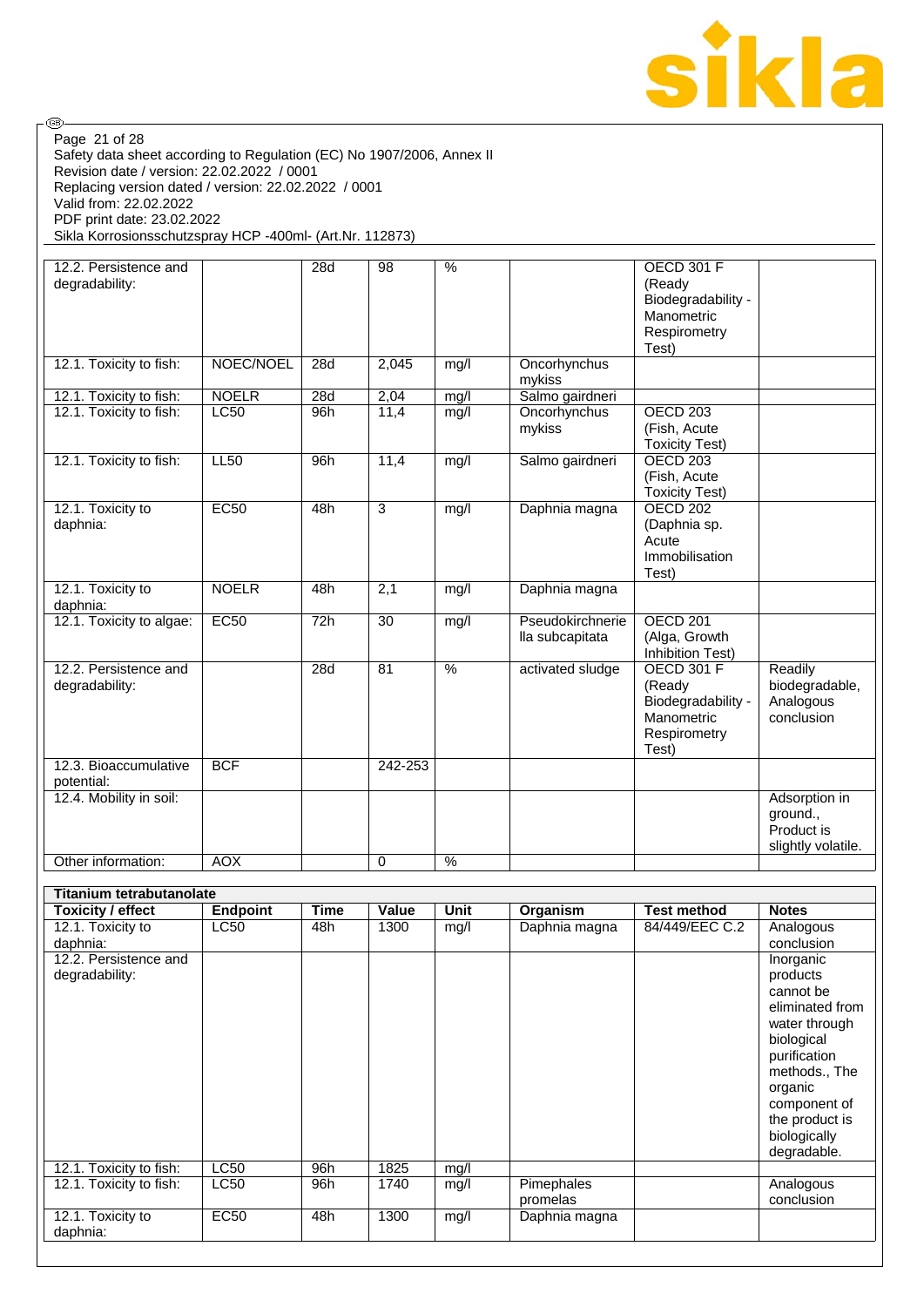

| Page 22 of 28                                                         |                 |             |              |                          |                  |                       |                         |
|-----------------------------------------------------------------------|-----------------|-------------|--------------|--------------------------|------------------|-----------------------|-------------------------|
| Safety data sheet according to Regulation (EC) No 1907/2006, Annex II |                 |             |              |                          |                  |                       |                         |
| Revision date / version: 22.02.2022 / 0001                            |                 |             |              |                          |                  |                       |                         |
| Replacing version dated / version: 22.02.2022 / 0001                  |                 |             |              |                          |                  |                       |                         |
| Valid from: 22.02.2022                                                |                 |             |              |                          |                  |                       |                         |
| PDF print date: 23.02.2022                                            |                 |             |              |                          |                  |                       |                         |
| Sikla Korrosionsschutzspray HCP -400ml- (Art.Nr. 112873)              |                 |             |              |                          |                  |                       |                         |
|                                                                       |                 |             |              |                          |                  |                       |                         |
| 12.1. Toxicity to                                                     | NOEC/NOEL       | 21d         | 4            | mg/l                     | Daphnia magna    |                       |                         |
| daphnia:<br>12.1. Toxicity to algae:                                  | EC50            | 72h         | 225          | mg/l                     |                  |                       |                         |
| 12.2. Persistence and                                                 |                 |             |              |                          |                  | 84/449/EEC C.7        | Product may             |
| degradability:                                                        |                 |             |              |                          |                  |                       | hydrolyse.              |
| 12.3. Bioaccumulative                                                 |                 |             |              |                          |                  |                       | Not to be               |
| potential:                                                            |                 |             |              |                          |                  |                       | expected                |
| 12.5. Results of PBT                                                  |                 |             |              |                          |                  |                       | No PBT                  |
| and vPvB assessment                                                   |                 |             |              |                          |                  |                       | substance, No           |
|                                                                       |                 |             |              |                          |                  |                       | vPvB substance          |
| Toxicity to bacteria:                                                 | EC10            |             | 650          | mg/l                     |                  |                       |                         |
|                                                                       |                 |             |              |                          |                  |                       |                         |
| Reaction mass of ethylbenzene and xylene                              |                 |             |              |                          |                  |                       |                         |
| <b>Toxicity / effect</b>                                              | <b>Endpoint</b> | <b>Time</b> | Value        | <b>Unit</b>              | Organism         | <b>Test method</b>    | <b>Notes</b>            |
| 12.2. Persistence and                                                 |                 | 28d         | 90           | $\overline{\frac{9}{6}}$ |                  | <b>OECD 301 F</b>     | Readily                 |
| degradability:                                                        |                 |             |              |                          |                  | (Ready                | biodegradable           |
|                                                                       |                 |             |              |                          |                  | Biodegradability -    |                         |
|                                                                       |                 |             |              |                          |                  | Manometric            |                         |
|                                                                       |                 |             |              |                          |                  | Respirometry          |                         |
|                                                                       |                 |             |              |                          |                  | Test)                 |                         |
| 12.3. Bioaccumulative                                                 | <b>BCF</b>      |             | 25,9         |                          |                  |                       | Low,                    |
| potential:                                                            |                 |             |              |                          |                  |                       | Analogous               |
|                                                                       |                 |             |              |                          |                  |                       | conclusion              |
| 12.1. Toxicity to fish:                                               | LC50            | 96h         | 2,6          | mg/l                     | Oncorhynchus     | <b>OECD 203</b>       | Analogous               |
|                                                                       |                 |             |              |                          | mykiss           | (Fish, Acute          | conclusion              |
|                                                                       |                 |             |              |                          |                  | <b>Toxicity Test)</b> |                         |
| 12.1. Toxicity to                                                     | <b>IC50</b>     | 24h         | $\mathbf{1}$ | mg/l                     | Daphnia magna    | OECD <sub>202</sub>   | Analogous<br>conclusion |
| daphnia:                                                              |                 |             |              |                          |                  | (Daphnia sp.<br>Acute |                         |
|                                                                       |                 |             |              |                          |                  | Immobilisation        |                         |
|                                                                       |                 |             |              |                          |                  | Test)                 |                         |
| 12.1. Toxicity to algae:                                              | <b>EC50</b>     | 72h         | 2,2          | mg/l                     | Pseudokirchnerie | OECD <sub>201</sub>   | Analogous               |
|                                                                       |                 |             |              |                          | lla subcapitata  | (Alga, Growth         | conclusion              |
|                                                                       |                 |             |              |                          |                  | Inhibition Test)      |                         |
| 12.5. Results of PBT                                                  |                 |             |              |                          |                  |                       | No PBT                  |
| and vPvB assessment                                                   |                 |             |              |                          |                  |                       | substance, No           |
|                                                                       |                 |             |              |                          |                  |                       | vPvB substance          |
|                                                                       |                 |             |              |                          |                  |                       |                         |
| Zinc powder - zinc dust (stabilized)                                  |                 |             |              |                          |                  |                       |                         |
| <b>Toxicity / effect</b>                                              | <b>Endpoint</b> | <b>Time</b> | Value        | Unit                     | Organism         | <b>Test method</b>    | <b>Notes</b>            |
| 12.1. Toxicity to fish:                                               | <b>LC50</b>     | 96h         | $0,238-$     | mg/l                     | Oncorhynchus     |                       |                         |
|                                                                       |                 |             | 0,56         |                          | mykiss           |                       |                         |
| 12.1. Toxicity to                                                     | <b>EC50</b>     | 48h         | 2,8          | mg/l                     | Daphnia magna    |                       |                         |
| daphnia:                                                              |                 |             |              |                          |                  |                       |                         |
|                                                                       |                 |             |              |                          |                  |                       |                         |
| <b>Xylene</b>                                                         |                 |             |              |                          |                  |                       |                         |
| <b>Toxicity / effect</b>                                              |                 |             |              |                          |                  |                       |                         |
|                                                                       | <b>Endpoint</b> | <b>Time</b> | Value        | Unit                     | Organism         | <b>Test method</b>    | <b>Notes</b>            |
| 12.2. Persistence and                                                 |                 |             | >60          | $\overline{\frac{9}{6}}$ |                  | <b>OECD 301 F</b>     | Readily                 |
| degradability:                                                        |                 |             |              |                          |                  | (Ready                | biodegradable           |
|                                                                       |                 |             |              |                          |                  | Biodegradability -    |                         |
|                                                                       |                 |             |              |                          |                  | Manometric            |                         |
|                                                                       |                 |             |              |                          |                  | Respirometry          |                         |
|                                                                       |                 |             |              |                          |                  | Test)                 |                         |
| 12.3. Bioaccumulative                                                 | Log Pow         |             | 3            |                          |                  |                       | A notable               |
| potential:                                                            |                 |             |              |                          |                  |                       | biological              |
|                                                                       |                 |             |              |                          |                  |                       | accumulation            |
|                                                                       |                 |             |              |                          |                  |                       | potential is not        |
|                                                                       |                 |             |              |                          |                  |                       | to be expected          |
|                                                                       |                 |             |              |                          |                  |                       | (LogPow 1-3).           |
| 12.3. Bioaccumulative<br>potential:                                   | <b>BCF</b>      |             | 25,9         |                          |                  |                       |                         |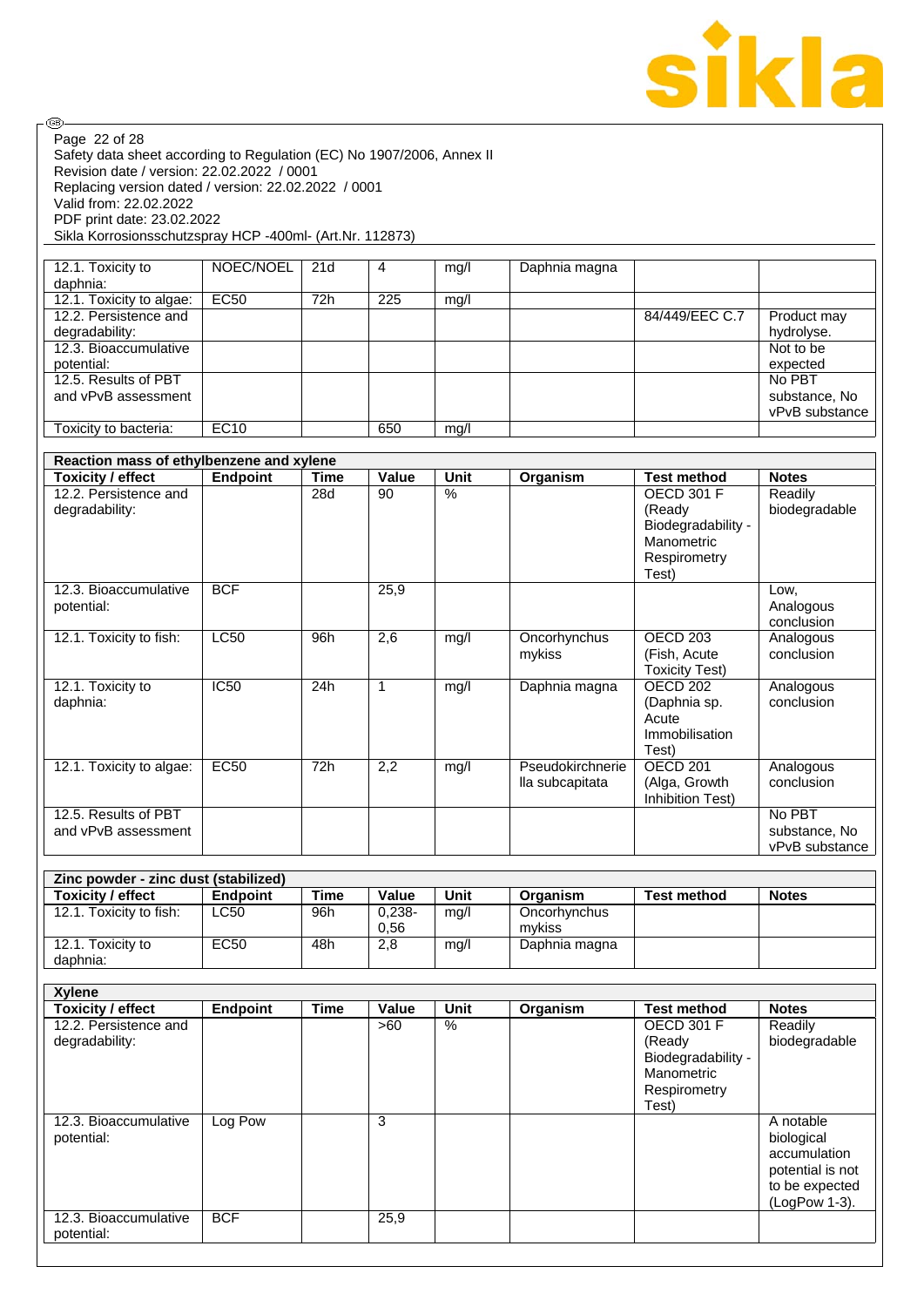

Safety data sheet according to Regulation (EC) No 1907/2006, Annex II Revision date / version: 22.02.2022 / 0001 Replacing version dated / version: 22.02.2022 / 0001 Valid from: 22.02.2022 PDF print date: 23.02.2022 Sikla Korrosionsschutzspray HCP -400ml- (Art.Nr. 112873) Page 23 of 28

| 12.1. Toxicity to fish:       | LC50      | 96h | 2,6  | mq/l | Oncorhynchus  |  |
|-------------------------------|-----------|-----|------|------|---------------|--|
|                               |           |     |      |      | mvkiss        |  |
| 12.1. Toxicity to<br>daphnia: | EC50      | 48h |      | mq/l | Daphnia magna |  |
| 12.1. Toxicity to algae:      | EC50      | 72h | 2,2  | mq/l |               |  |
| 12.1. Toxicity to algae:      | NOEC/NOEL |     | 0.44 | mg/l |               |  |

| Ethylbenzene<br><b>Toxicity / effect</b> | <b>Endpoint</b> | Time | Value | Unit | Organism                            | <b>Test method</b>                                                                    | <b>Notes</b> |
|------------------------------------------|-----------------|------|-------|------|-------------------------------------|---------------------------------------------------------------------------------------|--------------|
| 12.1. Toxicity to fish:                  | LC50            | 96h  | 12,1  | mq/l | Pimephales<br>promelas              |                                                                                       |              |
| 12.1. Toxicity to fish:                  | <b>LC50</b>     | 96h  | 4,2   | mg/l | Oncorhynchus<br>mykiss              |                                                                                       |              |
| 12.1. Toxicity to<br>daphnia:            | <b>EC50</b>     | 48h  | 1,8   | mg/l | Daphnia magna                       |                                                                                       |              |
| 12.1. Toxicity to<br>daphnia:            | NOEC/NOEL       | 7d   | 0,96  | mg/l | Daphnia magna                       | U.S. EPA-600/4-<br>91-003                                                             |              |
| 12.1. Toxicity to algae:                 | <b>EC50</b>     | 72h  | 4,6   | mg/l | Pseudokirchnerie<br>lla subcapitata |                                                                                       |              |
| 12.2. Persistence and<br>degradability:  |                 | 6d   | 100   | $\%$ |                                     | <b>OECD 301 E</b><br>(Ready<br>Biodegradability -<br>Modified OECD<br>Screening Test) |              |
| 12.3. Bioaccumulative<br>potential:      | Log Pow         |      | 3,15  |      |                                     |                                                                                       | High         |
| Other information:                       | <b>ThOD</b>     |      | 3,17  | mg/l |                                     |                                                                                       |              |
| Other information:                       | <b>BOD</b>      |      | 1,78  | g/g  |                                     |                                                                                       |              |

| Aluminium powder (stabilised) |                 |      |       |      |          |                    |                  |
|-------------------------------|-----------------|------|-------|------|----------|--------------------|------------------|
| <b>Toxicity / effect</b>      | <b>Endpoint</b> | Time | Value | Unit | Organism | <b>Test method</b> | <b>Notes</b>     |
| 12.5. Results of PBT          |                 |      |       |      |          |                    | Not relevant for |
| and vPvB assessment           |                 |      |       |      |          |                    | inorganic        |
|                               |                 |      |       |      |          |                    | substances.      |

| <b>Butan-1-ol</b>        |                 |      |       |      |                    |                       |                |
|--------------------------|-----------------|------|-------|------|--------------------|-----------------------|----------------|
| Toxicity / effect        | <b>Endpoint</b> | Time | Value | Unit | Organism           | <b>Test method</b>    | <b>Notes</b>   |
| 12.5. Results of PBT     |                 |      |       |      |                    |                       | No PBT         |
| and vPvB assessment      |                 |      |       |      |                    |                       | substance, No  |
|                          |                 |      |       |      |                    |                       | vPvB substance |
| 12.1. Toxicity to fish:  | <b>LC50</b>     | 96h  | 1376  | mg/l | Pimephales         | OECD 203              |                |
|                          |                 |      |       |      | promelas           | (Fish, Acute)         |                |
|                          |                 |      |       |      |                    | <b>Toxicity Test)</b> |                |
| 12.1. Toxicity to        | NOEC/NOEL       | 21d  | 4,1   | mg/l | Daphnia magna      | OECD <sub>211</sub>   |                |
| daphnia:                 |                 |      |       |      |                    | (Daphnia magna        |                |
|                          |                 |      |       |      |                    | Reproduction          |                |
|                          |                 |      |       |      |                    | Test)                 |                |
| 12.1. Toxicity to        | <b>EC50</b>     | 48h  | 1328  | mg/l | Daphnia magna      | OECD 202              |                |
| daphnia:                 |                 |      |       |      |                    | (Daphnia sp.          |                |
|                          |                 |      |       |      |                    | Acute                 |                |
|                          |                 |      |       |      |                    | Immobilisation        |                |
|                          |                 |      |       |      |                    | Test)                 |                |
| 12.1. Toxicity to algae: | <b>IC50</b>     | 72h  | 4787  | mg/l | Chlorella vulgaris | OECD <sub>201</sub>   |                |
|                          |                 |      |       |      |                    | (Alga, Growth         |                |
|                          |                 |      |       |      |                    | Inhibition Test)      |                |
| 12.1. Toxicity to algae: | <b>EC50</b>     | 96h  | 225   | mg/l | Pseudokirchnerie   | OECD <sub>201</sub>   |                |
|                          |                 |      |       |      | lla subcapitata    | (Alga, Growth         |                |
|                          |                 |      |       |      |                    | Inhibition Test)      |                |
|                          |                 |      |       |      |                    |                       |                |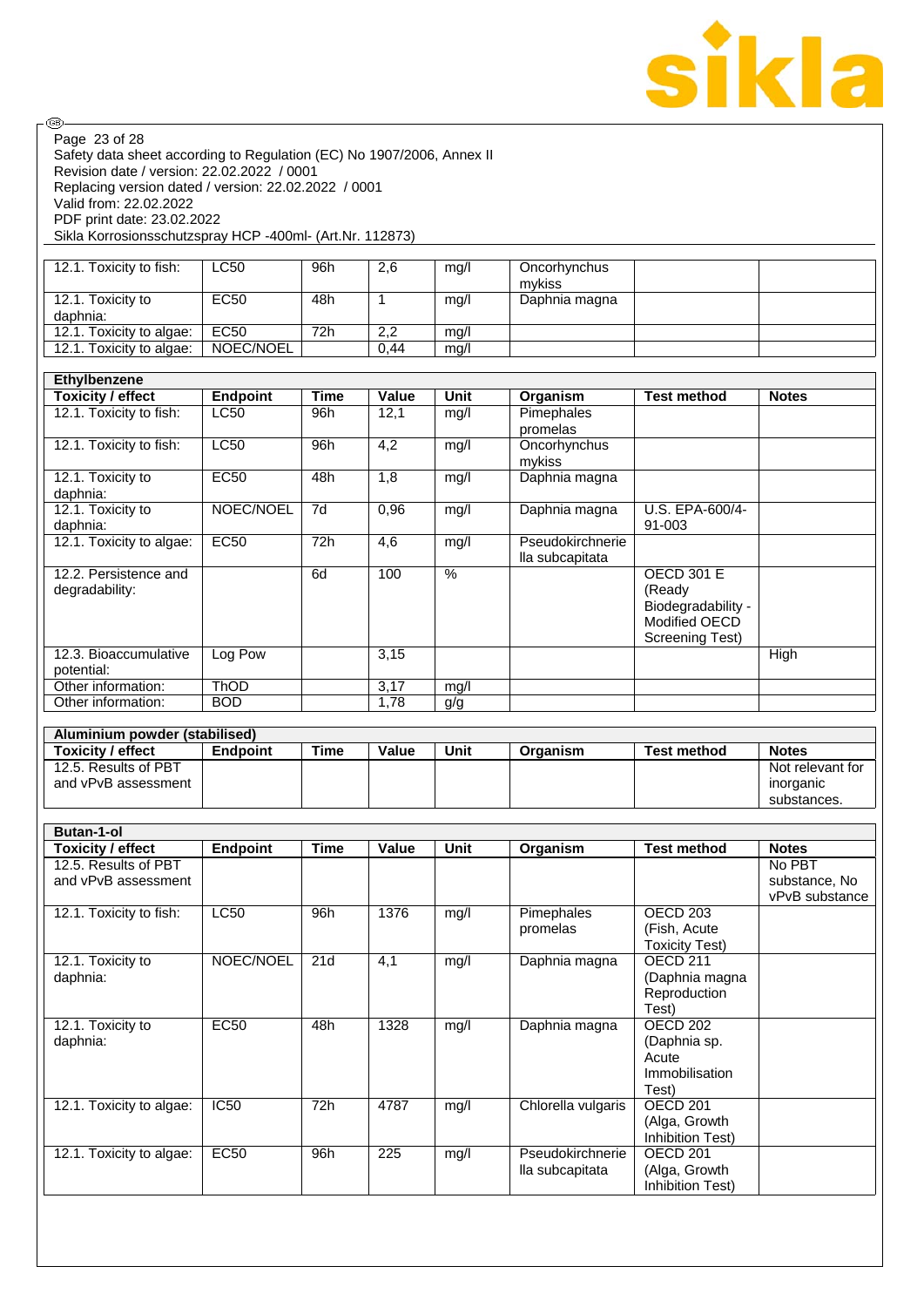

Safety data sheet according to Regulation (EC) No 1907/2006, Annex II Revision date / version: 22.02.2022 / 0001 Replacing version dated / version: 22.02.2022 / 0001 Valid from: 22.02.2022 PDF print date: 23.02.2022 Sikla Korrosionsschutzspray HCP -400ml- (Art.Nr. 112873) Page 24 of 28

| 12.2. Persistence and<br>degradability: |             | 28d             | 98    | %    |                       | <b>OECD 301 B</b><br>(Ready<br>Biodegradability -<br>Co <sub>2</sub> Evolution<br>Test) |                                            |
|-----------------------------------------|-------------|-----------------|-------|------|-----------------------|-----------------------------------------------------------------------------------------|--------------------------------------------|
| 12.3. Bioaccumulative<br>potential:     | <b>BCF</b>  |                 | 3,16  |      |                       |                                                                                         | calculated<br>value, Not to<br>be expected |
| 12.4. Mobility in soil:                 | Koc         |                 | 3.471 |      |                       |                                                                                         | calculated<br>value20°C                    |
| Toxicity to bacteria:                   | <b>EC10</b> | 17 <sub>h</sub> | 2476  | mg/l | Pseudomonas<br>putida | DIN 38412 T.8                                                                           | References                                 |

## **SECTION 13: Disposal considerations**

#### **13.1 Waste treatment methods For the substance / mixture / residual amounts**

EC disposal code no.:

@

The waste codes are recommendations based on the scheduled use of this product. Owing to the user's specific conditions for use and disposal, other waste codes may be allocated under certain circumstances. (2014/955/EU)

08 01 11 waste paint and varnish containing organic solvents or other hazardous substances 16 05 04 gases in pressure containers (including halons) containing hazardous substances Recommendation:

Sewage disposal shall be discouraged.

Pay attention to local and national official regulations.

Take full aerosol cans to problem waste collection.

Take emptied aerosol cans to valuable material collection.

#### **For contaminated packing material**

Pay attention to local and national official regulations. Recommendation: Do not perforate, cut up or weld uncleaned container. Recycling 15 01 04 metallic packaging

## **SECTION 14: Transport information**

| <b>General statements</b><br>14.1. UN number or ID number:<br>Transport by road/by rail (ADR/RID)<br>14.2. UN proper shipping name:<br>UN 1950 AEROSOLS | 1950                      |
|---------------------------------------------------------------------------------------------------------------------------------------------------------|---------------------------|
| 14.3. Transport hazard class(es):                                                                                                                       | 2.1                       |
| 14.4. Packing group:                                                                                                                                    |                           |
| Classification code:                                                                                                                                    | 5F                        |
| LQ:                                                                                                                                                     | 1 I                       |
| 14.5. Environmental hazards:                                                                                                                            | environmentally hazardous |
| Tunnel restriction code:                                                                                                                                | D                         |
| <b>Transport by sea (IMDG-code)</b>                                                                                                                     |                           |
| 14.2. UN proper shipping name:                                                                                                                          |                           |
| AEROSOLS (HYDROCARBONS, C6-C7, ZINC POWDER)                                                                                                             |                           |
| 14.3. Transport hazard class(es):                                                                                                                       | 2.1                       |
| 14.4. Packing group:                                                                                                                                    |                           |
| EmS:                                                                                                                                                    | $F-D, S-U$                |
| Marine Pollutant:                                                                                                                                       | Yes                       |
| 14.5. Environmental hazards:                                                                                                                            | environmentally hazardous |
| <b>Transport by air (IATA)</b><br>14.2. UN proper shipping name:                                                                                        |                           |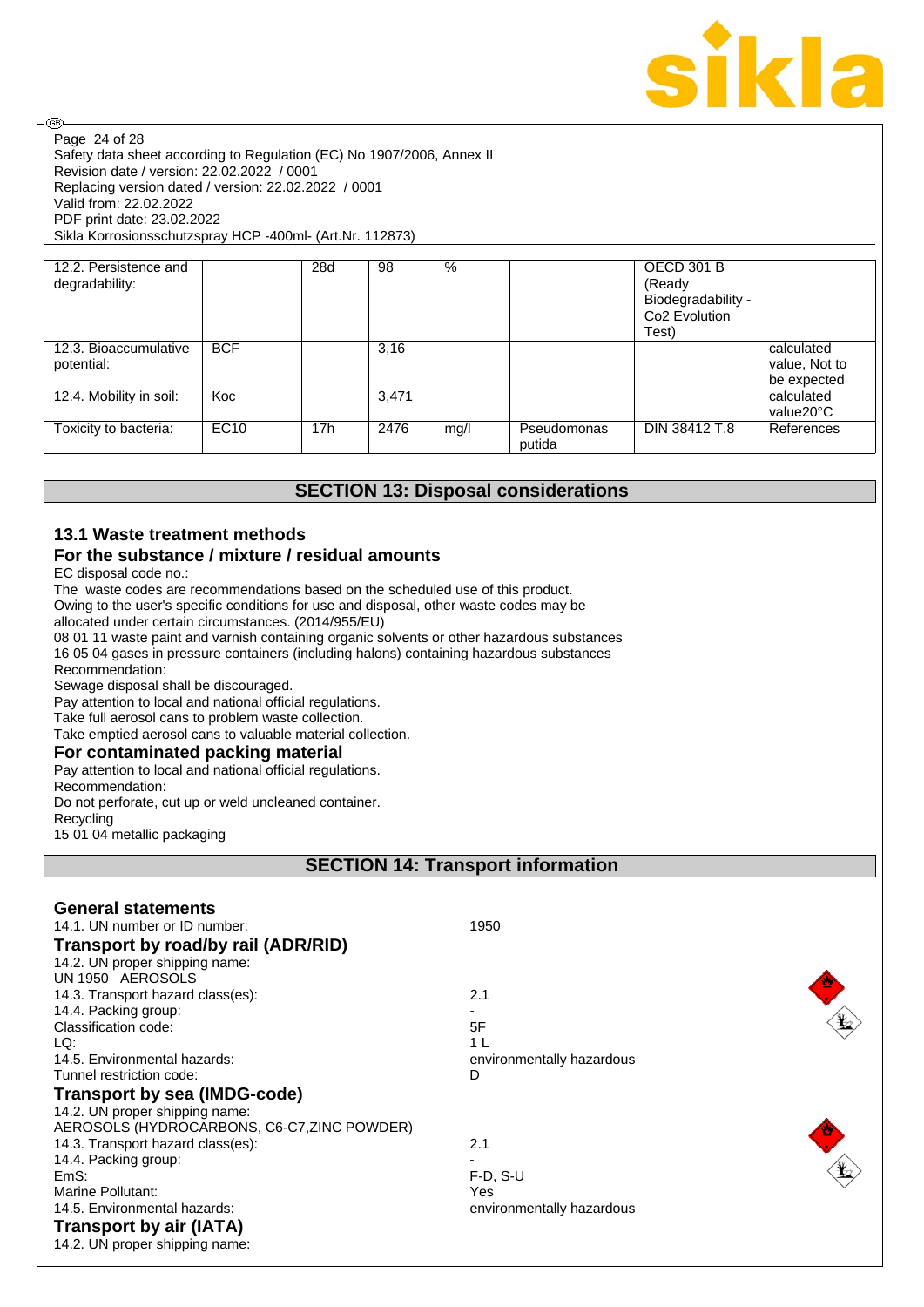

**ි** 

Safety data sheet according to Regulation (EC) No 1907/2006, Annex II Revision date / version: 22.02.2022 / 0001 Replacing version dated / version: 22.02.2022 / 0001 Valid from: 22.02.2022 PDF print date: 23.02.2022 Sikla Korrosionsschutzspray HCP -400ml- (Art.Nr. 112873) Page 25 of 28

Aerosols, flammable 14.3. Transport hazard class(es): 2.1 14.4. Packing group: 14.5. Environmental hazards: Not applicable Not applicable

#### **14.6. Special precautions for user**

Persons employed in transporting dangerous goods must be trained. All persons involved in transporting must observe safety regulations.

Precautions must be taken to prevent damage.

## **14.7. Maritime transport in bulk according to IMO instruments**

Freighted as packaged goods rather than in bulk, therefore not applicable. Minimum amount regulations have not been taken into account. Danger code and packing code on request.

Comply with special provisions.

## **SECTION 15: Regulatory information**

## **15.1 Safety, health and environmental regulations/legislation specific for the substance or mixture**

Observe restrictions:

Comply with national regulations/laws governing the protection of young people at work (national implementation of the Directive 94/33/EC)!

Regulation (EC) No 1907/2006, Annex XVII

Hydrocarbons, C6-C7, n-alkanes, isoalkanes, cyclics, <5% n-hexane

This product is regulated by Regulation (EU) 2019/1148. All suspicious transactions, and significant disappearances and thefts should be reported to the relevant national contact point.

For exceptions see Regulation (EU) 2019/1148 and guidelines for the implementation of Regulation (EU) 2019/1148. Comply with national regulations/laws governing maternity protection (national implementation of the Directive 92/85/EEC)! Comply with trade association/occupational health regulations.

Directive 2012/18/EU ("Seveso III"), Annex I, Part 1 - The following categories apply to this product (others may also need to be considered according to storage, handling etc.):

| Hazard categories | Notes to Annex I | Qualifying quantity (tonnes) of                                                                                | Qualifying quantity (tonnes) of                                                                                |
|-------------------|------------------|----------------------------------------------------------------------------------------------------------------|----------------------------------------------------------------------------------------------------------------|
|                   |                  | dangerous substances as<br>referred to in Article 3(10) for<br>the application of - Lower-tier<br>requirements | dangerous substances as<br>referred to in Article 3(10) for<br>the application of - Upper-tier<br>requirements |
| E <sub>2</sub>    |                  | 200                                                                                                            | 500                                                                                                            |
|                   |                  |                                                                                                                |                                                                                                                |
| P <sub>3</sub> a  | 11.1             | 150 (netto)                                                                                                    | 500 (netto)                                                                                                    |

The Notes to Annex 1 of Directive 2012/18/EU, in particular those named in the tables here and notes 1-6, must be taken into account when assigning categories and qualifying quantities.

Observe incident regulations.

## **15.2 Chemical safety assessment**

A chemical safety assessment is not provided for mixtures.

## **SECTION 16: Other information**

Revised sections: n.a.

Employee training in handling dangerous goods is required. These details refer to the product as it is delivered. Employee instruction/training in handling hazardous materials is required.

**Classification and processes used to derive the classification of the mixture in accordance with the ordinance (EG) 1272/2008 (CLP):**

**Classification in accordance with regulation (EC) No. 1272/2008 (CLP)**

**Evaluation method used**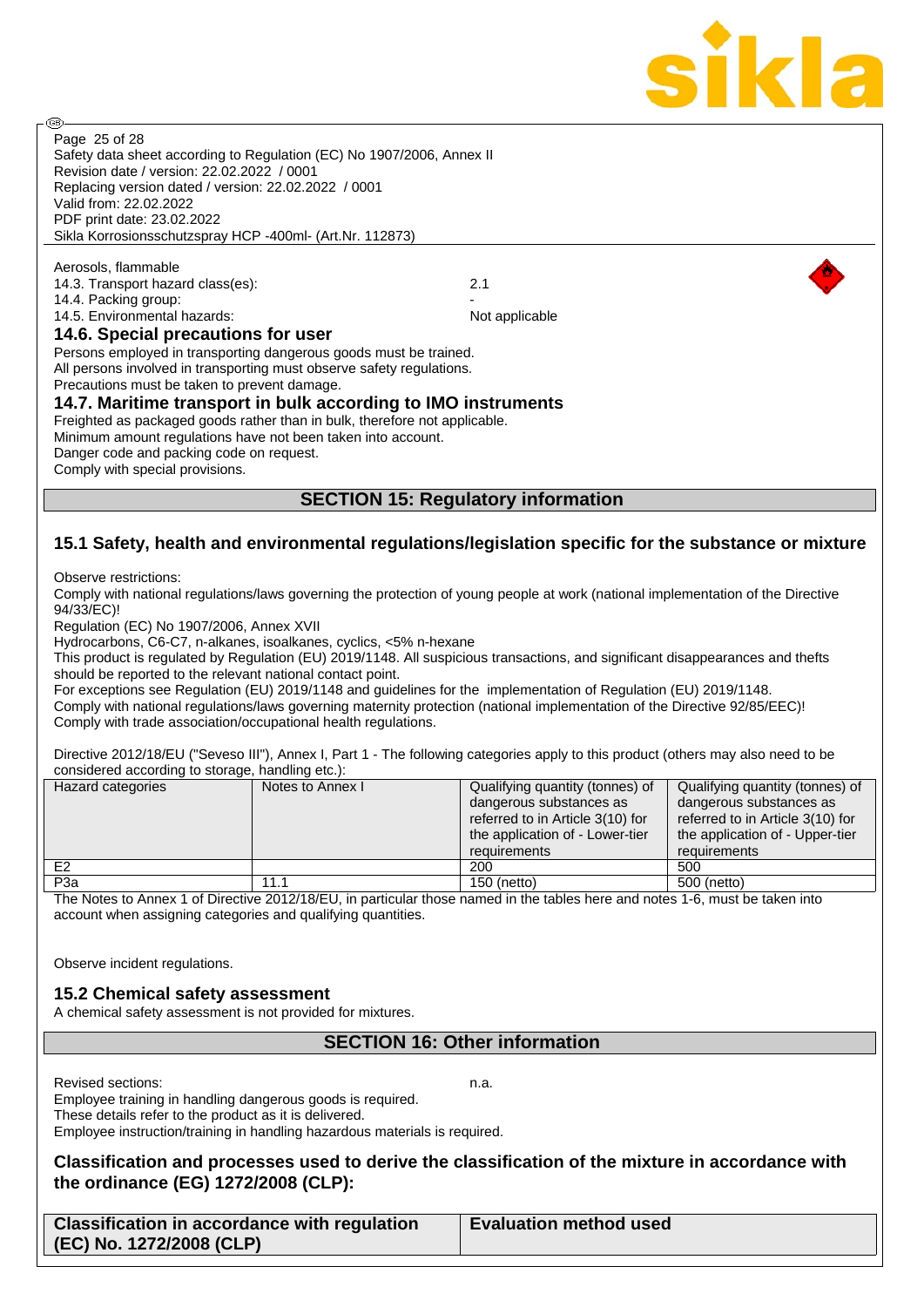

Page 26 of 28

@

Safety data sheet according to Regulation (EC) No 1907/2006, Annex II Revision date / version: 22.02.2022 / 0001 Replacing version dated / version: 22.02.2022 / 0001 Valid from: 22.02.2022 PDF print date: 23.02.2022 Sikla Korrosionsschutzspray HCP -400ml- (Art.Nr. 112873)

| Classification according to calculation procedure.  |
|-----------------------------------------------------|
| Classification according to calculation procedure.  |
| Classification according to calculation procedure.  |
| Classification according to calculation procedure.  |
| Classification according to calculation procedure.  |
| Classification according to calculation procedure.  |
| Classification according to calculation procedure.  |
| Classification according to calculation procedure.  |
| Classification based on the form or physical state. |
|                                                     |

The following phrases represent the posted Hazard Class and Risk Category Code (GHS/CLP) of the product and the constituents (specified in Section 2 and 3).

H225 Highly flammable liquid and vapour.

H226 Flammable liquid and vapour.

H304 May be fatal if swallowed and enters airways.

H312 Harmful in contact with skin.

H315 Causes skin irritation.

H318 Causes serious eye damage.

H319 Causes serious eye irritation.

H332 Harmful if inhaled.

H335 May cause respiratory irritation.

H336 May cause drowsiness or dizziness.

H373 May cause damage to organs through prolonged or repeated exposure.

H400 Very toxic to aquatic life.

H410 Very toxic to aquatic life with long lasting effects.

H411 Toxic to aquatic life with long lasting effects.

H220 Extremely flammable gas.

H412 Harmful to aquatic life with long lasting effects.

STOT RE — Specific target organ toxicity - repeated exposure

STOT SE — Specific target organ toxicity - single exposure - respiratory tract irritation

Skin Irrit. — Skin irritation

Eye Dam. — Serious eye damage

Asp. Tox. — Aspiration hazard

STOT SE — Specific target organ toxicity - single exposure - narcotic effects

Aquatic Chronic — Hazardous to the aquatic environment - chronic

Aerosol — Aerosols

Flam. Gas — Flammable gases - Flammable gas

Flam. Liq. — Flammable liquid

Acute Tox. — Acute toxicity - dermal

Acute Tox. — Acute toxicity - inhalation

Eye Irrit. — Eye irritation

Aquatic Acute — Hazardous to the aquatic environment - acute

#### **Key literature references and sources for data:**

Regulation (EC) No 1907/2006 (REACH) and Regulation (EC) No 1272/2008 (CLP) as amended. Guidelines for the preparation of safety data sheets as amended (ECHA).

Guidelines on labelling and packaging according to the Regulation (EG) Nr. 1272/2008 (CLP) as amended (ECHA). Safety data sheets for the constituent substances.

ECHA Homepage - Information about chemicals.

GESTIS Substance Database (Germany).

German Environment Agency "Rigoletto" information site on substances that are hazardous to water (Germany).

EU Occupation Exposure Limits Directives 91/322/EEC, 2000/39/EC, 2006/15/EC, 2009/161/EU, (EU) 2017/164, (EU) 2019/1831, each as amended.

National Lists of Occupational Exposure Limits for each country as amended.

Regulations on the transport of hazardous goods by road, rail, sea and air (ADR, RID, IMDG, IATA) as amended.

#### **Any abbreviations and acronyms used in this document:**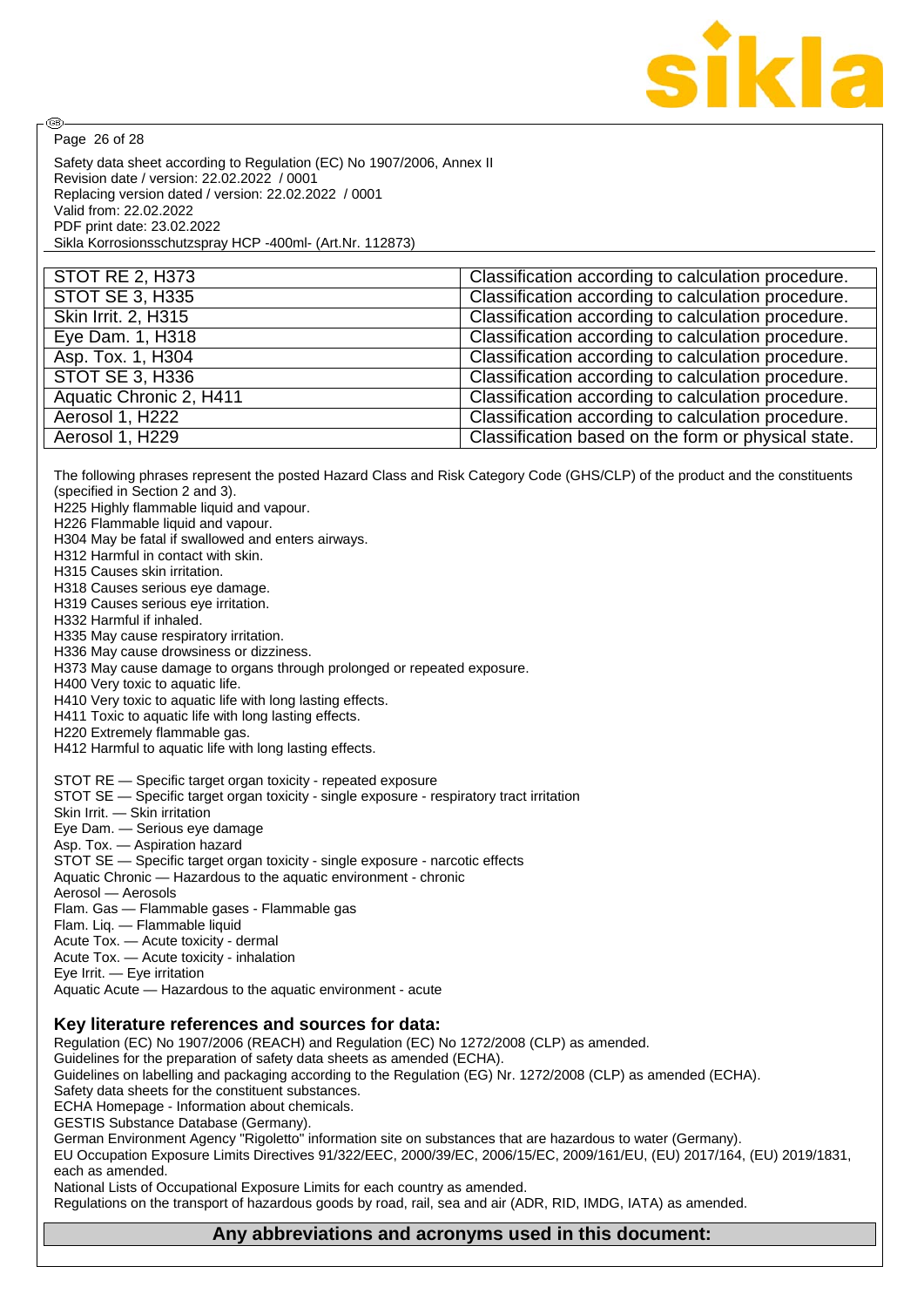

Safety data sheet according to Regulation (EC) No 1907/2006, Annex II Revision date / version: 22.02.2022 / 0001 Replacing version dated / version: 22.02.2022 / 0001 Valid from: 22.02.2022 PDF print date: 23.02.2022 Sikla Korrosionsschutzspray HCP -400ml- (Art.Nr. 112873) acc., acc. to according, according to ADR Accord européen relatif au transport international des marchandises Dangereuses par Route (= European Agreement concerning the International Carriage of Dangerous Goods by Road) AOX Adsorbable organic halogen compounds approx. approximately Art., Art. no. Article number ASTM ASTM International (American Society for Testing and Materials) ATE Acute Toxicity Estimate BAM Bundesanstalt für Materialforschung und -prüfung (Federal Institute for Materials Research and Testing, Germany) BAuA Bundesanstalt für Arbeitsschutz und Arbeitsmedizin (= Federal Institute for Occupational Health and Safety, Germany) BCF Bioconcentration factor BSEF The International Bromine Council bw body weight CAS Chemical Abstracts Service CLP Classification, Labelling and Packaging (REGULATION (EC) No 1272/2008 on classification, labelling and packaging of substances and mixtures) CMR carcinogenic, mutagenic, reproductive toxic DMEL Derived Minimum Effect Level DNEL Derived No Effect Level DOC Dissolved organic carbon dw dry weight e.g. for example (abbreviation of Latin 'exempli gratia'), for instance EbCx, EvCx, EbLx  $(x = 10, 50)$  Effect Concentration/Level of x % on reduction of the biomass (algae, plants) EC European Community ECHA European Chemicals Agency ECx, ELx  $(x = 0, 3, 5, 10, 20, 50, 80, 100)$  Effect Concentration/Level for x % effect EEC European Economic Community EINECS European Inventory of Existing Commercial Chemical Substances ELINCS European List of Notified Chemical Substances EN European Norms EPA United States Environmental Protection Agency (United States of America) ErCx, EµCx, ErLx ( $x = 10$ , 50) Effect Concentration/Level of x % on inhibition of the growth rate (algae, plants) etc. et cetera EU European Union EVAL Ethylene-vinyl alcohol copolymer Fax. Fax number gen. general GHS Globally Harmonized System of Classification and Labelling of Chemicals GWP Global warming potential Koc Adsorption coefficient of organic carbon in the soil Kow octanol-water partition coefficient IARC International Agency for Research on Cancer IATA International Air Transport Association IBC (Code) International Bulk Chemical (Code) IMDG-code International Maritime Code for Dangerous Goods incl. including, inclusive IUCLIDInternational Uniform Chemical Information Database IUPAC International Union for Pure Applied Chemistry LC50 Lethal Concentration to 50 % of a test population LD50 Lethal Dose to 50% of a test population (Median Lethal Dose) Log Koc Logarithm of adsorption coefficient of organic carbon in the soil Log Kow, Log Pow Logarithm of octanol-water partition coefficient LQ Limited Quantities<br>MARPOL lnternatio International Convention for the Prevention of Marine Pollution from Ships n.a. not applicable n.av. not available n.c. not checked n.d.a. no data available Page 27 of 28

**ි**